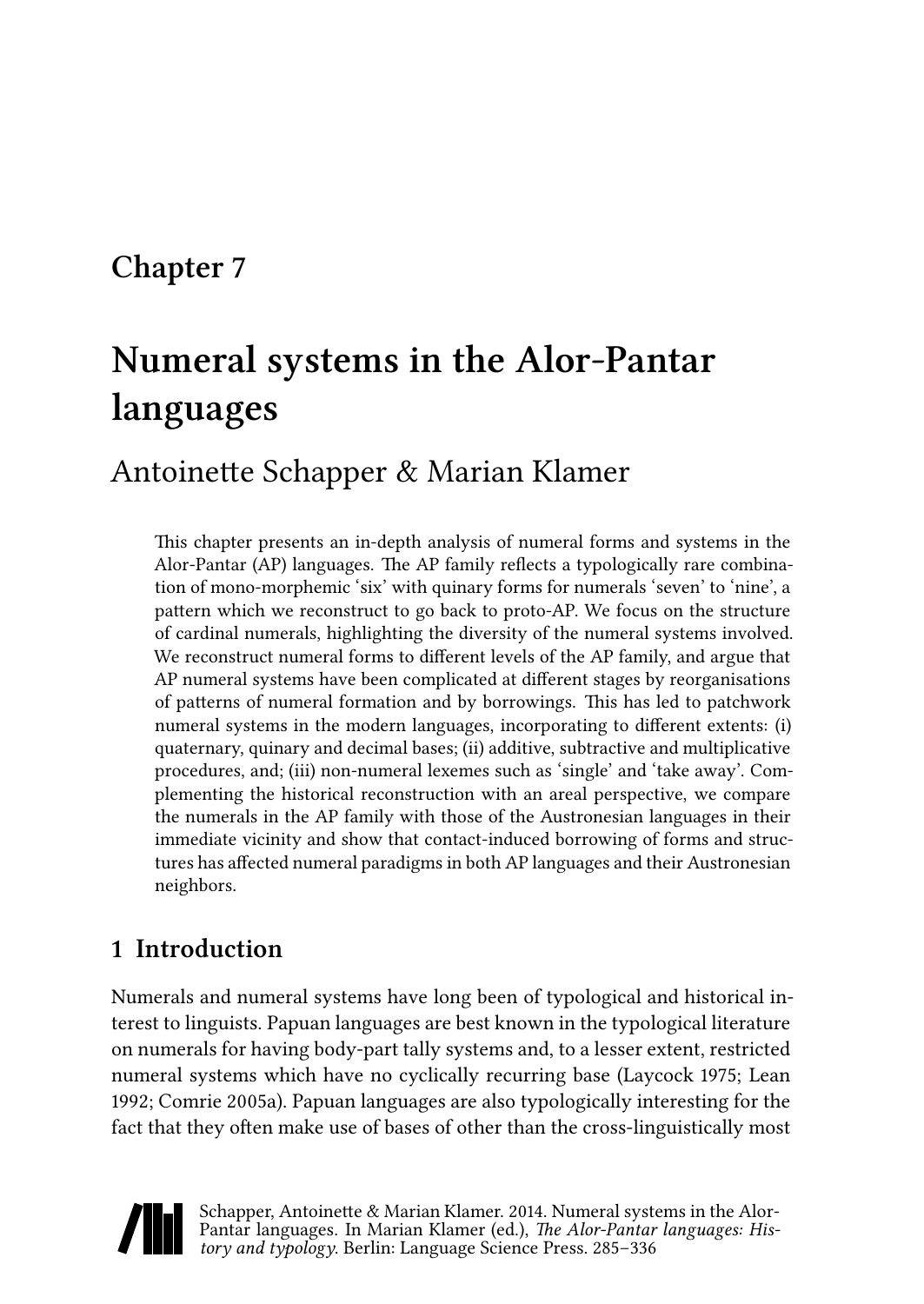frequent decimal and vigesimal bases, such as quinary([Lean 1992\)](#page-50-0) and senary bases [\(Donohue 2008](#page-48-1); [Evans 2009\)](#page-48-2).

In this chapter we present an in-depth analysis of numeral forms and systems in the Alor-Pantar (AP) languages. Typologically, the family reflects a rare combination of mono-morphemic 'six' with quinary forms for numerals 'seven' to 'nine', a pattern which we reconstruct back to proto-AP. We focus on the structure of cardinal numerals, highlighting the diversity of the numeral systems involved. We reconstruct numeral forms to different levels of the AP family, and argue that AP numeral systems have been complicated at different stages by reorganizations of patterns of numeral formation and by borrowings. This has led to patchwork numeral systems in the modern languages, incorporating to different extents: (i) quaternary, quinary and decimal bases; (ii) additive, subtractive and multiplicative procedures, and; (iii) non-numeral lexemes such as 'single' and 'take away'. We complement the genealogical perspective with an areal one, comparing the numeral systems of the AP languages with those of the Austronesian languages in their immediate vicinity to study if and how contact has affected the numeral paradigms.

This chapter centres on numeral data from 19 Alor-Pantar language varieties spanning east to west across the AP archipelago, presented collectively in Appendix [A.1](#page-39-0). As a motivated phonemic orthography is yet lacking for many of the varieties in our sample, all the data is presented in a broad IPA transcription. The fieldworkers who collected the data are recognized in the 'Sources' section at the end of the chapter.

We begin with an overview of the terminology used throughout this chapter in § [2](#page-1-0) and a brief note on sound changes in numeral compounds in § [3](#page-4-0). We then describe how cardinal numerals are constructed across the AP languages: 'one' to 'five' are discussed in § [4,](#page-5-0) 'six' to 'nine' in § [5,](#page-8-0) and numerals 'ten' and above in § [6](#page-20-0). § [7](#page-25-0) looks at the AP numeral systems in typological and areal perspective, while § [8](#page-33-0) summarizes our findings.

## <span id="page-1-0"></span>**2 Terminological preliminaries**

Numerals are 'spoken normed expressions that are used to denote the exact number of objects for an open class of objects in an open class of social situations with the whole speech community in question' [\(Hammarström 2010](#page-49-1): 11). A numeral system is thus the arrangement of individual numeral expressions together in a language.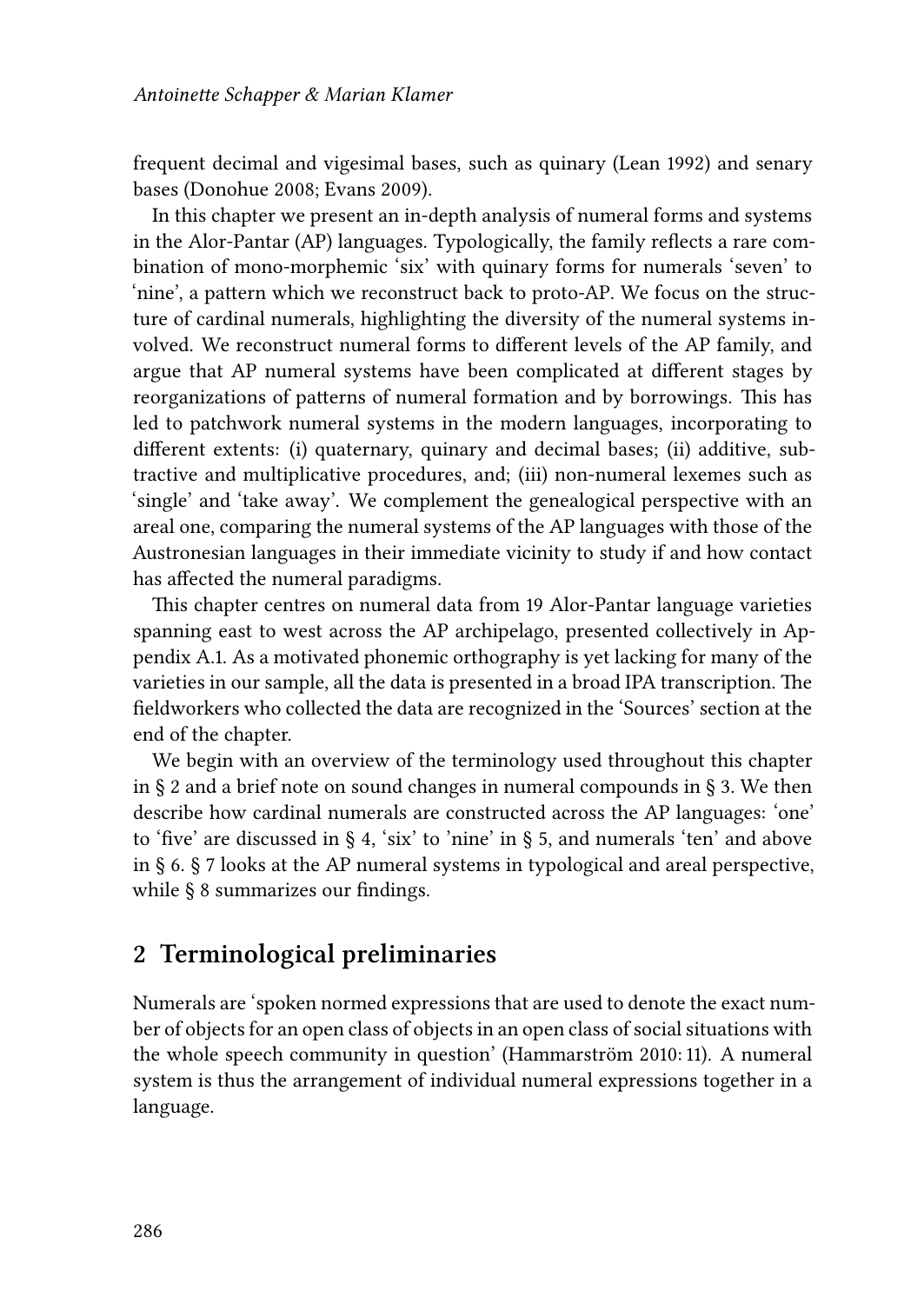Numeral systems typically make use of a base to construct their numeral expressions.<sup>1</sup> A "base" in a numeral system is a numerical value *n* which is used repeatedly in numeral expressions thus:  $x_n \pm \sqrt{x} \gamma$ , that is, numeral x is multiplied by the base *n* plus, minus or multiplied by numeral  $\gamma$  [\(Comrie 2005b](#page-48-3), Hammarström  $2010: 15$  $2010: 15$ . Many languages have multiple bases. For instance, Dutch numerals have five different bases: *tien* '10', *honderd* '100', *duizend* '1000', *miljoen* '100,000', *miljard* '1,000,000'. These bases are all powers of ten  $(10, 10^2, 10^3, 10^6, 10^9)$ . However, the higher powers are not typically considered important in defining a numeral system type; the lowest base gives its name to the whole system, that is, Dutch would be characterized as a "decimal" or "base-10" numeral system.

In this chapter we deal with several "mixed numeral systems". We define a "mixed numeral system" as a numeral system in which there are multiple bases that are *not* simply powers of the lowest base. So, we do not consider Dutch to have a mixed numeral system, since all its higher bases are powers of its lowest base, *tien* '10'. By contrast, a language such as Ilongot (Table [1\)](#page-3-0) would be considered to have a mixed quinary-decimal system because: (i) it uses a quinary base to form numerals 'six' to 'nine', and (ii) a decimal base to form numerals 'ten' and higher. 'Ten' is not a power of 'five' and therefore the language can be considered to "mix" numeral bases.

It is important to note that isolated cases of a particular mathematical procedure being used in the formation of a numeral do not constitute an instance of another 'base' in a numeral system. For instance, Ujir (Table [1](#page-3-0)) forms 'seven' by means of the addition of 'six' and 'one'. Yet 'six' is not a base in Ujir, since there are no other numerals in the language formed with additions involving 'six'. Similarly, 'two' and 'four' are not bases in Ujir, because neither is used recursively in forming numerals. The formation of 'eight' through the multiplication of 'two' and 'four' is a procedure limited to 'eight'.

In this chapter, we are concerned with the internal composition of cardinal numerals, that is, if and how they are made up out of other numeral expressions. We call a monomorphemic cardinal a "simplex numeral", and one that is composed of more than one numeral expressions a "complex numeral". To describe (i) the arithmetic relation between component elements in a complex numeral,

 $1$  Notable exceptions, i.e., numeral systems without bases, are the body-tally systems mentioned above, and the languages discussed in [Hammarström \(2010:](#page-49-1)17-22).

 $2$  We do not adopt the notion of 'base' of [Greenberg \(1978\)](#page-48-4) where 'base' is defined as a serialized multiplicand upon which the recursive structure of *all* higher complex numerals is constructed. That is, even where a language has for instance a small sequence of numerals formed on a nondecimal pattern (e.g., '5 2' for 'seven', '5 3' for 'eight', and '5 4' for 'nine'), if '10' is the higher, more productive base, then the language is classed as having a decimal system only.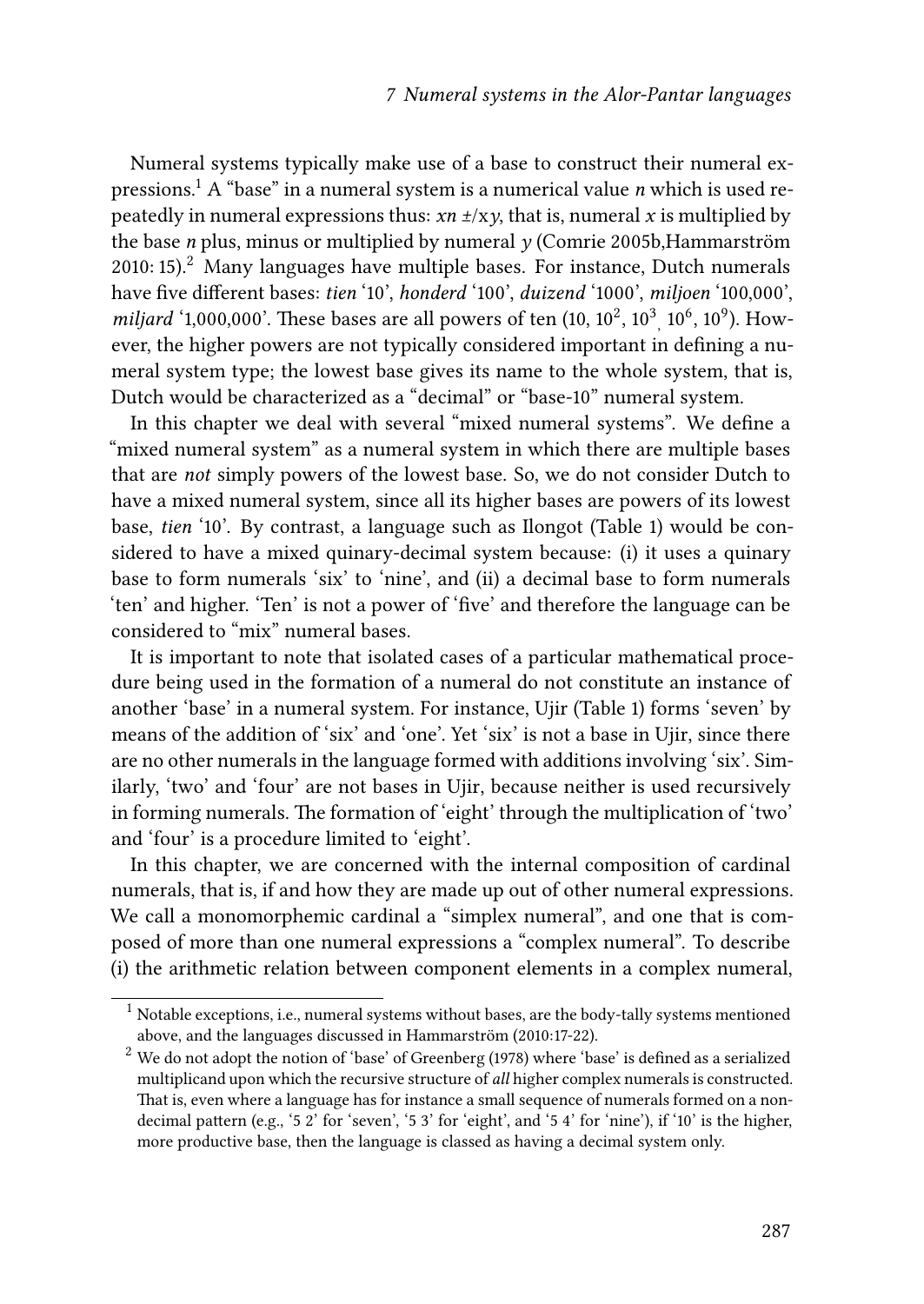|                |                   | Ilongot            |                | Ujir                            |
|----------------|-------------------|--------------------|----------------|---------------------------------|
|                |                   | Austronesian       | Austronesian   |                                 |
|                | Philippines       |                    | Indonesia      |                                 |
|                | Analysis          | Expression         | Analysis       | Expression                      |
| $\mathbf{1}$   | 1                 | sit                | $\mathbf{1}$   | set                             |
| $\overline{2}$ | $\overline{2}$    | dewa               | $\mathfrak{D}$ | rua                             |
| 3              | 3                 | teyo               | 3              | lati                            |
| 4              | 4                 | opat               | 4              | ka                              |
| 5              | 5                 | tambian            | 5              | lima                            |
| 6              | $5 + 1$           | tambianno sit      | 6              | dubu                            |
| 7              | $5 + 2$           | tambianno dewa     | $6 + 1$        | dubusam                         |
| 8              | $5 + 3$           | tambianno teyo     | $4 \times 2$   | karua                           |
| 9              | $5 + 4$           | tambianno opat     | 9              | tera                            |
| 10             | 10                | tampo              | 10             | uisia                           |
| 11             | $10 + 1$          | tampo no sit       | $10 + 1$       | uisia ma set                    |
| 15             | $10 + 5$          | tampo no tambian   | $10 + 5$       | uisia ma lima                   |
| 20             | $2 \times 10$     | dowampo            | $2 \times 10$  | uirua                           |
| 21             | $2 \times 10 + 1$ | dowampo no sit     |                | $2 \times 10 + 1$ uirua ma set  |
| 25             | $2 \times 10 + 5$ | dowampo no tambian |                | $2 \times 10 + 5$ uirua ma lima |
| 30             | 3 x 10            | teyompo            | 3 x 10         | uilati                          |
| <b>BASES</b>   | $5 - 10$          |                    | 10             |                                 |
|                |                   |                    |                |                                 |

<span id="page-3-0"></span>Table 1: Examples illustrating the notion of "base"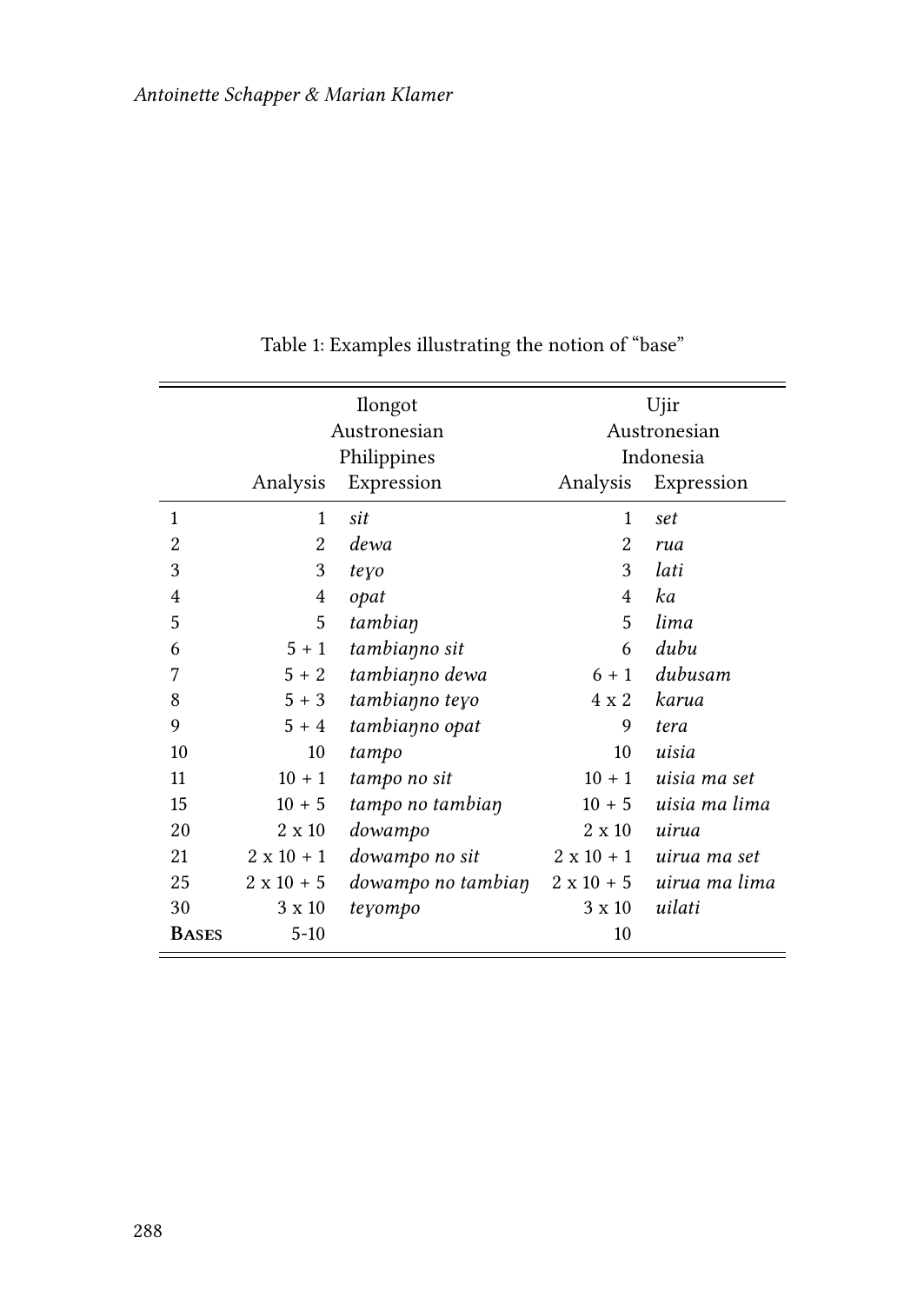and (ii) the role of component elements in arithmetic operations, the following terms are used:

- "additive numeral": a numeral where the relation between components parts of a complex numeral is one of addition. The component parts are "augend" and "addend". So, for example, in the equation  $5 + 2 = 7$ , the augend is 5 and the addend is 2.
- "subtractive numeral": a numeral where the relation between component parts of a complex numeral is one of subtraction. The component parts are "subtrahend" and "minuend". So, for example, in the equation  $10 - 2 = 8$ , the subtrahend is 2 and the minuend is 10.
- "multiplicative numeral": a numeral where the relation between components parts of a complex numeral is one of multiplication. The component parts are "multiplier" and "multiplicand". So, for example, in the equation  $3 \times 2 = 6$ , the multiplier is 3 and the multiplicand is 2.

Throughout this chapter we rely on the definitions made in this section, and the reader is referred to this section for clarification of terminology.

#### <span id="page-4-0"></span>**3 A brief note on sound changes and numerals**

In this chapter we posit reconstructions of numerals to proto-Alor-Pantar (pAP) and several lower subgroups within the AP group. Many of the sound correspondences on which these reconstructions are based are part of regular correspondence sets discussed in [Holton et al. \(2012\)](#page-49-2) and [Holton & Robinson \(this volume\).](#page-49-3)

However, the history of numerals also involves formal changes which cannot be couched in terms of regular sound correspondences. Many irregular changes observed in numerals arise from members of compounds fusing together over time. In the history of AP numerals, two types of change are associated with the compounding process: (i) segmental reduction in the members of a compound, (ii) dissimilation of segments across members of a compound.

Examples of segmental reduction in numeral compounds are widespread in AP languages. For instance, in the Atoitaa dialect of Kamang, numerals 'seven' to 'nine' are formed with *iwesiŋ* 'five' followed by a numeral 'one' to 'four'. This is illustrated for 'six' in [\(1](#page-5-1)). In forming the compound, the medial syllable of 'five', /we/, is lost due to a shift in stress to the penultimate syllable. Unreduced forms involving two distinct phonological forms are only produced by speakers when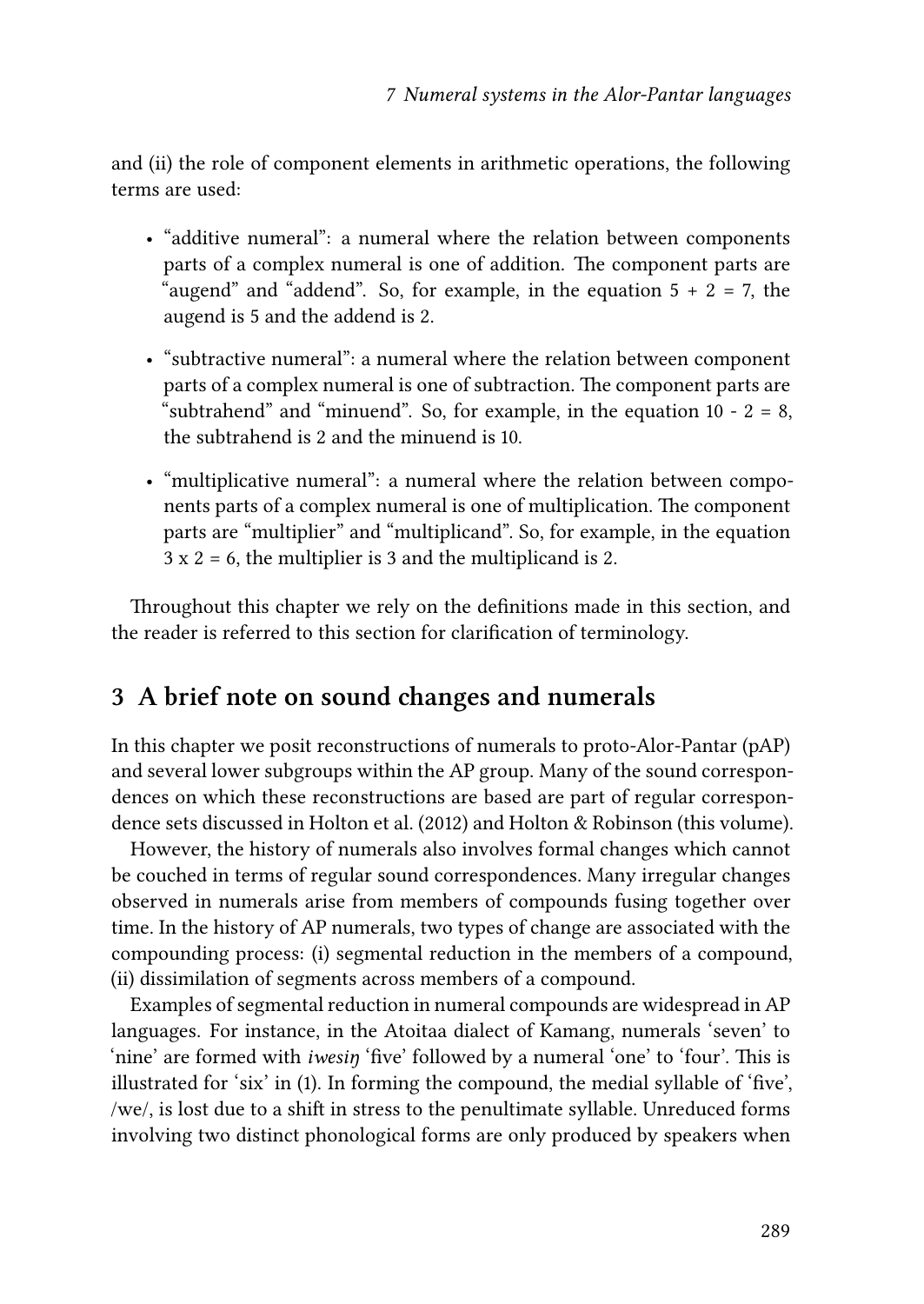explaining numeral formation and have not been observed in naturalistic speech, indicating that the reduced form is already well incorporated into speakers' lexicons.

- <span id="page-5-1"></span>(1) Variation in the realization of Kamang (Atoitaa) 'six'
	- a. *iwesiŋ nok* [iˈwesiŋ ˈnok] (careful speech) five one 'six' b. *isiŋnok* [iˈsiŋnok] (normal speech) five.one 'six'

Similarly, in Sawila we find that 'six' can be realized both in unreduced form as two distinct numerals (*joːtiŋ* 'five' [plus] *suna* 'one') and in reduced form as set out in [\(2](#page-5-2)).

- <span id="page-5-2"></span>(2) Variation in the realization of Sawila 'six'
	- a. *joːtiŋ suna* (careful speech) five one 'six'
	- b. *joːtsuna* (normal speech) five one 'six'

Dissimilation of segments across members of a compound is also found. An example is Klon *tidorok* 'eight', a form which must have involved consonant dissimilation of the protoform \*tu**r**a**r**ok (see Table [5\)](#page-14-0) and a hypothetical intermediate form like \*\*tu**d**a**r**ok (§ [5.2.2](#page-14-1)).

In short, the reconstruction of numerals must take into account regular sound changes as well as irregular changes in the members of compounds.

## <span id="page-5-0"></span>**4 Numerals 'one' to 'five'**

The numerals 'one' to 'five' are for the most part simple mono-morphemic words in Alor- Pantar. Table [2](#page-7-0) presents an overview with the reconstructions to proto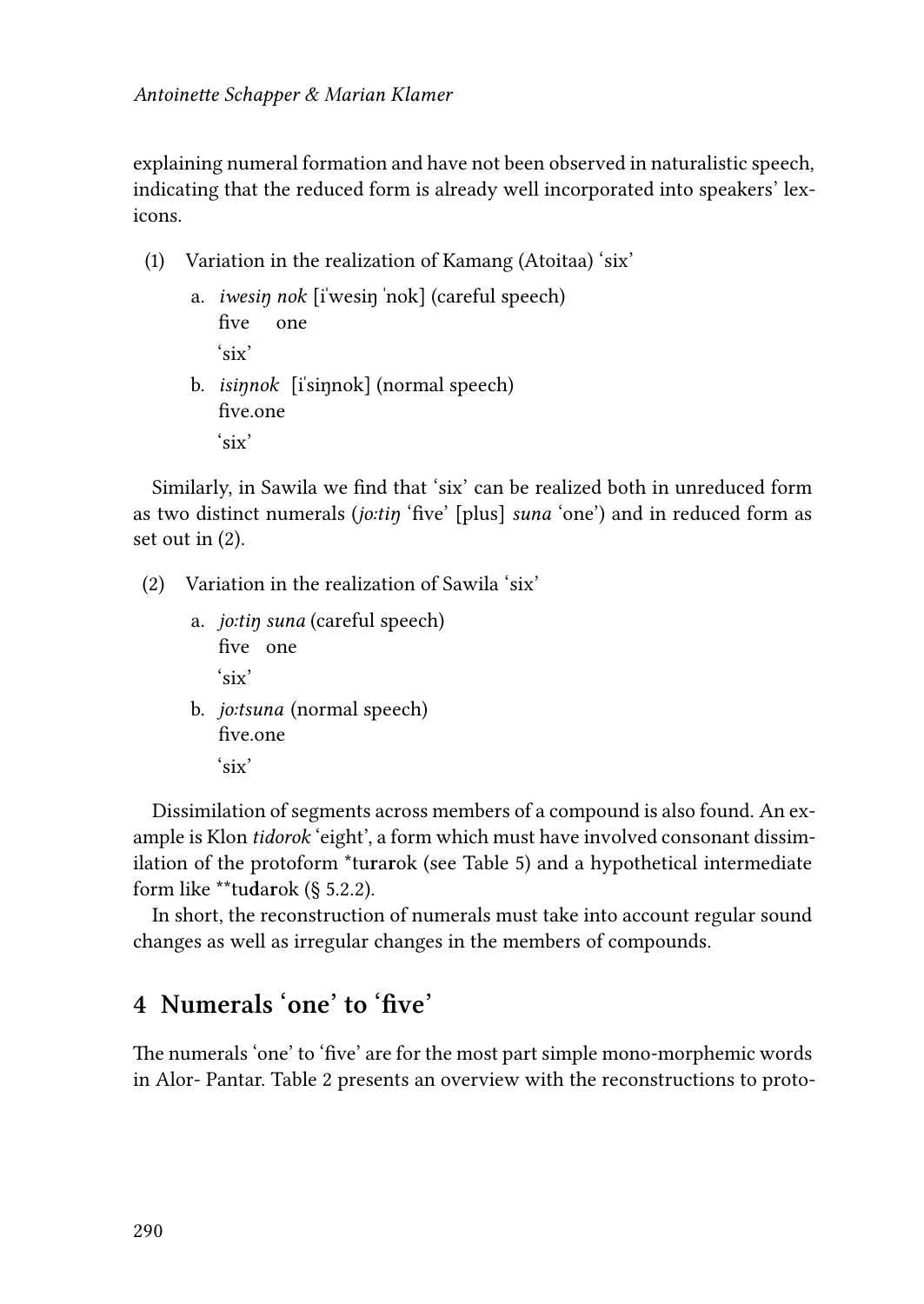Alor-Pantar (pAP).<sup>3</sup> The Proto-AP numerals 'one' to 'five' have been retained in most of its descendants. Only in eastern Alor have numerals in this range been innovated.

A non-etymological initial /a/ is present on Western Pantar 'one' and 'four' and Reta 'one'. This development is apparently due to analogy with the numerals 'two' and possibly 'three'. Such analogical adjustments in numeral forms, sometimes referred to as 'onset runs'([Matisoff 1995](#page-50-1)), are cross-linguistically relatively common.<sup>4</sup> The prothetic  $\langle a \rangle$  is also found on Western Pantar 'thousand' which can be realized as either *ribu* or *aribu*, an Austronesian loan.

The etymologies of the AP numerals 'two' and 'five' have been the subject of some speculation and typological interest. In his early comparative study on Alor-Pantar languages, [Stokhof \(1975:](#page-51-0) 21) makes two observations about these AP numerals which are not supported by our data. First, his claim that AP languages frequently use the root 'tooth' to express 'five' is not supported by more recent historical work on the family, which reconstructs 'five' as pAP \*jiwesin, and 'tooth' as \*-uas(in)([Holton & Robinson this volume\)](#page-49-3). It should also be noted that no known cognitive link exists between 'five' and 'tooth', unlike the link between 'five' and 'hand'([Majewicz 1981](#page-50-2), [1984](#page-50-3); [Heine 1997\)](#page-49-4). Second, contra Stokhof, pAP \*(a)tiga 'three' is not a loan word from Malay, despite the similarity with Malay *tiga* 'three'. Whilst there is evidence of Austronesian influence in pAP,<sup>7</sup> there is no evidence of influence from Malay. Malay first arrived in the Alor-Pantar region in colonial times, $^8$  thousands of years after the likely break-up of

 $^3$  Not all elements of the reconstructed forms as they are given here are motivated in this chapter; see the reconstructed sound changes reported on in [Holton et al. \(2012\)](#page-49-2) and [Holton & Robinson](#page-49-3) [\(this volume\).](#page-49-3)

 $<sup>4</sup>$  For example, in the Austronesian language Thao (Taiwan), initial /s/ in \*susha 'two' was re-</sup> placed by /t/ (*tusha)* in analogy to the onsets of *ta* 'one' and *turu* 'three' [\(Blust 2009:](#page-48-5)274). The initial /d/ on 'nine' in Slavonic languages (e.g., Russian *dévjat*) is thought to have arisen due to the influence of the following numeral, Common Slavonic \*desetĭ, 'ten' PIE \*dekm(t) [\(Comrie](#page-48-6) [1992:](#page-48-6) 760). [Winter \(1969\)](#page-51-1) discuses how the form for 'four' influences 'five' in Indo-European languages. These examples illustrate that '[a]nalogy is a powerful factor in counting, in both alliteration and rhyme, such that regular sound laws can be broken.' [\(Sidwell 1999:](#page-51-2)256).

<sup>5</sup> Liquid-stop metathesis has occurred in Blagar-Bama *akur* 'two', but not in other Blagar dialects.

<sup>&</sup>lt;sup>6</sup> In Abui and Kamang, the vowels in 'four' display some irregular patterns. For Kamang, it is necessary to posit the following metathesis: Proto-Alor Pantar \*buta < \*bita < biat.

 $^7$  For instance, pAP \*bui 'betel nut' is probably borrowed from Austronesian (proto-West Malayo-Polynesian) \*buyuq 'leaf of betel vine' [\(Blust nd\)](#page-48-7).

<sup>8</sup> The function of Malay as the *lingua franca* of the Dutch East Indies appears irrelevant for Alor-Pantar, as the area was under (remote) Portuguese control till 1860, and Dutch colonial influence only became apparent in the first decades of the  $20^{th}$  century [\(Klamer 2010:](#page-49-5)14 and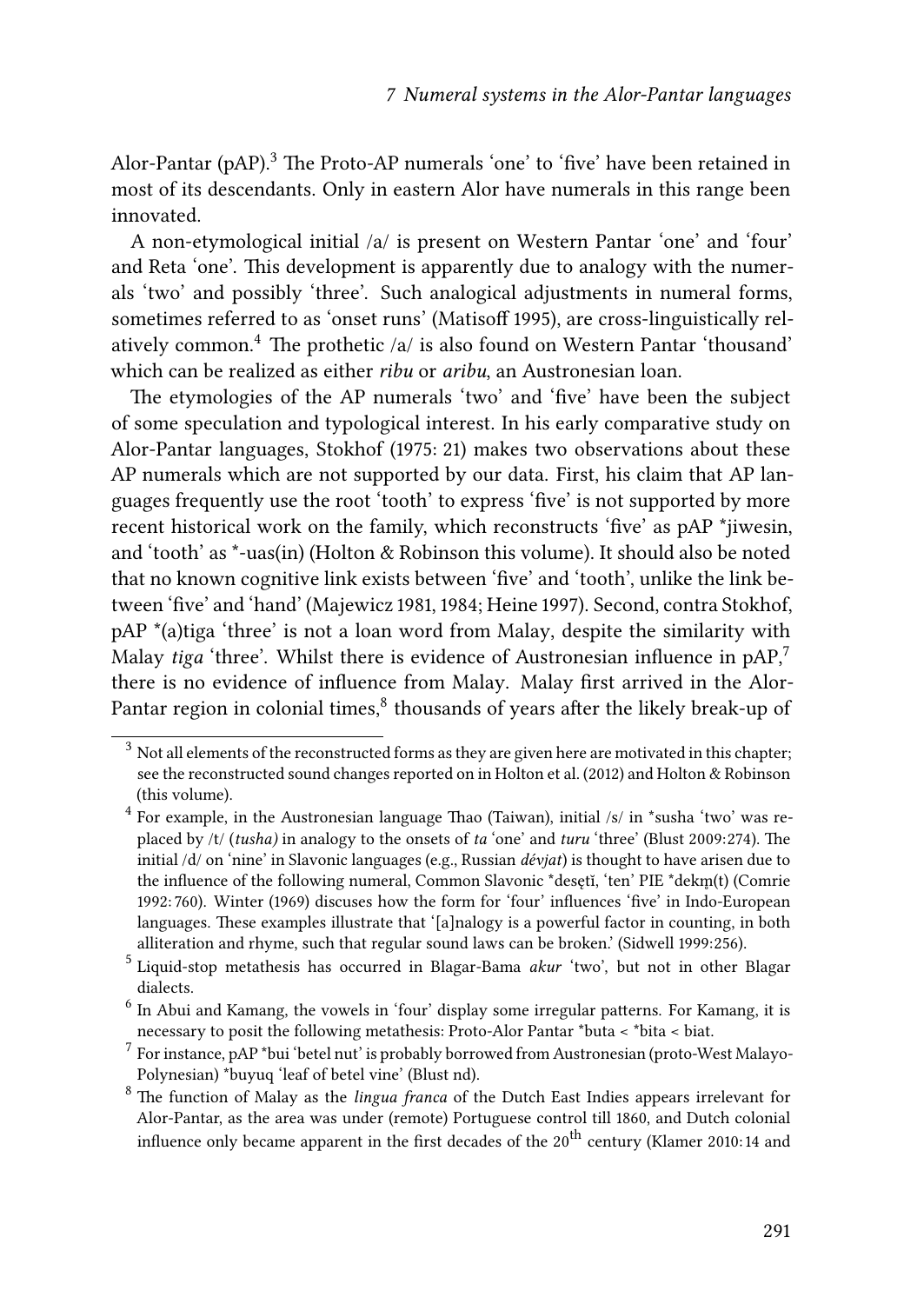<span id="page-7-0"></span>

| Proto-AP     |                          | `one           | $\omega_{\mathbf{M}}$ | three'                  | 'four'            | 'five'          |
|--------------|--------------------------|----------------|-----------------------|-------------------------|-------------------|-----------------|
|              |                          | $^*$ nuk       | *araqu                | *(a)tiga                | *buta             | *jiwesin        |
| Pantar       | Western Pantar           | anuku          | alaku                 | atiga                   | atu               | jasin           |
|              | Deing                    | nuk            | raq                   | atig                    | $\overline{u}$    | asan            |
|              | Sar                      | nuk            | raq                   | tig                     | $\overline{u}$    | jawan           |
|              | Teiwa                    | nuk            | $hard \sim raq$       | jerig                   | $\overline{u}$    | jusan           |
|              | Kaera                    | nuk(u)         | $\int a$ rax-         | (i/u)tug                | u                 | isim            |
| Straits      | Blagar-Bama <sup>5</sup> | $n$ uku        | akur                  | $tuge$                  | $\boldsymbol{u}$  | isiŋ            |
|              | Blagar-Dolabang          | nu             | aru                   | tue                     | buta              | isiŋ            |
|              | Reta                     | anu            | alo                   | atoga                   | $buta \sim wuta$  | avehaŋ          |
| $W$ Alor     | Kabola                   | nu             | olo                   | $_{torot}$              | $\overline{u}$    | $i$ wese $\eta$ |
|              | Adang                    | $\overline{n}$ | do                    | $\iota\iota\iota$       | u                 | ifhin           |
|              | Hamap                    | nu             | alo                   |                         | $\overline{u}$    | ivehin          |
|              | Klon                     | nuk            | orok                  | $\int_{\partial\Omega}$ | $\overline{u}$    | eweh            |
|              | Kui                      | nuku           | $or$ $u$              | siwa                    | usa               | jesan           |
| $C & E$ Alor | Abui                     | nuku           | ajoku                 | sua                     | buti              |                 |
|              | Kamang                   | $n$ ok         | ok                    | $^{22}$                 | biat <sup>6</sup> | jetiŋ<br>iwesiŋ |
|              | Sawila                   | $(sundana)$ †  | jaku                  | $\iota\iota\omicron$    | (ara:si:ku)       | jottin          |
|              | Kula                     | (sona)         | jakwu                 | $\overline{u}$          | arasiku)          | jawatena        |
|              | Wersing                  | ou             | joku                  | $\overline{u}$          | arasoku)          | wetin           |

*Antoinette Schapper & Marian Klamer*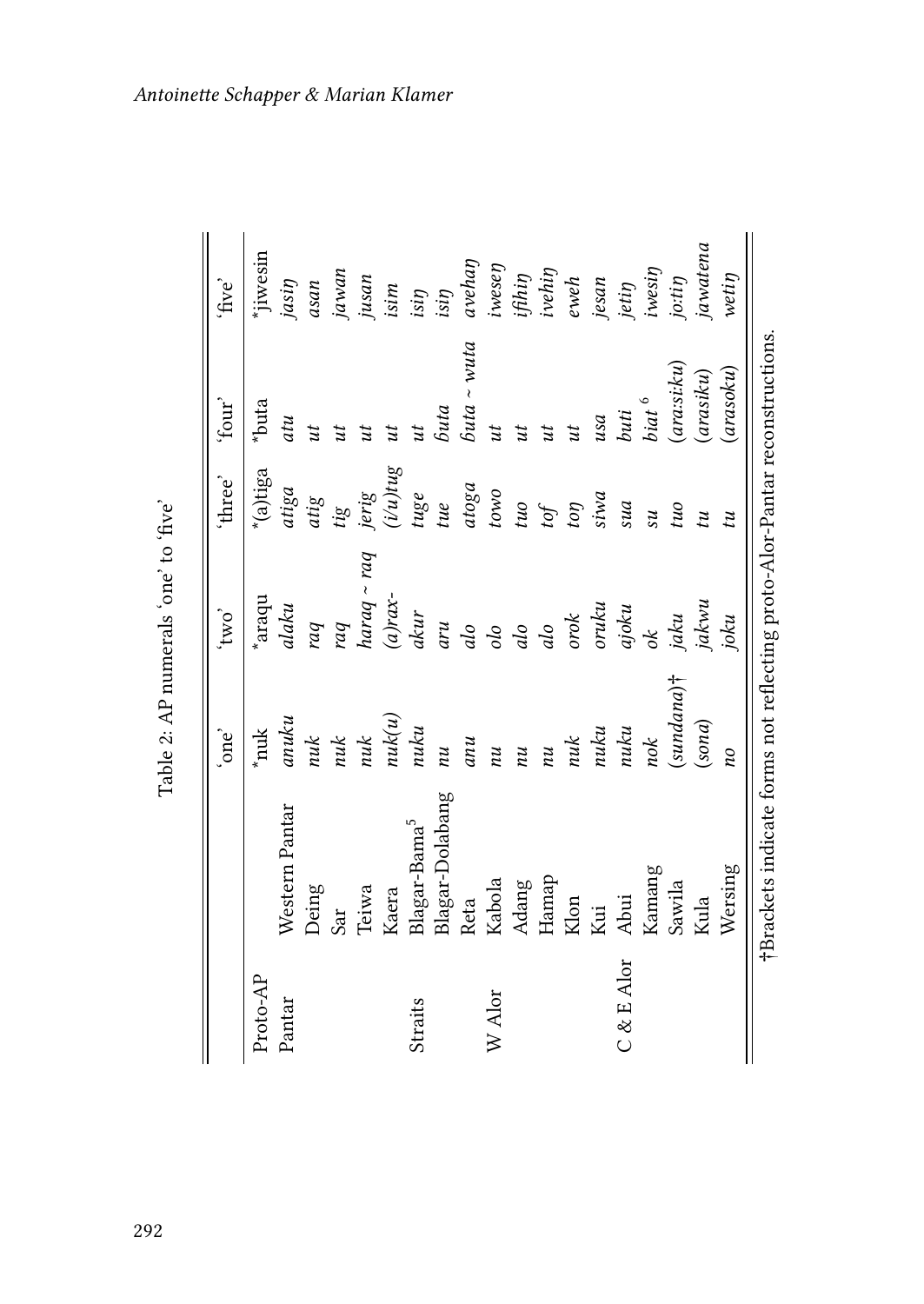pAP. If there were an Austronesian numeral 'three' borrowed into the family, this would more likely be similar to proto-Austronesian \*telu 'three'([Blust 2009](#page-48-5):268) instead of Malay *tiga*. The Austronesian languages surrounding Alor-Pantar reflect proto-Austronesian \*telu. For instance, Alorese (an Austronesian language spoken on the coasts of Pantar and Alor) has *tilu*, Kedang (on Lembata) has *telu*, the language of Atauro (a small island of the north coast of Timor) has *hetelu* and Tetun Fehan (on Timor) has *tolu*.

In short, AP languages have by and large cognate forms for numerals 'one' to 'five' that reflect monomorphemic lexemes inherited from proto-AP.

### <span id="page-8-0"></span>**5 Numerals 'six' to 'nine'**

Unlike numerals 'one' to 'five' which show significant stability across the AP group, numerals 'six' to 'nine' have undergone several changes in their history. In most AP languages, 'six' is morphologically simple, but in a subset of the languages bi-morphemic 'six'  $[5+1]$  has been innovated (§ [5.1\)](#page-8-1). The numerals 'seven', 'eight', and 'nine' show more complex histories, with some being historically constructed by addition to a quinary base [5+*n*] and others by subtraction from a decimal base [10-*n*] (§ [5.2](#page-11-0)).

#### <span id="page-8-1"></span>**5.1 Numeral 'six': Simplex and compound forms**

In most AP languages, the form 'six' is mono-morphemic, as shown in Table [3.](#page-9-0) Four languages have a compound 'six': Western Pantar in the west, and Alor, Sawila and Kula in the east. Kamang and Wersing display both patterns across their dialects: Kamang-Takailubui and Wersing-Pureman have simplex 'six', while Kamang-Atoitaa and Wersing-Kolana have compound 'six'.

The simplex numeral 'six' reconstructs as pAP \*talam 'six'. It is generally assumed that a base-five system originates from counting the fingers of one hand. In such a system, the numeral 'six' often involves crossing over from one hand to theother,<sup>9</sup> and may etymologically be related to words like 'cross over' ([Majew](#page-50-2)[icz 1981,](#page-50-2) [1984,](#page-50-3) [Lynch 2009:](#page-50-4) 399-401). Synchronic evidence that pAP \*talam may

references cited there). There is no evidence that Malay was used as a trade language in the Alor archipelago in pre-colonial times. On the other hand, there is anecdotal evidence that Alorese was used for interethnic communications in Pantar and coastal parts of west Alor until the mid  $20^{th}$  century [\(Klamer 2011](#page-49-6)).

 $^9$  Cross-linguistically, other strategies to express 'six' include (in bodily counting routines) touching or grabbing the wrist([Evans 2009](#page-48-2); [Donohue 2008\)](#page-48-1), or using the etymon 'fist' [\(Plank 2009](#page-50-5): 343). We do not find any such practices in Alor-Pantar.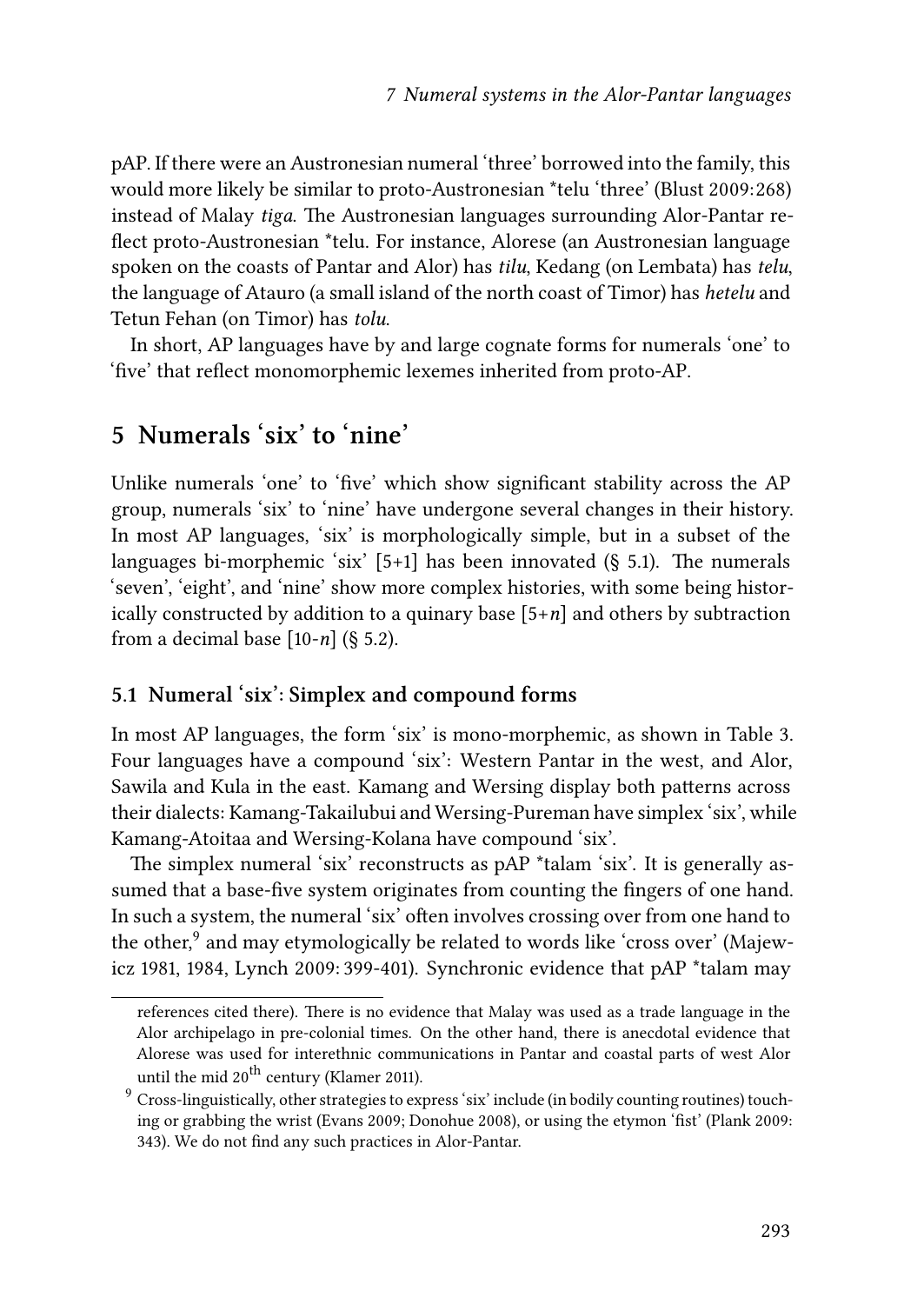|                |                   | simplex 'six' | compound 'six' |
|----------------|-------------------|---------------|----------------|
| Proto-AP       |                   | *talam        |                |
| Pantar         | Western Pantar    |               | hisnakkun      |
|                | Deing             | talaŋ         |                |
|                | Sar               | tejan         |                |
|                | Teiwa             | tia:m         |                |
|                | Kaera             | tia:m         |                |
| <b>Straits</b> | Blagar-Bama       | tajaŋ         |                |
|                | Blagar-Dolabang   | talin         |                |
|                | Reta              | talaun        |                |
| W Alor         | Kabola            | talan         |                |
|                | Adang             | talan         |                |
|                | Hamap             | talan         |                |
|                | Klon              | tlan          |                |
|                | Kui               | talama        |                |
| $C & E$ Alor   | Abui              | tala:ma       |                |
|                | Kamang-Takailubui | ta:ma         |                |
|                | Kamang-Atoitaa    |               | isiŋnok        |
|                | Sawila            |               | jo:tiŋsundana  |
|                | Kula              |               | jawatensona    |
|                | Wersing-Pureman   | təlam         |                |
|                | Wersing-Kolana    |               | wetinnun       |

<span id="page-9-0"></span>Table 3: AP numerals for 'six'

have been such a 'cross-over' verb comes from Sawila, which has a modern form *talamaŋ* 'step on, change legs in dance'.

AP compounds for 'six' are composed of two juxtaposed numeral morphemes. In several AP languages, compounds for 'six' have replaced etymological \*talam 'six'. There appears to have been three independent innovations of this kind. One area where this has happened is eastern Alor, represented by Sawila, Kula and Wersing in Table [4](#page-12-0). Kula, Sawila and Wersing-Kolana have replaced \*talam 'six' with a base-five compound, as set out in([3](#page-10-0)). Whereas Sawila and Kula use 'one' in the compounds, the morpheme *nuŋ* used in Wersing-Kolana for the '[plus] one' part of the compound is not identical to the synchronic numeral 'one', which is *no*. Rather, *nuŋ* appears to be a reflex of a distinct pAP lexeme \*nakuŋ 'single',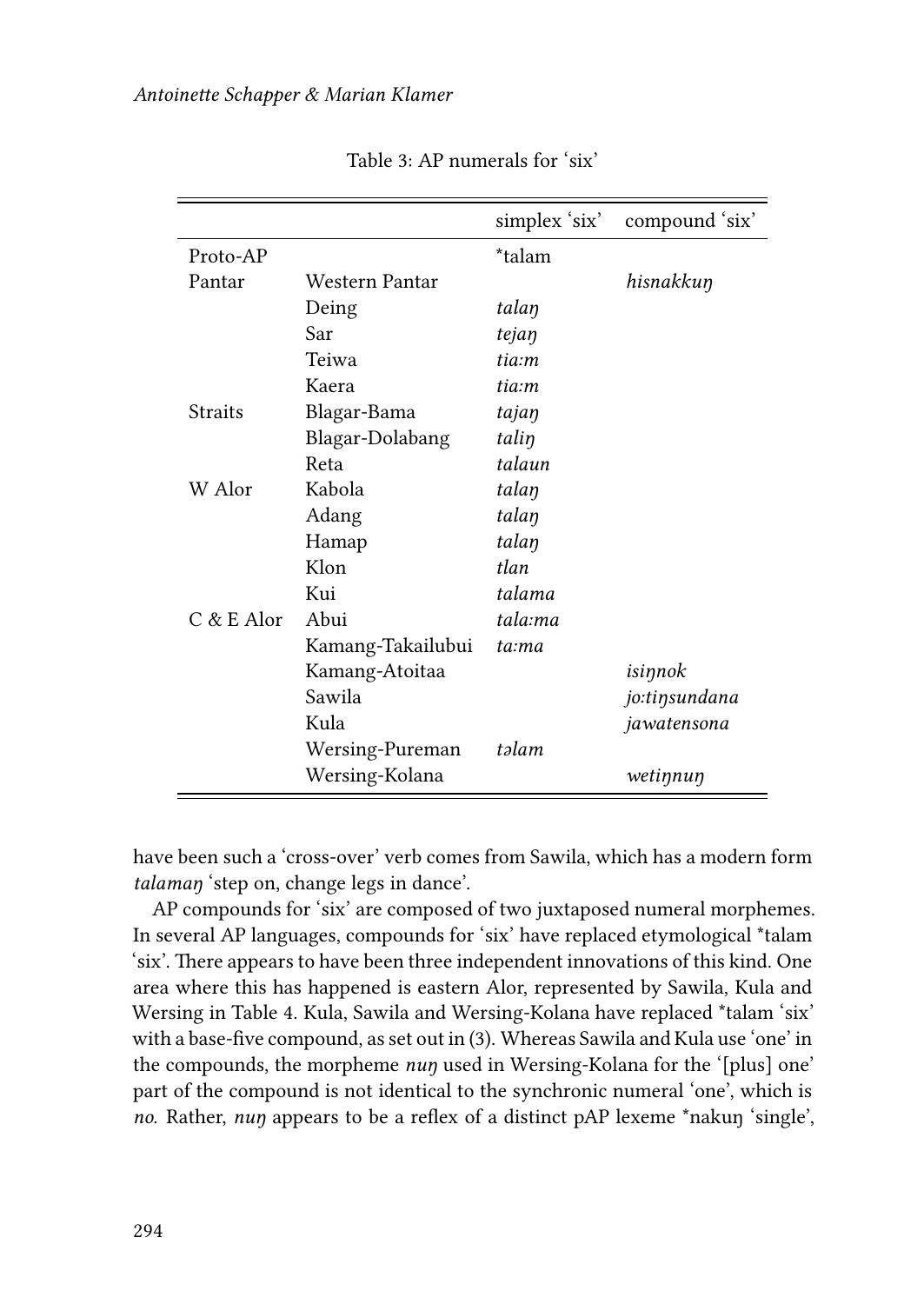which is reflected in, for example, Kamang *nukuŋ* 'single', and Western Pantar *nakkiŋ* 'single'.

<span id="page-10-0"></span>(3) Formation of 'six' in eastern Alor languages Sawila: *joːtiŋsundana* 'six' < *joːtiŋ* 'five' [plus] *sundana*' one' Kula: *jawatensona* 'six' < *jawetena* 'five' [plus] *sona* 'one' Wersing-Kolana: *wetiŋnuŋ* 'six' < *wetiŋ* 'five' [plus] *nuŋ* 'single'

As these three languages are in close contact with each another, it is likely that the innovative use of a base-five compound for 'six' has diffused among them. This has probably happened relatively recently, since the members of the compounds are transparently related to existing cardinals. Older compounds show more divergence between the compound members and the individual numerals these derive from (cf. the formally less transparent base-five compounds discussed in § [5.2.1](#page-11-1)). The view that the transparent base-five forms are innovations is confirmed by the fact that Wersing-Pureman, the dialect spoken in –what according to oral traditions is– the Wersing homeland, preserves etymological, simplex 'six': *təlam*.

In the north-central Alor language Kamang, the formation of 'six' differs between dialects, as set out in([4](#page-10-1)). The Atoitaa dialect has a base-five compound of 'five [plus] one', while the dialect of Atoitaa reflect pAP \*talam 'six'.

<span id="page-10-1"></span>(4) Formation of 'six' in Kamang dialects Kamang-Atoitaa: *isiŋnok* 'six' < *iwesiŋ* 'five' [plus] *nok* 'one' Kamang-Takailubui: *taːma* 'six'

Other language varieties in central Alor (Suboo, Tiee, Moo and Manetaa), also have *taːma* 'six'. The dominance of etymological 'six' in the area indicates that the Atoitaa Kamang pattern is a recent innovation, probably occurring by extending the base-five pattern used in forming 'seven' through 'nine' to also include 'six'.

In contrast to the transparent additive compounds found in the languages of eastern and north-central Alor, Western Pantar 'six' is structured more opaquely. There are two morphemes in Western Pantar *hisnakkuŋ* 'six': (i) *his-*, a morpheme which has no independent meaning and; (ii) *-nakkuŋ*, a morpheme originating in the Western Pantar verb *nakkiŋ* 'be single, alone' (< pAP \*nakung 'single'). The two morphemes are still apparent in the distributive form of 'six', *his*nakkun~nakkun 'six~REDUP' 'six by six', where the second element reduplicates,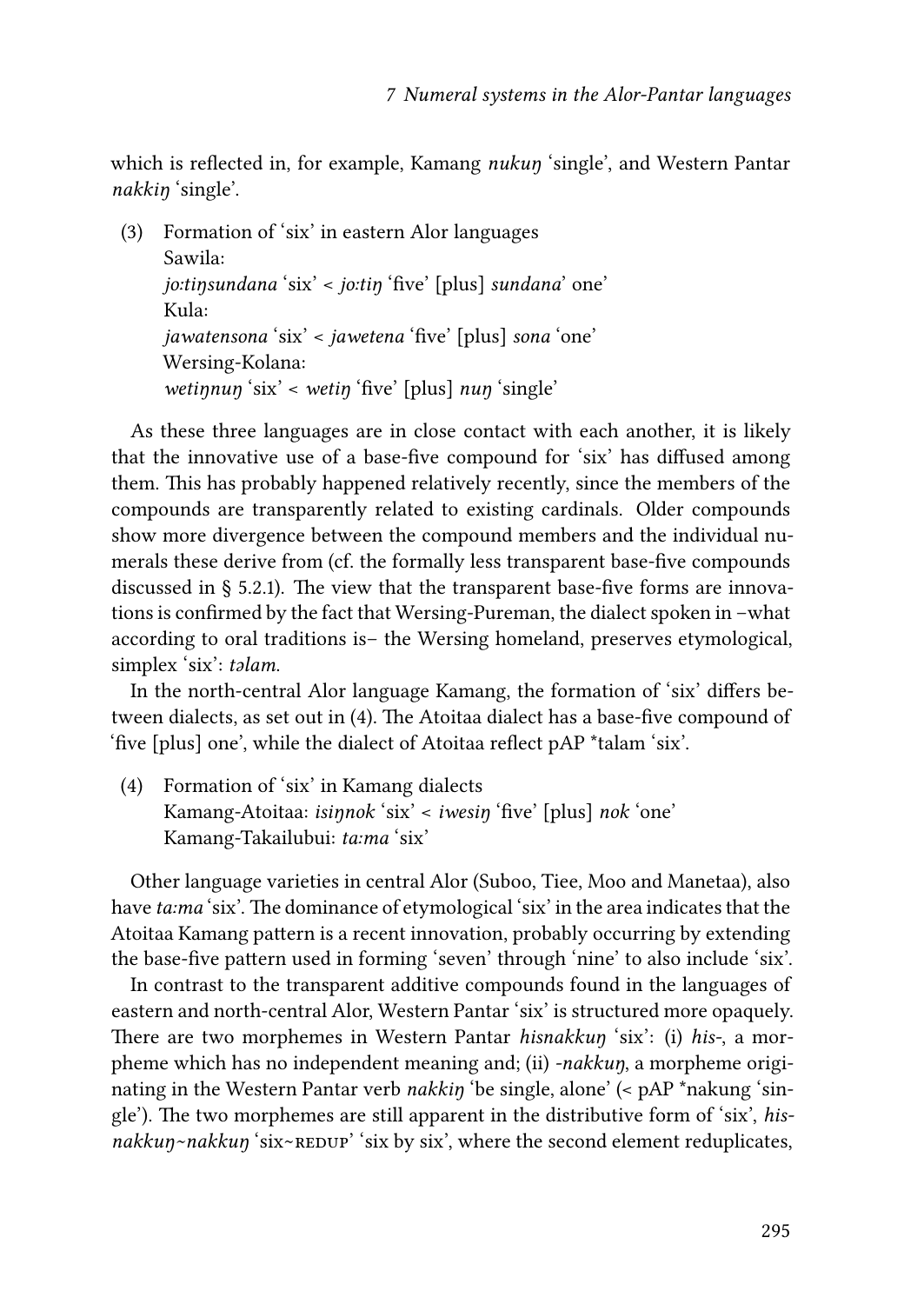contrasting with the distributive of monomorphemic numerals, e.g., *alaku∼alaku* 'two∼redup' 'two by two'([Klamer et al. this volume\)](#page-49-7). The initial *his-* morpheme of the compound appears to be a borrowing of an Austronesian numeral 'one' (< pAN \*esa ∼ isa). Initial [h] in the Western Pantar form *his-* is a non-phonemic consonant that appears before /i/, so that the underlying phonological form of *his-* is in fact /is-/. This matches well with the forms of the 'one' numeral in many nearby Austronesian languages on Flores (e.g. Nage *esa* 'one') and Timor (e.g. Tokodede *iso* 'one').

The distinct elements of the Western Pantar compound 'six' indicate that this numeral must have developed independently from the base-five forms for 'six' as found in central-east Alor languages. It appears that Western Pantar *hisnakkuŋ* represents a partial calque of the base-five pattern found in Austronesian languages of Timor. In Tokodede and Mambae, 'six' is formed as 'five-and-one': Mambae *lim-nain-ide,* Tokodede *lim-woun-iso*. However, the initial *lim* 'five' is typically dropped, leaving simply 'and-one' to denote 'six': Mambae *nain-ide,* Tokodede *woun-iso*. Western Pantar *hisnakkuŋ* may have borrowed Austronesian 'one' for the first half (*his*)*,* while for the second half it uses a native element meaning 'single'. The resulting combination 'one-single' is, then, a mediation of numeral constructions from different languages.

#### <span id="page-11-0"></span>**5.2 Numerals 'seven' to 'nine'**

The AP languages invariably have compound forms for 'seven', 'eight', 'nine', 'ten' and the decades. The compounds are constructed in two distinct ways. One is the additive base-five compound  $[5+n]$  (§ [5.2.1\)](#page-11-1), the second a subtractive baseten compound [10-*n*] (§ [5.2.2\)](#page-14-1).

#### <span id="page-11-1"></span>**5.2.1 Additive base-five compounds**

Numerals 'seven' to 'nine' that are historically formed as additive base-five numeral (i.e., [5 2] 'seven', [5 3] 'eight', [5 4] 'nine') are found in both Pantar and central-east Alor. Table [4](#page-12-0) presents an overview.

The languages of central-east Alor construct 'seven' to 'nine' with an additive base-five system that is synchronically transparent. That is, speakers of these languages readily parse their numerals 'seven' to 'nine' as being composed of the synchronic numeral 'five' followed by 'two', 'three', or 'four', as set out in([5](#page-12-1)).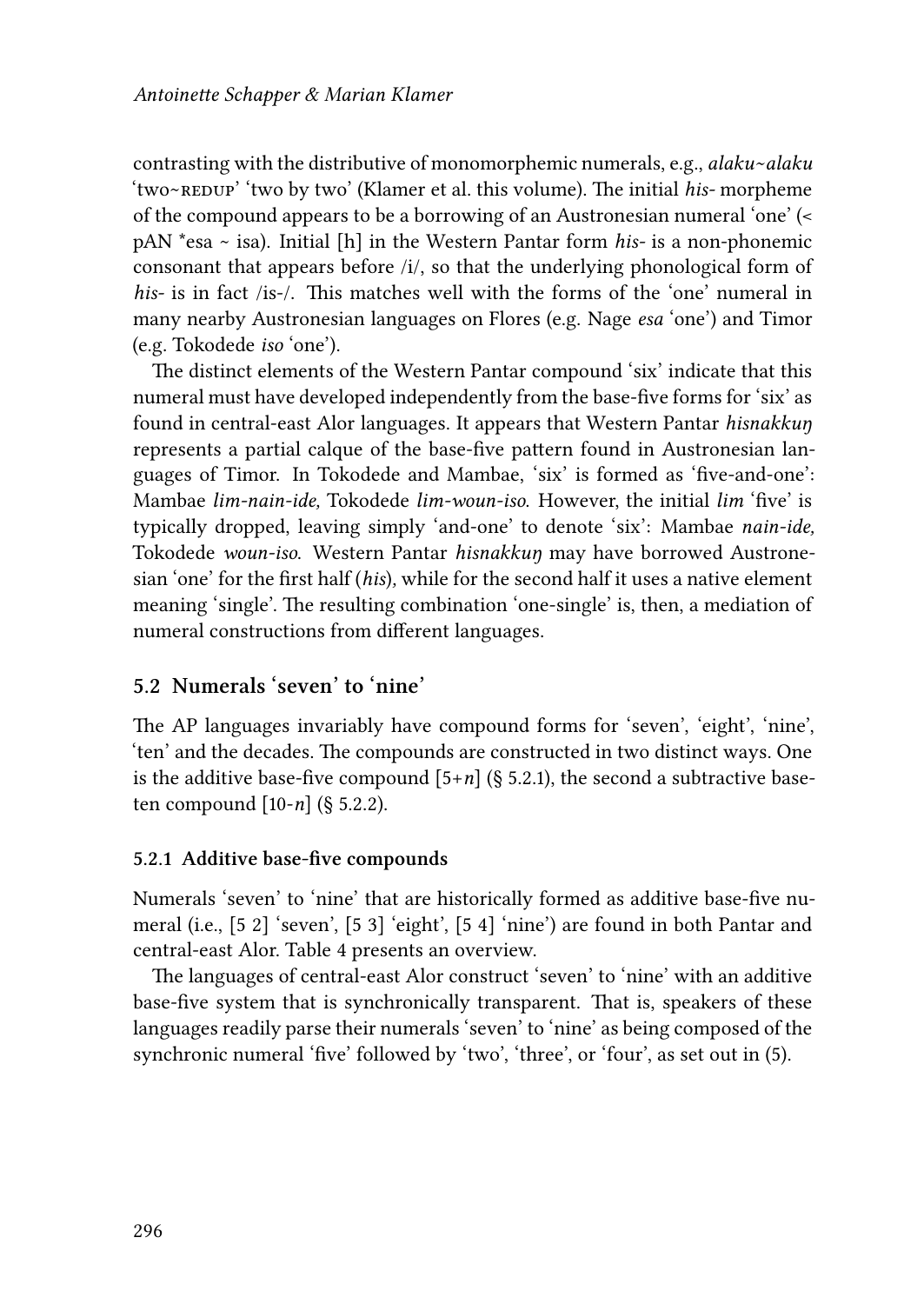|          |            | 'seven' 5 2  | 'eight' 53 | 'nine' 54       |
|----------|------------|--------------|------------|-----------------|
| Pantar   | Deing      | jewasrak     | santig     | sanut           |
|          | Sar        | jisraq       | jinatig    | jinaut          |
|          | Teiwa      | jesraq       | jesnerig   | jesna?ut        |
|          | Kaera      | jesrax-      | jentug     | jeniut          |
| C&E Alor | Abui       | jetinajoku   | jetinsua   | jetinbuti       |
|          | Kamang-    | wesinok      | wesinsu    | wesinbiat       |
|          | Takailubui |              |            |                 |
|          | Kamang-    | isinok       | isinsu     | isinbiat        |
|          | Atoitaa    |              |            |                 |
|          | Sawila     | jo:tinjaku   | jo:tintuo  | jo:tinara:siiku |
|          | Kula       | jawatenjakwu | jawatentu  | jawatenarasiku  |
|          | Wersing    | wetinjoku    | wetintu    | wetinarasoku    |

<span id="page-12-0"></span>Table 4: Numerals 'seven' to 'nine' in Pantar and central-east Alor

<span id="page-12-1"></span>(5) Compound 'seven' to 'nine' in central-east Alor

| a. |                    | 'seven'                 | $\langle$ 'five'        | [plus] 'two'   |
|----|--------------------|-------------------------|-------------------------|----------------|
|    | Abui               | jetinajoku              | $\langle$ <i>ietin</i>  | ajoku          |
|    | Kamang (T) wesinok |                         | $\langle$ wesin         | ok             |
|    | Kamang (A) isinok  |                         | $\langle$ iwesin        | ok             |
|    | Sawila             | jo:tinjaku              | $\langle$ <i>jo:tin</i> | jaku           |
|    | Kula               | jawatenjakwu < jawatena |                         | jakwu          |
|    | Wersing            | wetinjoku               | $\sim$ wetin            | joku           |
| b. |                    | 'eight'                 | $\langle$ 'five'        | [plus] 'three' |
|    | Abui               | jetinsua                | $\langle$ <i>ietin</i>  | sua            |
|    | Kamang (T) wesinsu |                         |                         |                |
|    |                    |                         | $\sim$ wesin            | su             |
|    | Kamang (A) isinsu  |                         | $\langle$ iwesin        | su             |
|    | Sawila             | jo:tintuo               | $\langle$ <i>io:tin</i> | tuo            |
|    | Kula               | jawatentu               | < jawatena              | tи             |
|    | Wersing            | wetintu                 | <i>&lt; wetin</i>       | tи             |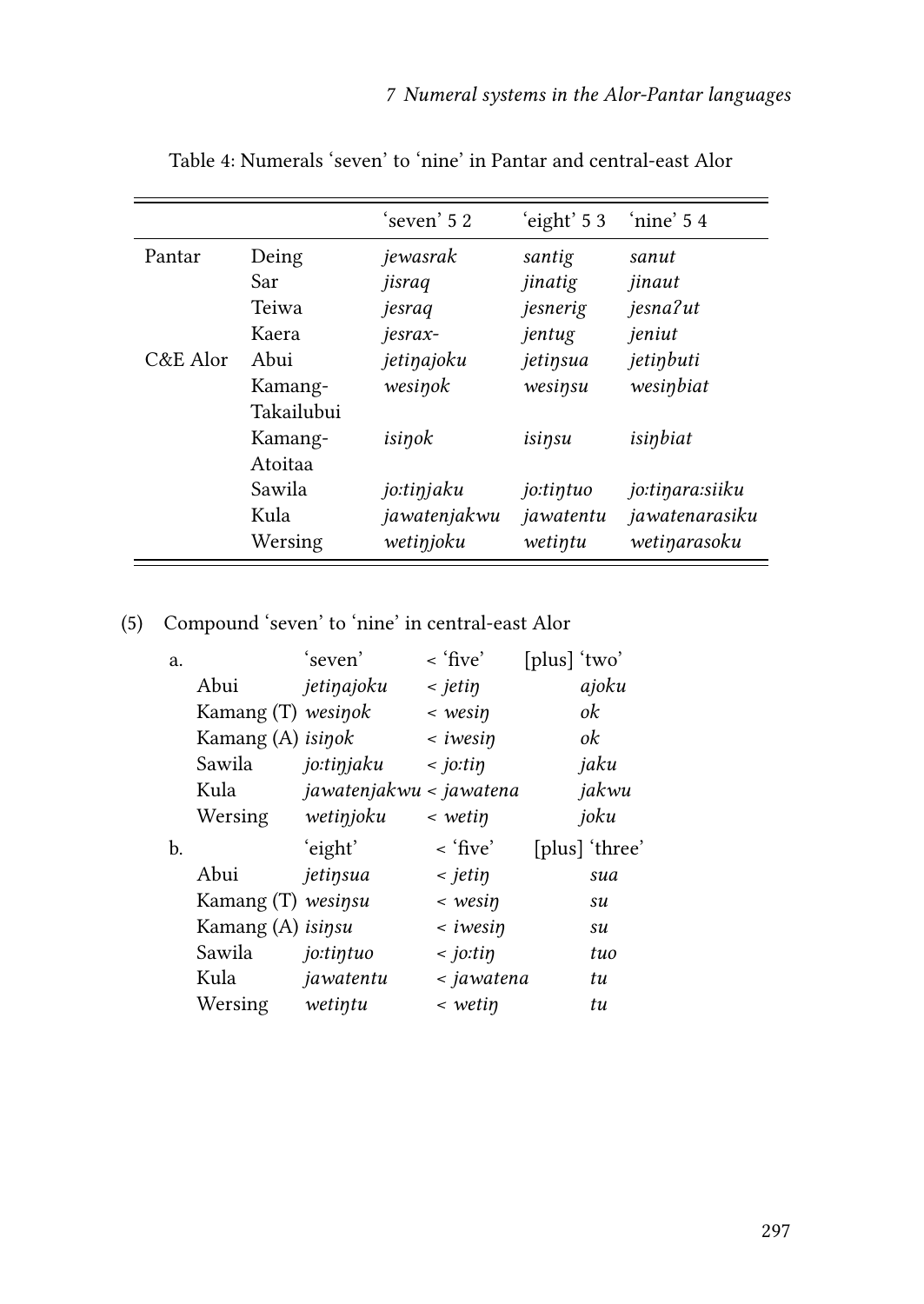| c. |                      | 'nine'                    | $\langle$ five'         | [plus] 'four' |
|----|----------------------|---------------------------|-------------------------|---------------|
|    | Abui                 | jetinbuti                 | $\langle$ <i>ietin</i>  | buti          |
|    | Kamang (A) isinbiat  |                           | $\langle$ iwesin        | biat          |
|    | Kamang (T) wesinbiat |                           | $\sim$ wesin            | biat          |
|    | Sawila               | jo:tinara:si:ku           | $\langle$ <i>io:tin</i> | ara:si:ku     |
|    | Kula                 | jawatenarasiku < jawatena |                         | arasiku       |
|    | Wersing              | wetinarasoku              | $\sim$ wetin            | arasoku       |

By contrast, languages of the Pantar subgroup have compounds for numerals 'seven' through 'nine' that are synchronically non-transparent. The patterns found across the Pantar languages show certain regularities, indicating that the reductions were probably already present in their immediate ancestor, proto-Pantar(pP).<sup>10</sup> In ([6\)](#page-13-0) we present the reconstructed numeral compounds and their constituent numeral roots. Only the major changes leading to the forms in the modern languages are detailed here.

The final segments /in/ of pP \*jiwasin 'five' were already lost in pP 'seven'. This was followed by the loss of (probably unstressed) medial /wa/ in the subgroup containing Sar, Teiwa and Kaera (proto-Central Pantar, pCP). In the pP-forms of 'eight' and 'nine', medial /we/ of \*je**wa**sin 'five' was lost, as well as the final /a/ of \*(a**)**tig**a** 'three'. In pCP 'eight' and 'nine', a metathesis of /an/ to /na/ occured,<sup>11</sup> followed by a reduction of the resulting  $\frac{\sin\theta}{\sin\theta}$  cluster to  $\frac{\sin\theta}{\sin\theta}$  in the group containing Sar and Kaera (proto-Central East Pantar, pCEP).

- <span id="page-13-0"></span>(6) Developments in proto-Pantar cardinals 'seven' to 'nine'
	- a. 'seven': pP \*jewasin 'five' [plus] \*raqo 'two' > \***ˌewa**sˈraqo > pCP \*jesraqo
	- b. 'eight': \*jewasin 'five' [plus] \*atiga 'three' > \*jeˈsantig > pCP \*jesnatig > pCEP \*jenatig c. 'nine':
		- pP \*jewasin 'five' [plus] \*ut 'four' > \*jeˈsanut > pCP \*jesnaut > pCEP \*jenaut

 $^{\rm 10}$  The sub-groups within the AP group that we name here are based purely on evidence from formal and phonological (often sporadic and/or irregular) changes shared between languages in their numerals. The reconstruction of pAP in [Holton et al. \(2012\)](#page-49-2) is too preliminary and coarse-grained to pick up any real subgrouping evidence. We take the detailed study of numerals that we make here to be indicative of how we may go about identifying AP subgroups in the future.

 $^{\rm 11}$  The medial glottal stop in the Teiwa form appears to have been inserted as a syllable boundary marker as the adjacent vowels /au/ of pCP \*jesnaut began to harmonize in Teiwa.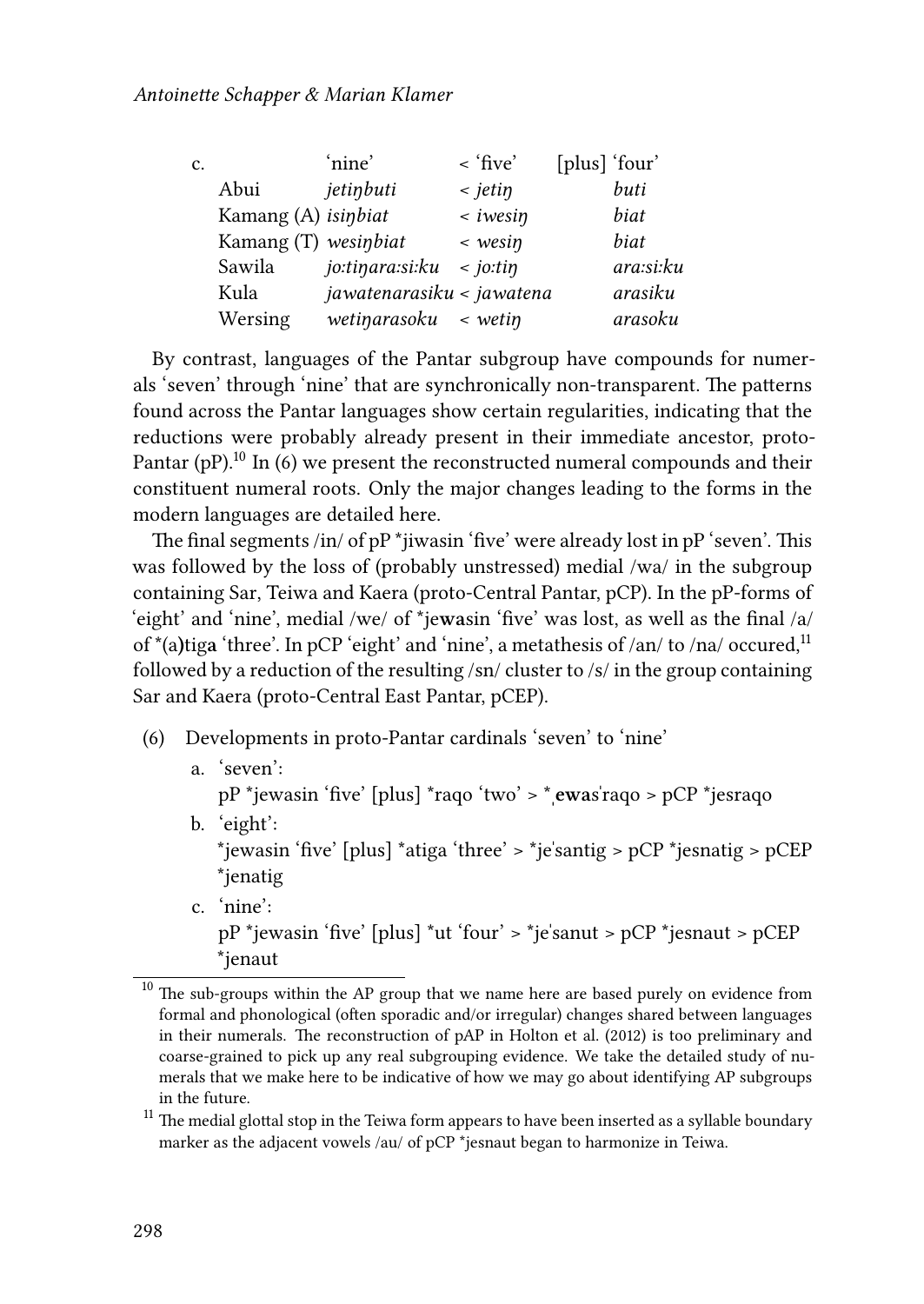|                         |                 | 'seven'             | 'eight'               | 'nine'              |
|-------------------------|-----------------|---------------------|-----------------------|---------------------|
| proto-Straits-West-Alor |                 | *butitoga           | *turarok              | * tuka rinuk        |
|                         |                 | 73                  | $\lceil 10 \rceil$ -2 | $[10]-1$            |
| <b>Straits</b>          | Blagar-Bama     | titu                | tuakur                | tukurunuku          |
|                         | Blagar-Dolabang | hititu              | tuaru                 | <i>turinu</i>       |
|                         | Reta            | bititoga            | tulalo                | tukanu              |
| West Alor               | Kabola          | wutito              | turlo                 | ti?inu              |
|                         | Adang           | itito               | turlo                 | ti?enu              |
|                         | Hamap           | itito               | turalo                | tieu                |
|                         | Klon            | uson                | tidorok               | tukainuk            |
| South-West              | Kui             | ( <i>jesaroku</i> ) | (tadusa)              | ( <i>jesanusa</i> ) |
| Alor                    |                 |                     |                       |                     |
| Pantar                  | Western Pantar  | (betalaku)          | (betiga)              | (anukutannan)       |

<span id="page-14-0"></span>Table 5: Numerals 'seven' to 'nine' in the Straits and West Alor

The presence of base-five numerals for 'seven' through 'nine' in separate groups of the AP languages at opposite ends of the archipelago, coupled with the absence of any other equally widely attested forms for these numerals, is a strong indication that a base-five system was used in proto-AP 'seven' through 'nine'.

The difference between base-five numerals in Pantar and central-east Alor languages is merely in the transparency of formatives in the compound numerals. While in the Pantar group base-five compounds have been reduced to such an extent that they are no longer transparent, the central-east Alor languages have retained base-five as a transparent and productive system.

#### <span id="page-14-1"></span>**5.2.2 Subtractive base-ten compounds and extensions**

The second strategy of creating numerals 'seven' through 'nine' found in the AP languages is subtraction, that is, [10-3] for 'seven', [10-2] for 'eight' and [10-1] for 'nine'. This strategy is found in the Straits and West Alor languages. Table [5](#page-14-0) sets out the numerals under discussion in this group along with their reconstructed forms in the ancestor language proto-Straits-West-Alor (pSWA). The final two language in Table [5,](#page-14-0) Kui and Western Pantar, have innovated their own distinctive forms as indicated by the brackets. They are nevertheless included here because, as will be seen in § [5.2.3,](#page-18-0) they both include some of the formatives distinctive of pSWA numerals 'seven' to 'nine'.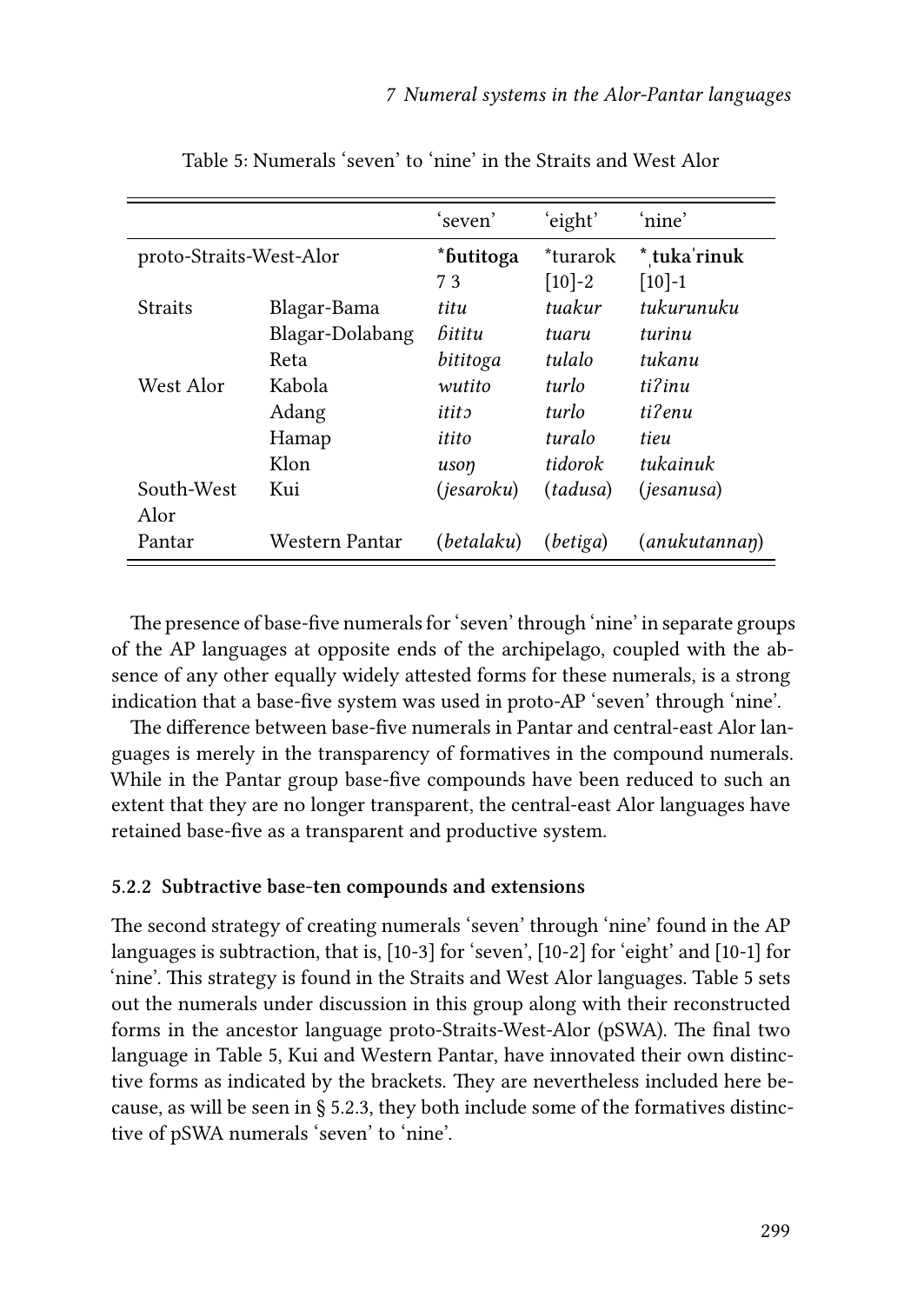The subtractive basis for the formation of Straits-West-Alor numerals 'seven' through 'nine' is evident from the remnants of reflexes of proto-AP \*(a)tiga 'three', \*araqu 'two' and \*nuk 'one' in the final syllables of modern forms, as set out in [\(7](#page-15-0)). Bolding indicates the matching strings of segments.

<span id="page-15-0"></span>(7) Formatives 'three', 'two', and 'one' in Straits-West-Alor 'seven' through 'nine'

| a. |                       |                 | 'seven' Compare: 'three' |            |      |
|----|-----------------------|-----------------|--------------------------|------------|------|
|    | Blagar-B: titu        |                 |                          | tuge       |      |
|    | Blagar-D: bititu      |                 |                          | <i>tue</i> |      |
|    | Reta: <i>bititoga</i> |                 |                          | atoga      |      |
|    | Kabola: wutito        |                 |                          | towo       |      |
|    | Adang: <i>itito</i>   |                 |                          | tuo        |      |
|    | Hamap: <i>itito</i>   |                 |                          | tof        |      |
|    | Klon:                 | uson            |                          | toŋ        |      |
| b. |                       |                 | 'eight' Compare: 'two'   |            |      |
|    | Blagar-B: tuakur      |                 |                          | akur       |      |
|    | Blagar-D: tuaru       |                 |                          | aru        |      |
|    | Reta:                 | tulalo          |                          | alo        |      |
|    | Kabola: turlo         |                 |                          | alo        |      |
|    | Adang: turlo          |                 |                          | alo        |      |
|    | Hamap: turalo         |                 |                          | alo        |      |
|    | Klon:                 | tid <b>orok</b> |                          | orok       |      |
| c. |                       | 'nine'          | Compare: 'one'           |            |      |
|    | Blagar-B: tukurunuku  |                 |                          |            | nuku |
|    | Blagar-D: turinu      |                 |                          |            | nu   |
|    | Reta:                 | tuk <b>anu</b>  |                          |            | anu  |
|    | Kabola: ti?inu        |                 |                          |            | nu   |
|    | Adang: ti?enu         |                 |                          |            | nu   |
|    | Hamap: tieu           |                 |                          |            | nu   |
|    | Klon: tukainuk        |                 |                          |            | nuk  |

Two different subtractive bases are apparent in the modern forms: (i) in 'eight' and 'nine', there is a synchronically unanalysable initial morpheme, which is followed by reflexes of 'two' and 'one', and; (ii) in 'seven', we see an augend that we argue below to be a borrowed reflex of proto-Austronesian \*pitu 'seven', with reflexes of 'three' as addend. We discuss these two constructions now in turn.

The unanalysable initial elements in the compounds for 'eight' (\*tur-) and 'nine' appear to go back to a single morpheme pre-proto-Straits-West-Alor \*tukari,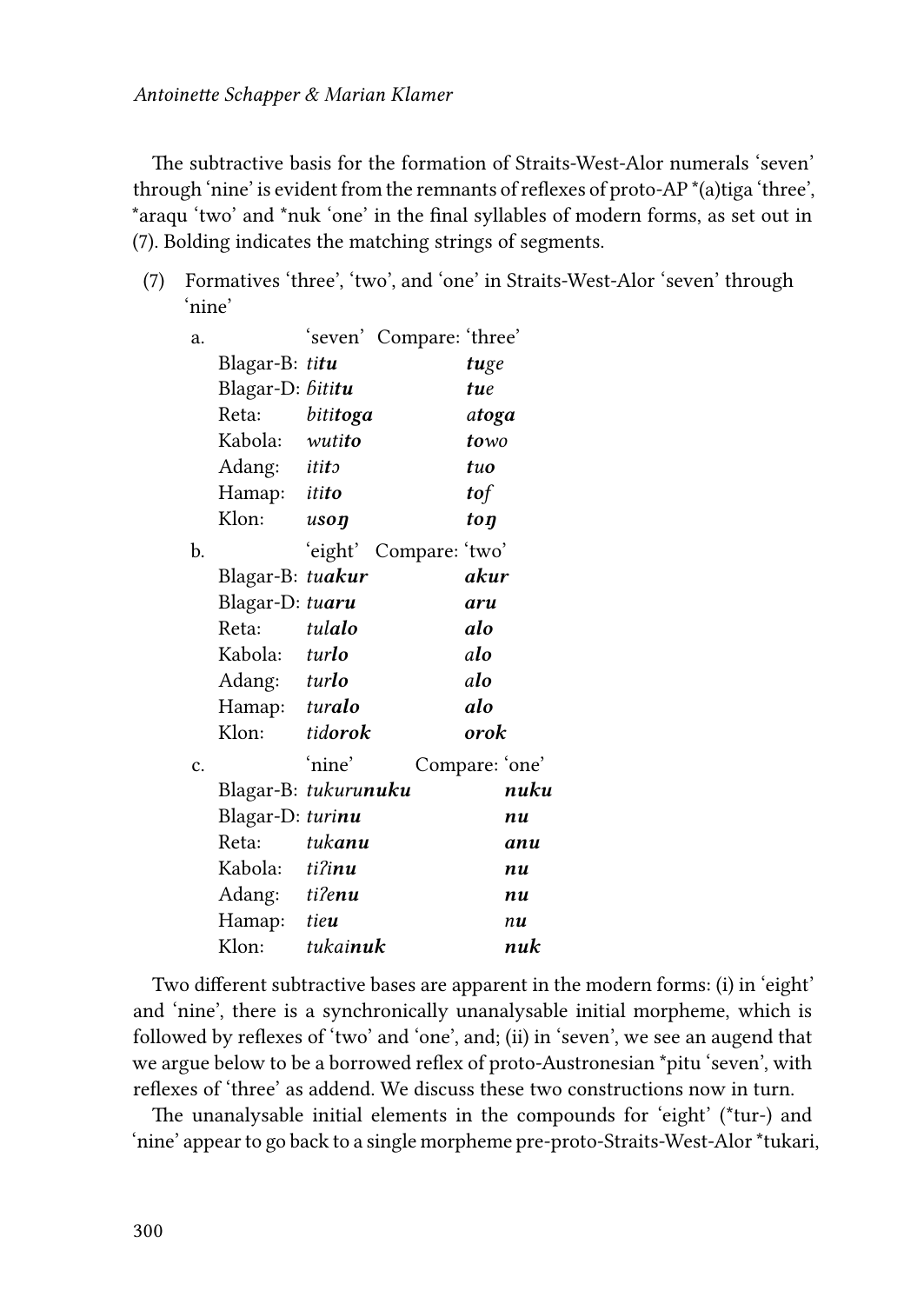|          |          | 'seven'                   | 'eight'                        | 'nine'                            |
|----------|----------|---------------------------|--------------------------------|-----------------------------------|
| Pre-pSWA | stage I  | *tukaritoga<br>less three | <i>*tukariarok</i><br>less.two | $*$ tukari <b>nuk</b><br>less.one |
|          | stage II | *butitoga<br>seven.three  |                                |                                   |
| pSWA     |          | *butitoga                 | *turarok                       | *tukarinuk                        |

<span id="page-16-0"></span>Table 6: Pre-Proto-Straits-West-Alor and Proto-Straits-West-Alor 'seven' to 'nine'

originally meaning something like '[ten] less' or '[ten] take away'. On this reconstruction, pre-pSWA \*tukari was already reduced to \*tur- in pSWA 'eight', but maintained in 'nine'. We suggest that \*tukari meant 'less' or 'take away' rather than 'ten' for two reasons. First, the reconstructed pAP \*qar 'ten' [\(Holton et al.](#page-49-2) [2012\)](#page-49-2) has a distinct form which cannot be reconciled with pre-pSWA \*tukari. Second, to assign \*tukari the meaning 'ten' would imply that the numerals formed by subtraction would be composed of a simple sequence of the subtrahend and the minuend. This would be a cross-linguistically unusual pattern and is judged to be unlikely here, but by no means impossible.

We analyse these subtractive numerals as originally constructed along the lines of 'ten less one', 'ten less two', and 'ten less three'. However, over time, the numeral overtly denoting 'ten' was dropped and 'less one' was conventionalized to mean 'nine', 'less two' to mean 'eight', and 'less three' to mean 'seven'. In turn, it appears that pre-pSWA \*tukari was reanalysed as a subtrahend rather than the actual morpheme expressing the subtraction. This is seen in its replacement by another base in pSWA 'seven', the other subtrahend that is apparent in the modern numerals, \*ɓuti-. We propose that this is a borrowed numeral which is a reflex of proto-Austronesian \*pitu 'seven'. It is followed by reflexes of pAP \*(a)tiga 'three' to denote 'seven', and has replaced the pre-pSWA morpheme \*tukari in the numeral 'seven', as laid out in Table [6.](#page-16-0)

In other words, Proto-Straits-West-Alor \*ɓutitoga is composed of \*ɓuti, a borrowed base that is a reflex of PAN \*pitu 'seven', conjoined with *toga* as a reflex of pAP \*(a)tiga 'three'. The Straits-West-Alor languages are located along a narrow and busy strait where language contact with Austronesian speakers is highly plausible. The motivation for borrowing an Austronesian base for 'seven' may have been Austronesian cultural influence. Among Austronesian groups in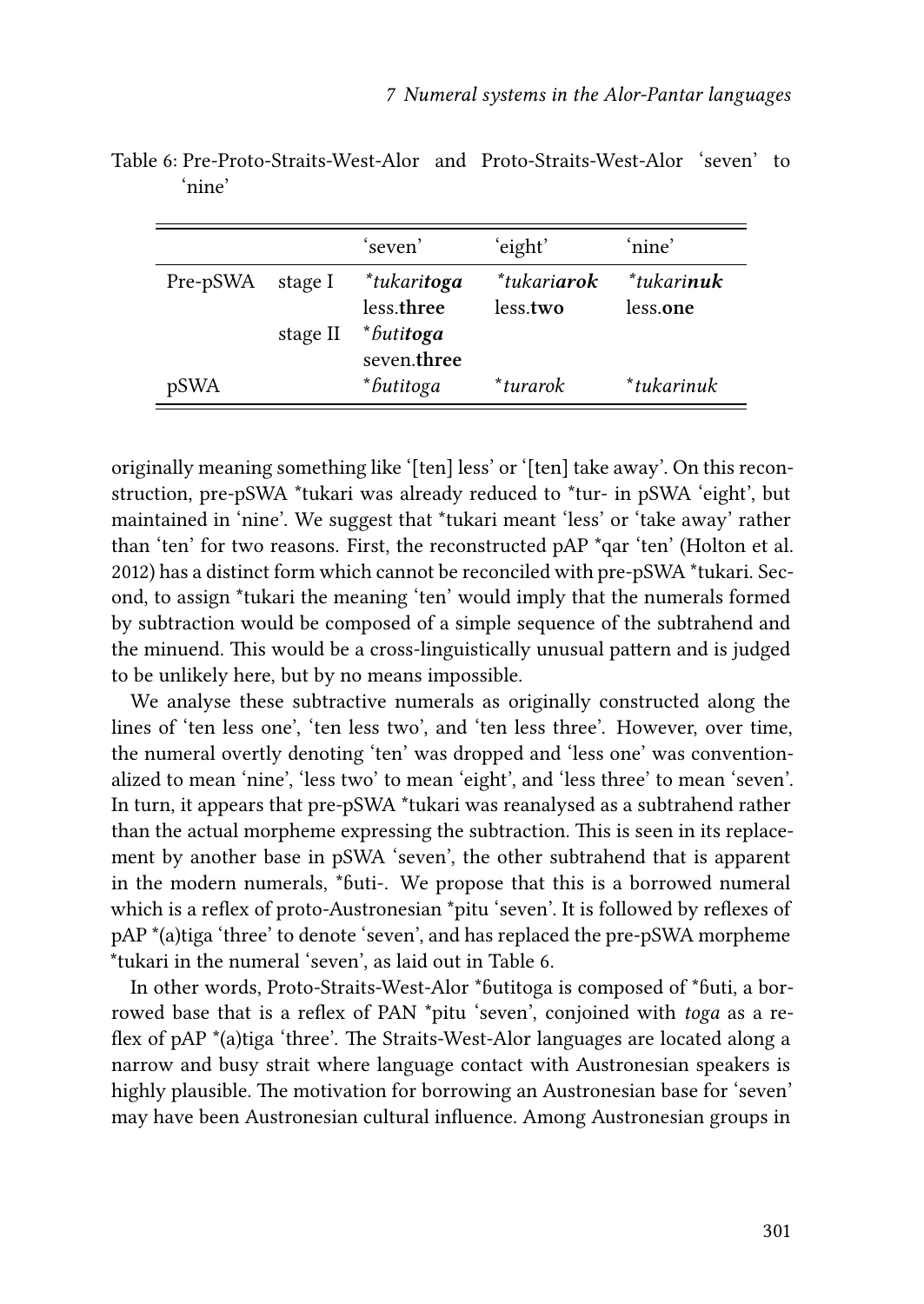eastern Indonesia, 'seven' is a culturally significant numeral (e.g., Flores([Forth](#page-48-8) [2004:](#page-48-8)221); Kedang on Lembata [\(Barnes 1982](#page-47-0): 14-18); Tetun Fehan on Timor [\(Van](#page-51-3) [Klinken 1999:](#page-51-3)102) and Kambera on east Sumba([Forth 1981:](#page-48-9)212-213)).

The resulting proto-Straits-West-Alor numeral compound 'seven' was, however, a mediation of the contact and the native numeral. By borrowing the numeral for 'seven', the Austronesian pattern was emulated, but by maintaining the original minuend 'three' along with the new Austronesian numeral functioning as subtrahend, the native Straits-West-Alor subtractive pattern was also partially preserved.

Such a rearrangement in which a numeral is formed mathematically incorrectly may appear unusual, but parallels are found in other languages of the area. For instance, in the Manufahi dialect of Bunaq (a language related to the Alor-Pantar languages spoken on Timor [\(Schapper 2010\)](#page-50-6)), 'six' is denoted by *tomoluen*, a compound of etymological 'six' and 'one'. Bunaq-Manufahi is spoken in an area dominated by speakers of the Austronesian language Mambae and all Bunaq-Manufahi spreakers also speak Mambae. As discussed in § [5.1](#page-8-1), Mambae has a quinary system for the formation of numerals 'six' to 'nine'. The Bunaq-Manufahi pattern of forming 'six' mediates between the native Bunaq pattern of *tomol* 'six' and Mambae *lim-nain-ide* 'five-and-one' > 'six', by combining *tomol* 'six' and *uen* 'one' .

In an alternative analysis, proto-Straits-West-Alor \*ɓutitoga 'seven' would be a compound of proto-Alor-Pantar \*buta 'four' and \*(a)tiga 'three' [4 3]. The advantage of this etymology is that no borrowing from Austronesian is invoked. However, the analysis implies that proto-Straits-West-Alor innovated a numeral with a quaternary base as the initial member of an additive compound. This would effectively add a completely new (fourth) type to the structural inventory of numeral system types found in AP numerals.

Recall that AP numerals have (i) additive compounds with quinary bases as first element (e.g.  $5[+]2$ ), (ii) multiplicative compounds with quaternary bases as second (*not* first) element [e.g. 2[x]4], and (iii) subtractive compounds ([10]– 2). While we cannot exclude the possibility that a (proto-)language invents a completely new structural type for a single numeral, we believe this scenario to be less likely than the borrowing plus reanalysis scenario outlined above.

It should be added that there is no evidence that a new [4 3] pattern could have been borrowed from neighbouring Austronesian language(s), as [4 3] 'seven' is not attested anywhere in the region [\(Schapper & Hammarström 2013](#page-50-7)). Numerals with a quaternary base are found in the region, but these are all multiplicative forms: [2 4] (Flores) or [4 2] (Lembata) 'eight' (see Table **⁇** and Appendix [A.2](#page-43-0)).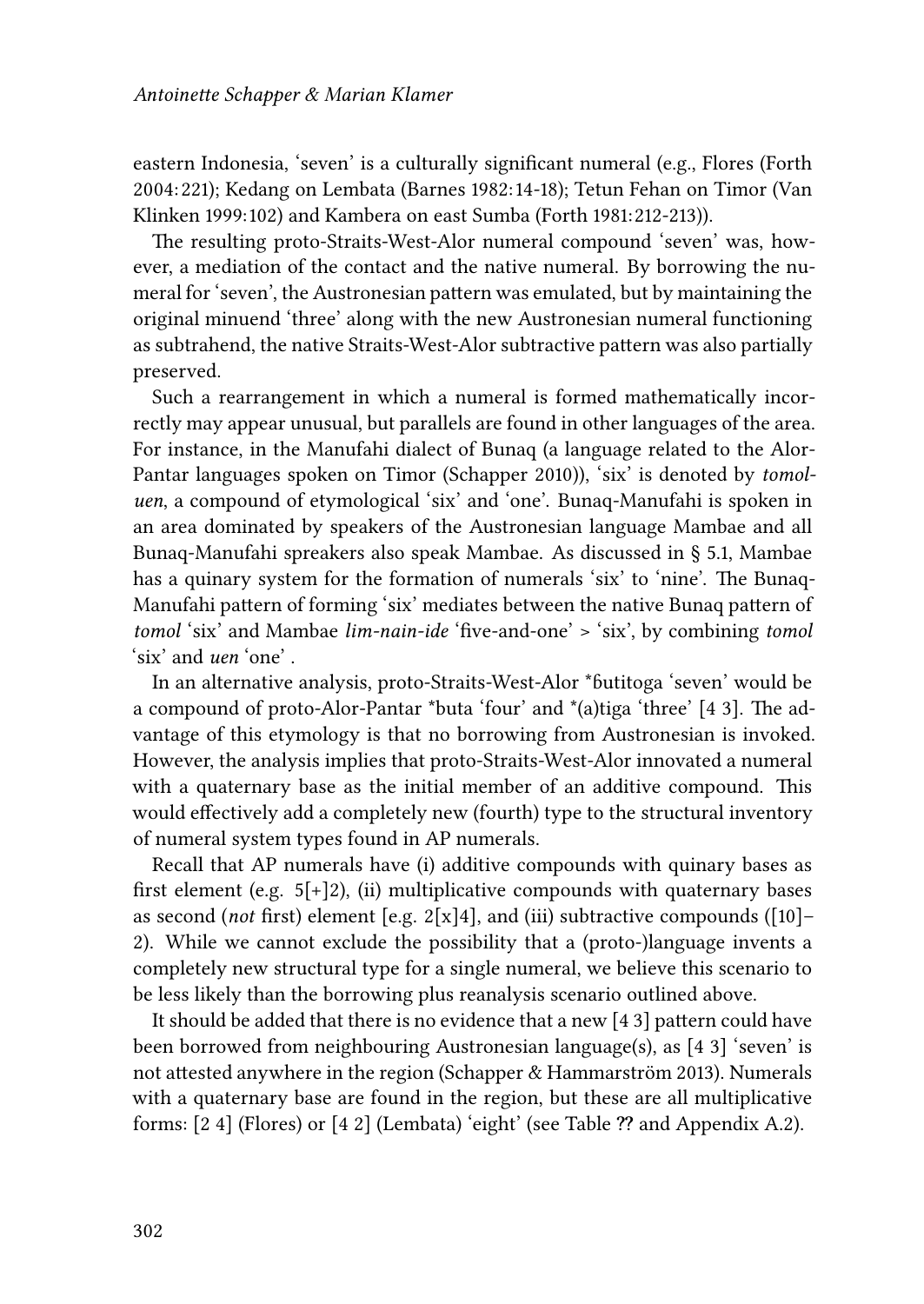#### <span id="page-18-0"></span>**5.2.3 Other mixed systems for 'seven' to 'nine'**

In the previous section it was mentioned that 'seven' through 'nine' in Kui and Western Pantar include formative elements of the Straits West Alor system. However, the formatives are part of different systems, using a range of bases.

In [\(8](#page-18-1)) we set out the formatives found in Kui 'seven' to 'nine'. We can see that Kui has replaced the proto-Straits-West-Alor subtractive numerals for 'seven' and 'nine' with additive base-five numerals [5 2], [5 4]. The numeral *tadusa* 'eight' follows a different pattern, apparently being built from two morphemes: (i) the first element *tad-* appears to reflect the subtractive morpheme \*tur- (< pre-pSWA \*tukari) used in forming pSWA \*turarok 'eight' (see Table [6\)](#page-16-0), and (ii) the second element *usa* is the Kui numeral 'four' (< pAP \*buta 'four').

- <span id="page-18-1"></span>(8) Formatives in Kui 'seven' to 'nine'
	- a. 'seven': *jesaroku* < *jesan* 'five' [plus] *oruku* 'two'
	- b. 'eight': *tadusa* < *tad- usa* 'four' c. 'nine':
		- *jesanusa* < *jesan* 'five' [plus] *usa* 'four'

It appears that in Kui 'eight' has been imperfectly remodelled on a multiplication pattern 'two [times] four' [2x4]. The original proto-Straits-West-Alor \*turarok 'eight', historically composed of pre-pSWA \*tukari 'less' and pre-PSWA \*arok 'two', appears to have been reduced and reanalysed from subtractive 'minus two' to multiplicative '[two] times'. This new base was then combined with *usa* 'four' to reach 'eight'. The /d/ in Kui *tadusa* 'eight' appears to have arisen through liquid dissimilation of the two  $\langle r \rangle$ 's in the adjacent syllables. That is, as we see also in Klon *tidorok* 'eight', dissimilation applied such that \*turarok took on a hypothetical form like \*\*tudarok. In the history of Kui, the \*arok element of hypothetical \*\*tudarok was then replaced with *usa* 'four' to create \*\*tudusa 'eight' with the vowel changes u > o > a leading to modern Kui *tadusa* 'eight'.

In [\(9](#page-19-0)) we set out the formatives found in Western Pantar 'seven' to 'nine'. We can see that proto-Straits-West-Alor subtractive numeral \*tukarinuk 'nine' have been replaced by an innovative, but still subtractive form composed of the numeral 'one' denoting the subtrahend and the lexical verb 'take away' signalling the subtraction. The numerals 'seven' and 'eight' follow a different, innovative pattern in which *be- ∼ bet-*, reflecting \*ɓuti- as also used in the formation of proto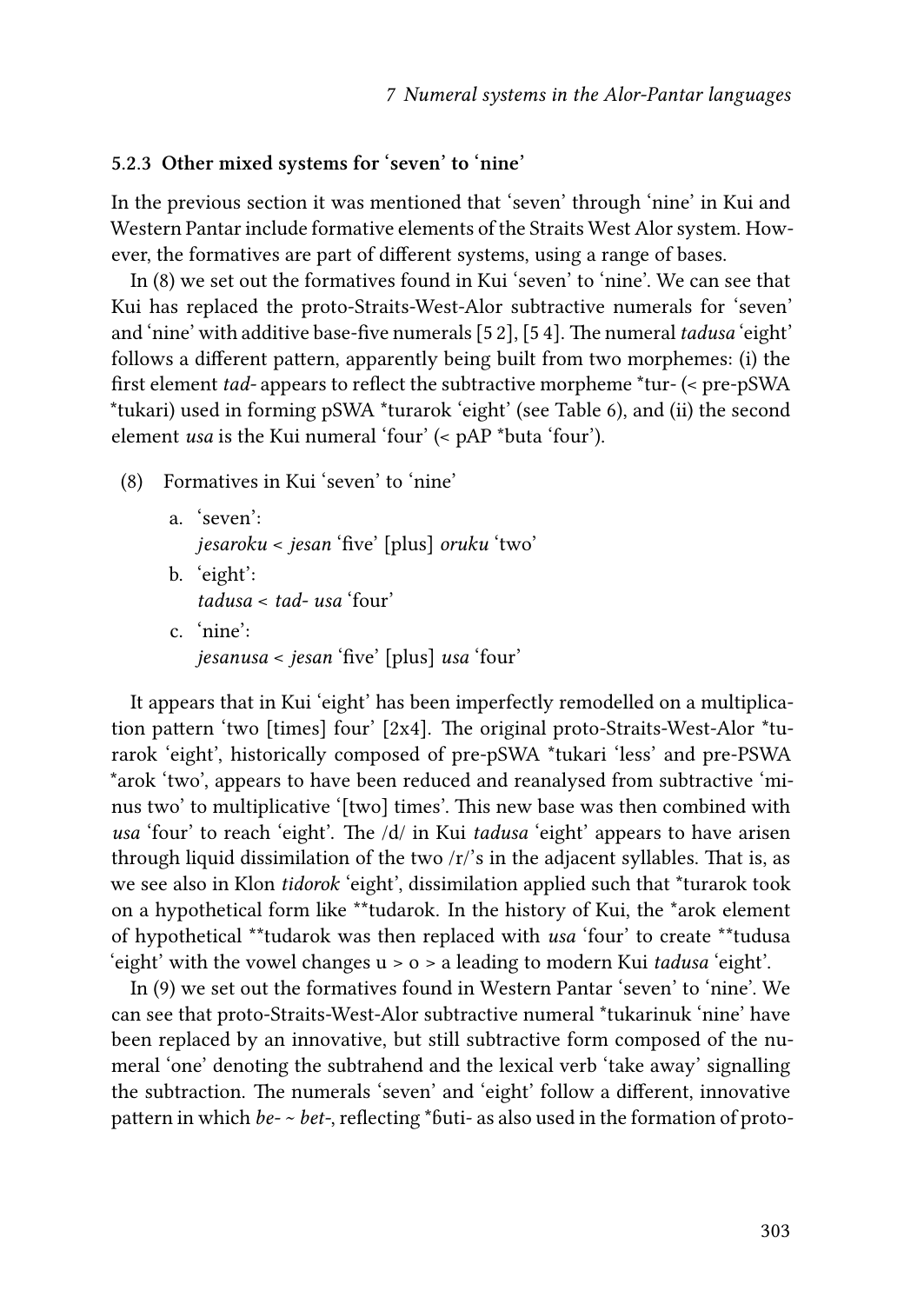Straits-West-Alor \*ɓutitoga 'seven', is combined with 'two' and 'three' to form 'eight' and 'nine' respectively.

- <span id="page-19-0"></span>(9) Formatives in Western Pantar 'seven' to 'nine'
	- a. 'seven': *betalaku* < *bet-* '?' *alaku* 'two' b. 'eight': *betiga* < *be-* '?' *tiga* 'three' c. 'nine':
		- *anukutannaŋ* < *anuku* 'one' *tannaŋ* 'take away'

Synchronic evidence for their poly-morphemic status includes the distributive formation of 'seven', which takes the right-most element as the base for the reduplication [Klamer et al. \(this volume\):](#page-49-7) *betalaku∼talaku* 'seven∼reDUP' 'seven by seven', *betiga∼tiga* 'eight∼redup' 'eight by eight', and *anuktannaŋ∼tannaŋ* 'nine∼redup' 'nine by nine'. The segmentation in distributives appears to be a historical relic. This is suggested by the irregularities in the distributive derivation of 'seven': there has been a reanalysis of the morpheme boundary between *bet-* and *alaku* 'two' to become *be-talaku,* analogous to the segmentation of the numeral *betiga* 'three'. The reanalysis points to speakers not being able to decompose the complex numerals into their orginal forms.

Thus, in Western Pantar, \*ɓuti- has been adopted not as a minuend (as in proto-Straits-West-Alor 'seven'), but as an augend. We posit that proto-Western Pantar originally had an additive base-5 system in which 'seven' and 'eight' were formed by means of compounds of 'five [plus] two' and 'five [plus] three' respectively, as set out in stage I in Table [7.](#page-20-1) In stage II, pre-Western Pantar 'five' is replaced by a reflex of proto-Austronesian \*pitu 'seven' borrowed either directly from an Austronesian language under the same forces for pre-proto-Straits-West-Alor as described in § [5.2.2](#page-14-1), or perhaps more likely from a ([pre]-proto)-Straits-West-Alor language. In stage III, the pattern of using \*ɓuti- as an augend for the formation of 'seven' in stage II is extended to the formation of 'eight' (Table [7\)](#page-20-1).

In sum, in Kui, the proto-Straits-West-Alor subtractive numerals for 'seven' and 'nine' have been replaced by additive base-five forms [5 2] and [5 4], while 'eight' has become a base-four compound [2x4]. In Western Pantar, on the other hand, the proto-Straits-West-Alor subtractive numeral 'nine' has been replaced by an innovative, but still subtractive form composed of the numeral 'one' denoting the subtrahend and the lexical verb 'take away'. Western Pantar 'seven' and 'eight' involve a borrowed and reanalysed quinary base.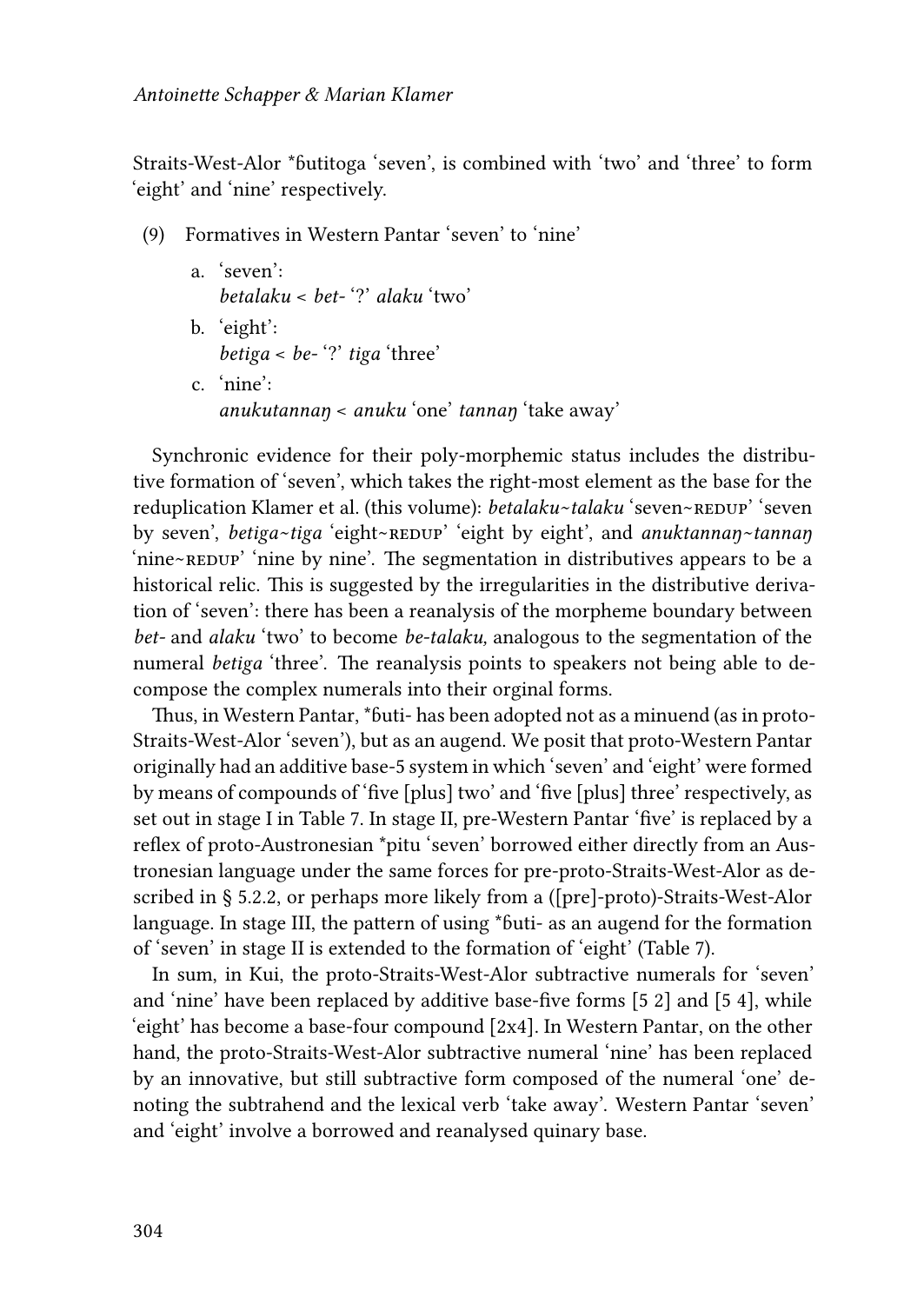|          |                     | 'seven'                                            | 'eight'                   |
|----------|---------------------|----------------------------------------------------|---------------------------|
| Proto-WP | stage I<br>stage II | *jasinalaku<br>five.two<br>*butialaku<br>seven.two | *jasinatiga<br>five.three |
|          | stage III           |                                                    | *butiatoga<br>seven.three |

<span id="page-20-1"></span>Table 7: Proto-W Pantar developments leading to modern W Pantar 'seven', 'eight'

### <span id="page-20-0"></span>**6 Numerals 'ten' and above**

#### **6.1 Numeral 'ten': multiplied base-ten compound**

Table [8](#page-21-0) presents the numerals 10, 20 and 30. A decimal base \*qar 'ten' is reconstructable to proto-Alor-Pantar. This is reflected across AP languages, with the exception of central-eastern Alor, where languages eastwards of Kamang reflect innovative proto-Central-East-Alor (pCEA) \*adajaku 'ten'. This form indicates that a quinary base may have at some point replaced the decimal base in these languages: the second element of the compound \*adajaku 'ten' is homophonous with \*jaku '2' so that it appears to be composed as  $(5?) \times 2$ .

In the modern AP languages, reflexes of \*qar for the most part do not stand alone but must be combined with another numeral in order to signify. Decades (numerals denoting a set or series of ten such as '10', '20', '30' etc.) in AP languages are typically formed by combining the decimal base with a multiplicand indicating the decade. Thus, 'ten' is composed of a reflex of \*qar and 'one' [10 1], 'twenty' of 'ten' and 'two' [10 2], 'thirty' of 'ten' and 'three' [10 3], and so on for higher decades.

In the east of Alor we find deviations from this majority pattern for forming decades. First, Sawila, Kula and Wersing do not denote 'ten' by 'ten [times] one' [10 1] as elsewhere, but employ the numeral 'ten' alone without 'one'. Second, in the formation of decades higher than 'ten', these languages do not simply juxtapose numerals to express multiplication of the base-ten, but mark it with a prefix (Kula/Wersing *mi-* and Sawila *m(a)-*) on the multiplicand. These are verbal prefixes which have developed from the proto-AP postposition \*mi 'be in'([Holton & Robinson this volume\)](#page-49-3). Attached to numerals *mi-* 'time' derives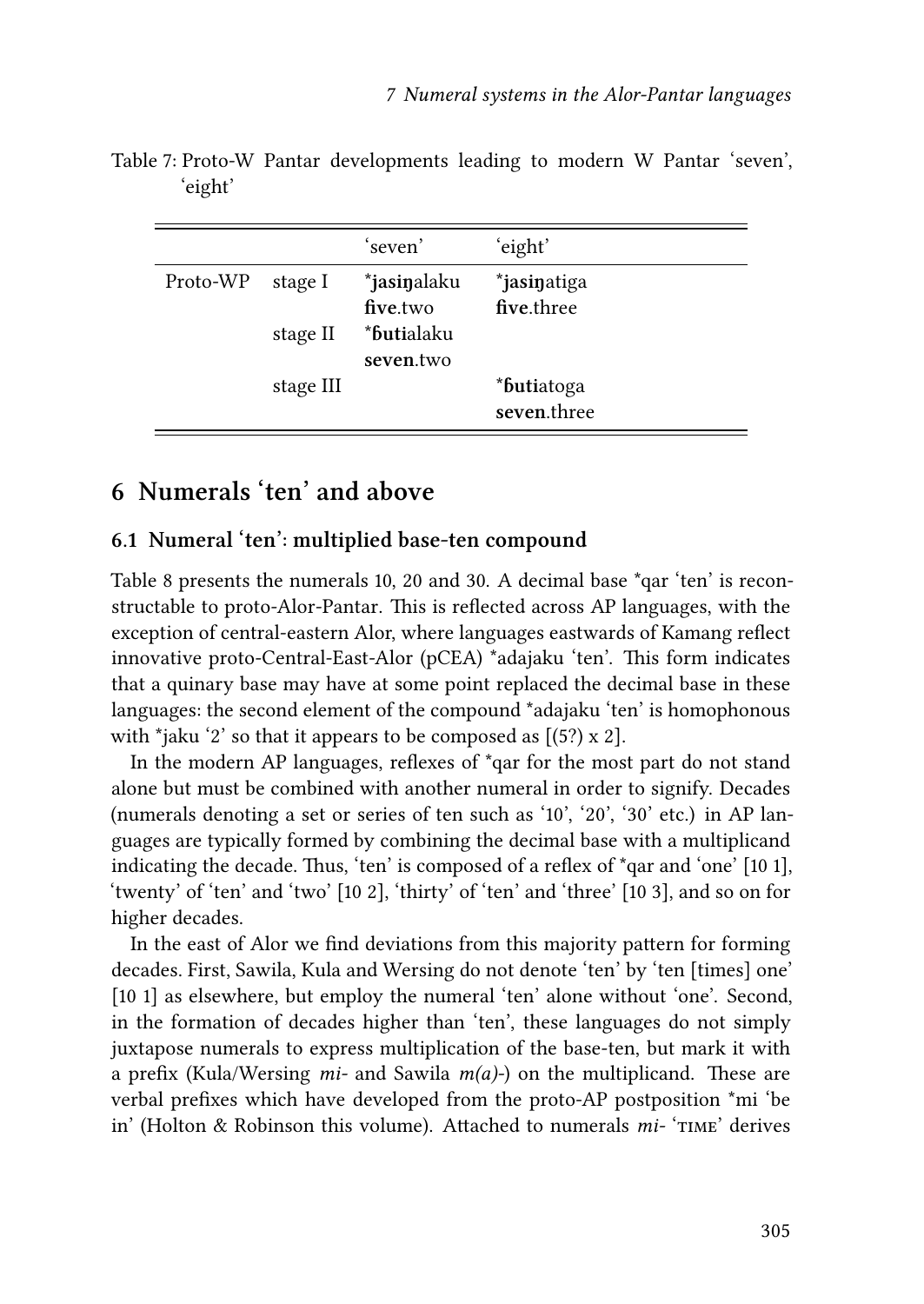|                |                | 'ten'     | 'twenty'           | 'thirty'        |
|----------------|----------------|-----------|--------------------|-----------------|
| Pantar         | Western Pantar | ke†anuku  | ke alaku           | ke atiga        |
|                | Deing          | qar nuk   | qar raq            | qar atig        |
|                | Sar            | qar nuk   | qar raq            | qar tig         |
|                | Teiwa          | qa:r nuk  | qa:r raq           | qa:r jerig      |
|                | Kaera          | xar nuko  | xar raxo           | xar tug         |
| <b>Straits</b> | BlagarBama     | qar nuku  | qar akur           | qar tuge        |
|                | BlagarDolabang | ?ari nu   | <i>lari aru</i>    | <i>lari</i> tue |
|                | Reta           | kara nu   | kara alo           | kara atoga      |
| West Alor      | Kabola         | kar nu    | $kar$ ho( $2)$ olo | kar towo        |
|                | Adang          | ?er nu    | ?er alo            | Per tuo         |
|                | Hamap          | air nu    | air alo            | air tof         |
|                | Klon           | kar nuk   | kar orok           | kar ton         |
|                | Kui            | kar nuku  | kar oruku          | kar siwa        |
| C&E Alor       | Abui           | kar nuku  | kar ajoku          | kar sua         |
|                | Kamang         | ata:k nok | ata:k ok           | ata:k su        |
|                | Sawila         | ada:ku    | ada:ku maraku      | ada:ku matua    |
|                | Kula           | adajakwu  | mijakwu            | mitua           |
|                | Wersing        | adajoku   | adajoku mijoku     | adajoku mitu    |

<span id="page-21-0"></span>Table 8: Numerals 'ten' and the formation of decades

†In Western Pantar the final consonant of \*qar underwent irregular loss at the word-internal morpheme boundary.

frequency verbs such as 'to do twice' in the Alor languages Kamang and Klon.<sup>12</sup>

- (10) Kamang (Schapper, field notes) *Alma uh ok an-iŋ=daŋ* person CLF two thus-set=when cheer TIME-two *kai mi-ok.* 'Two people('s heads) means (we) cheer twice.'
- (11) Klon [\(Baird 2008\)](#page-47-1)
	- *… mid beh go-duur o mi-orok …*
	- ... climb branch 3-cut DEM TIME-two ...
	- '… (he) climbed up (and) cut the branch twice…'

<sup>&</sup>lt;sup>12</sup> By contrast, *mi* derives ordinals in the Pantar-Straits languages Kaera, Blagar and Adang [\(Klamer et al. this volume\)](#page-49-7).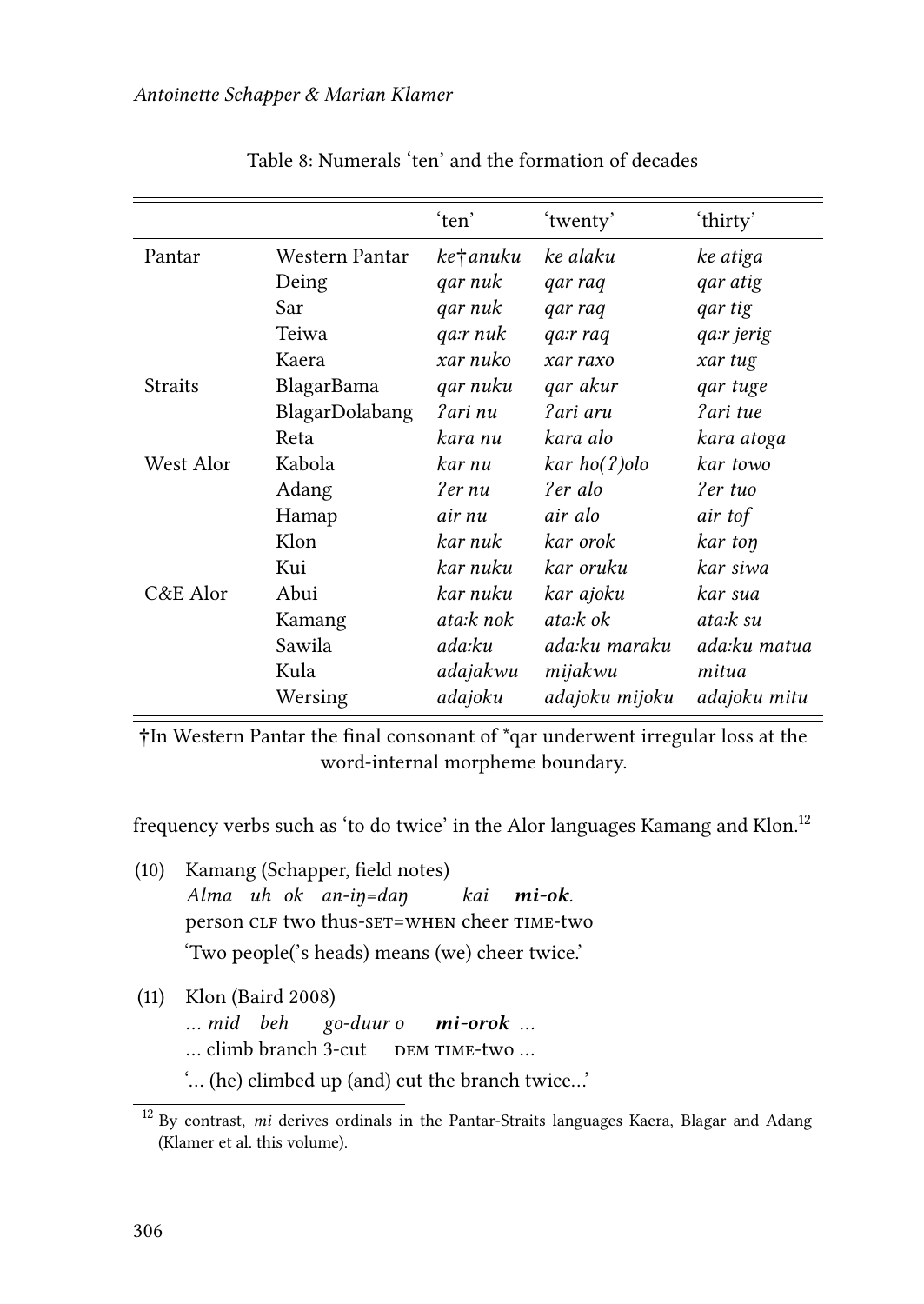In the east of Alor, prefix *mi-* occurs on multiplicands to denote decades 'twenty' and above. This appears an extension of how *mi-* derives frequency verbs and ordinals from cardinals. In other words, the construction used to express higher decades in eastern Alor languages can be paraphrased as 'ten twice' for 'twenty', 'ten thrice' for 'thirty', and so on. In Kula, the use of *mi-* in the decade construction has conventionalized to such an extent that *adajakwu* 'ten' can be left off entirely, with the prefixed multiplicand carrying the decade meaning alone. That is, *mi-jakwu* for instance, would etymologically denote 'twice' or 'second', but is now used alone to mean 'twenty'.

#### <span id="page-22-1"></span>**6.2 Numerals within decades**

A 'decade' is a numeral which is a set or series of ten (e.g., '20', '30' etc.). The term 'numeral within decades' is used here to refer to any numeral expression such as 'eighteen', 'eighty-nine' etc., involving an operator word that signifies addition.<sup>13</sup> In AP languages, an additive operator separates the decades from the numerals 'one' to 'nine', as illustrated in Table [9.](#page-22-0)

|                |                 | 'ten'      | 'one' | <b>OPERATOR</b> | 'eight'   |
|----------------|-----------------|------------|-------|-----------------|-----------|
| Pantar         | West Pantar     | ke.        | anuku | wali            | betiga    |
|                | Teiwa           | qa:r       | nuk   | rug             | jesnerig  |
|                | Kaera           | xar        | nuk   | heti            | jentug    |
| <b>Straits</b> | Blagar-Bama     | qar        | nuku  | wali            | tuakur    |
|                | Blagar-Dolabang | <i>ari</i> | nu    | <i>belta</i>    | tuaru     |
| W Alor         | Adang           | er         | nu    | falin           | turlo     |
|                | Klon            | kar        | nuk   | awa             | tidorok   |
| $C&E$ Alor     | Abui            | kar        | nuku  | wal             | jetinsua  |
|                | Kamang          | ata:k      | nok   | wa:l            | isinsu    |
|                | Sawila          | ada:ku     |       | garisin         | jo:tintua |
|                | Kula            | adajakwu   |       | arasin          | jawatentu |
|                | Wersing         | adajoku    |       | weresin         | wetintu   |

<span id="page-22-0"></span>Table 9: AP language compounds for 'eighteen'

The additive operator is not used to combine decades, hundreds or thousands with each other, as illustrated with '1999' in several languages in([12\)](#page-23-0).

 $13$  Such operators are referred to variously in the typological literature as 'marker of addition', 'additive marker' or 'additive link'. See, e.g., [Greenberg \(1978:](#page-48-4)264-265); [Hanke \(2010:](#page-49-8)73).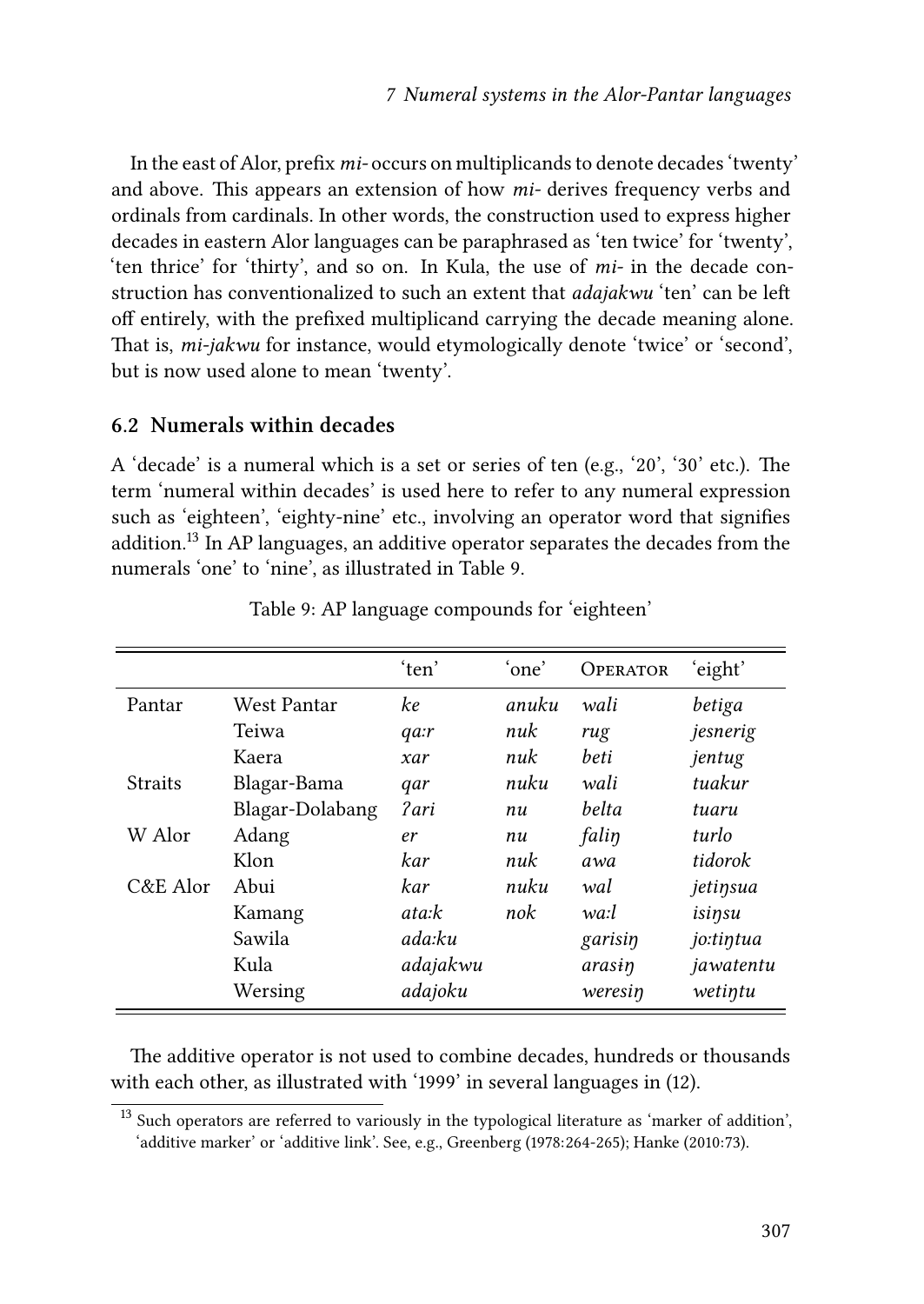<span id="page-23-0"></span>(12) Teiwa: W Pantar: *ribu* Abui: Kamang: *ribu nuk asaka isiŋbiat* 1000 1 *ribu nuk ratu rifi nuku aisaha jetiŋbuti* 100 *ratu* 9 *jesnaʔut nuktannaŋ ke* 10 *qaːr jesnaʔut kar jetiŋbuti ataːk isiŋbiat* 9 *nuktannaŋ wali nuktannaŋ* Oper 9 *rug jesnaʔut wal jetiŋbuti waːl isiŋbiat*

An additive operator \*wali(n) can be reconstructed to proto-Alor-Pantar. In modern AP languages, the operator is for the most part a semantically empty lexeme without meaning outside of the numeral formula. However, some modern languages have homophonous lexical verb roots with semantics plausibly related to the additive operator: Teiwa and Kaera *wal* are verbs meaning 'fill, full', and Abui *wal-* is a verb meaning 'gather more'. These might suggest that the proto-AP additive linker \*wali(ŋ) was a lexeme meaning 'add, (do) again'.

Not all modern AP languages reflect the reconstructed operator. Kaera and Blagar-Dolabang have apparently related operators, while Teiwa has a unique form *rug*. In eastern Alor languages, the additive operators (Kula *arisɨŋ*, Sawila *garisiŋ*, Wersing *weresiŋ*) are the result of shared borrowing from an Austronesian language of Timor, most likely Tokodede. The Austronesian languages of eastern Timor invariably use 'more' with a variant of the form /geresin/ as the additive operator in numerals. Examples are provided in([13\)](#page-23-1).

<span id="page-23-1"></span>(13) Additive operators in 'eleven' in the Austronesian languages of eastern Timor

|                           | ten          | <b>OPERATOR one</b> |     |
|---------------------------|--------------|---------------------|-----|
| Tokodede sagulu geresi    |              |                     | iso |
| Kemak s <i>apulu resi</i> |              |                     | sia |
| Tetun                     | sanulu resin |                     | ida |
| Mambae s <i>agul resi</i> |              |                     | kid |
| Atauro                    | senulu resi  |                     | hea |

#### **6.3 Multiples of 'hundred' and 'thousand'**

In most AP languages, bases for 'hundred' and 'thousand' cannot be used as numerals on their own. That is, they must be juxtaposed with a following multiplicand, so that 'one hundred' is [100x1], 'two hundred' [100x2] '200', and so on (Table [10\)](#page-24-0). A handful of languages do not conform to this pattern. Western Pantar *ratu*, Kui *asaga*, Kula *gasaka* and Wersing *aska* 'hundred' can be used independently to denote '100'. Western Pantar *ribu* is also able to independently denote '1000', but may also appear with the unrelated form *je* to make *ribu je* '1000'. *Je* is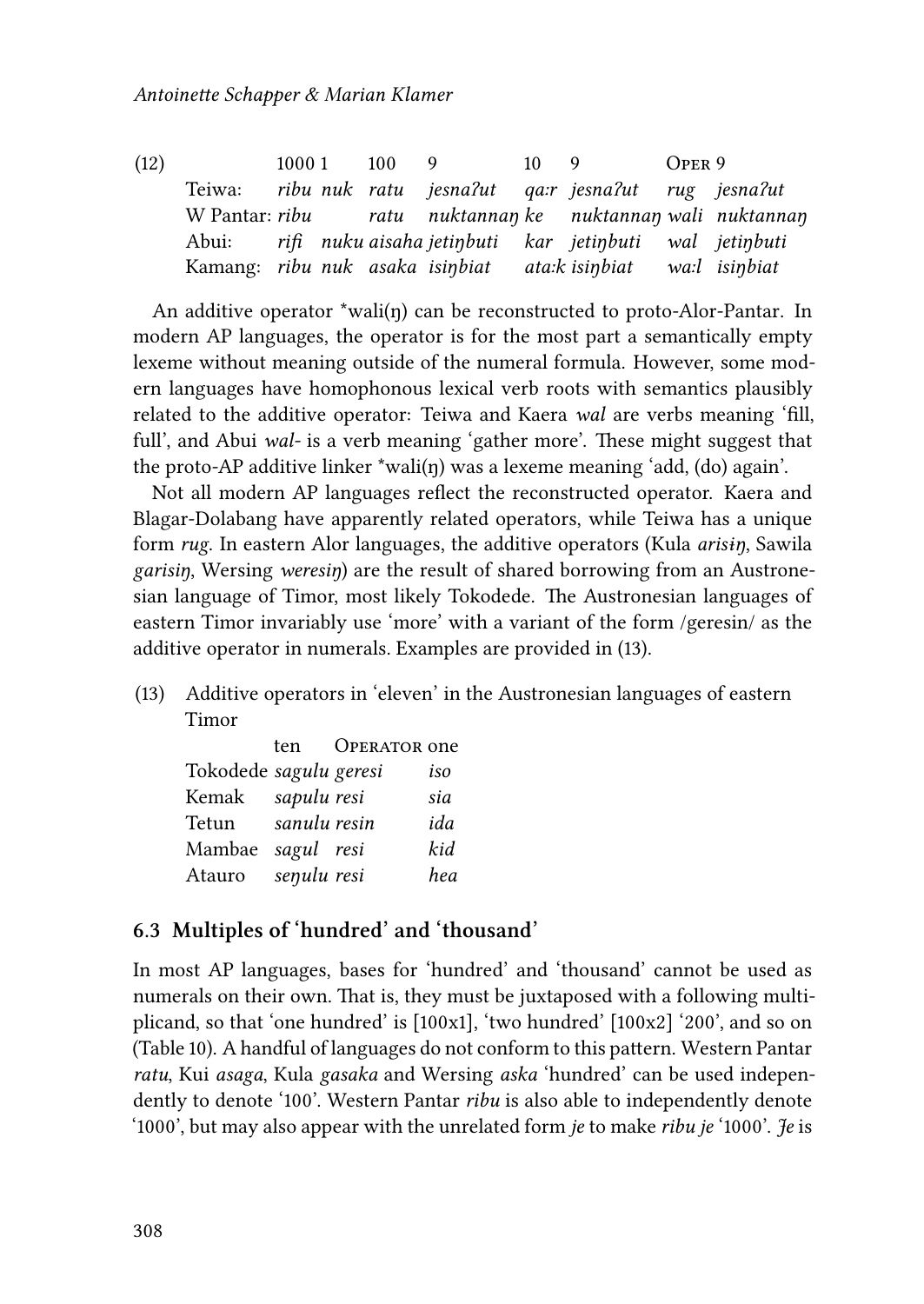<span id="page-24-0"></span>

| ĺ                  |
|--------------------|
| î                  |
| hneac              |
| $\frac{1}{1}$<br>ì |
| l                  |
|                    |
| مامات              |

|              |                 | 001,       | $200^\circ$                                                             | 0001,                | 0000           |
|--------------|-----------------|------------|-------------------------------------------------------------------------|----------------------|----------------|
| Pantar       | West Pantar     | ratu       | ratu alaku                                                              | $(a)$ ribu $(ye)$    | ribu (alaku)   |
|              | Deing           | aratu nuk  | aratu raq                                                               | aribu nuk            | aribu raq      |
|              | Sar             | ratu nuk   | ratu raq                                                                | ribu nuk             | ribu raq       |
|              | Teiwa           | ratu nuk   | ratu (ha)raq                                                            | ribu nuk             | $ribu$ (ha)raq |
|              | Kaera           | ratu nuk   | ratu rax-                                                               | ribu nuk             | ribu rax-      |
| Straits      | Blagar-Bama     | ratu nuku  | ratu akur                                                               | ribu nuku            | ribu akur      |
|              | Blagar-Dolabang | ratu nu    | ratu aru                                                                | ribu nu              | ribu aru       |
|              | Reta            | ratu anu   | ratu alo                                                                | ribu ano             | ribu alo       |
| $\rm W$ Alor | Kabola          | rat nu     | rat ho(?)olo                                                            | rib nu               | rib ho(?)olo   |
|              | Adang           | rat nu     | rat alo                                                                 | rib nu               | rib alo        |
|              | Hamap           | rat nu     | rat alo                                                                 | $\frac{1}{\sqrt{2}}$ |                |
|              | Klon            | eska nok   | eska orok                                                               |                      |                |
|              | Kui             | asaga      | asaga oruku                                                             | rab nuku             | rab oruku      |
| $C & E$ Alor | Abui            | aisaha nu  | aisaha ajoku                                                            | rifi nuku            | rifi ajoku     |
|              | Kamang (L/U)    | asaka nok  | asaka ok                                                                | libu nok             | libu ok        |
|              | Sawila          | asaka dana | asaka jaku                                                              | ri:bu dana           | ri:bu jaku     |
|              | Kula            | gasaka     | gasaka jakwana                                                          | rib dena             |                |
|              | Wersing         | aska       | aska joku                                                               | ribu no              |                |
|              |                 |            | <sup>+</sup> + ' - ' denotes that no data is available for this numeral |                      |                |

*7 Numeral systems in the Alor-Pantar languages*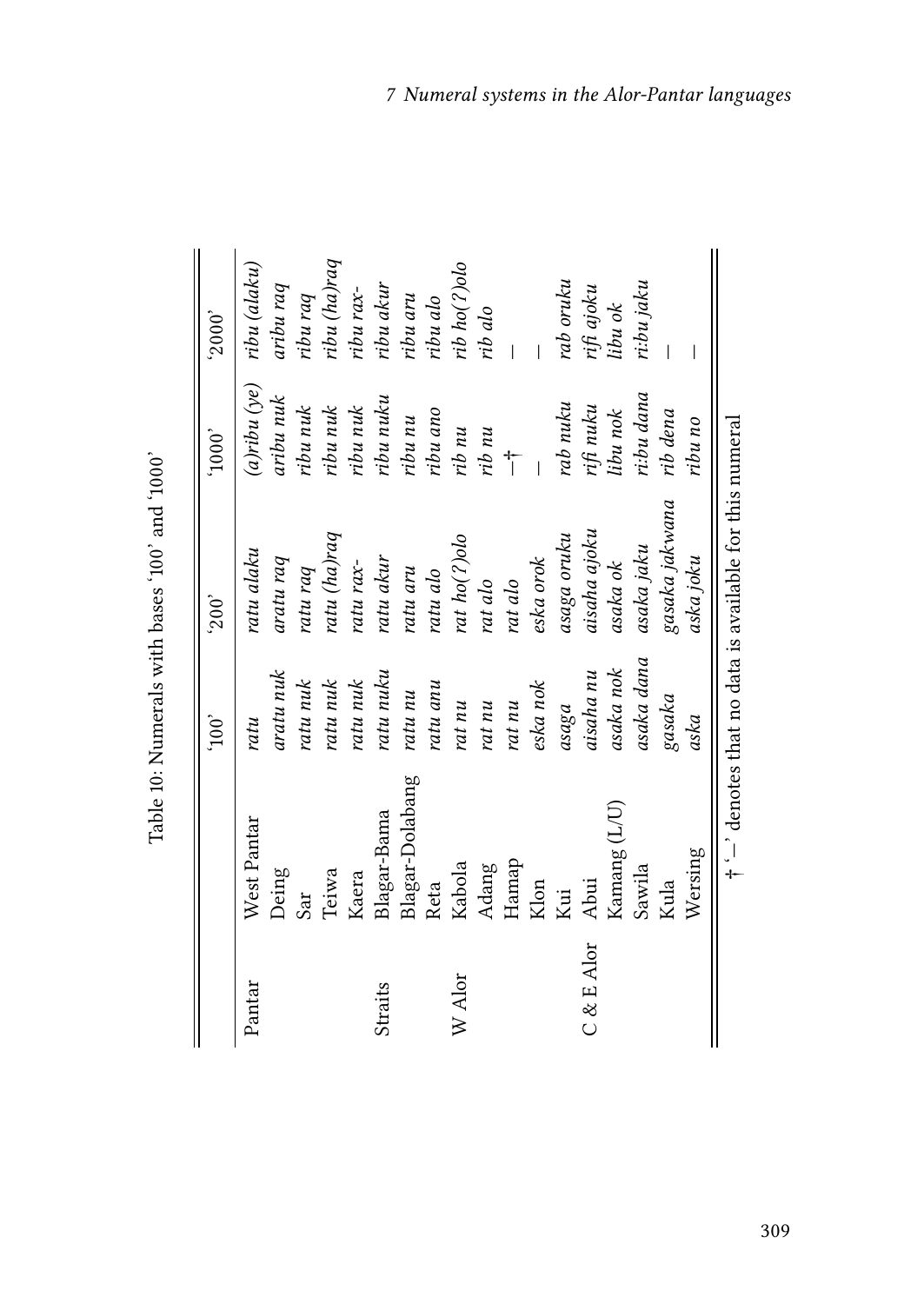also used in the ordinal 'first'([Klamer et al. this volume\)](#page-49-7). Sawila *dana* and Kula *dena* are reductions of a different proto-form \*sundana 'one' (compare the forms for 'one' in Table [2](#page-7-0)).

Across much of Alor we find reflexes of a form \*a(j)saka 'hundred', but it is not clear to what level this form should be reconstructed. The languages of Pantar, Straits and West Alor have borrowed an Austronesian form reflecting PAN \*Ratus 'hundred'.<sup>14</sup> There is no evidence of an indigenous AP numeral for 'thousand'; all AP languages have borrowings from Austronesian reflecting PAN \*ḷibu 'thousands'. Possible source languages include Malay (*ratus* 'hundreds', *ribu* 'thousands'), or Lamaholot (spoken on Adonara, Lomblen, Solor and Flores located west of Pantar), which employs the bases *ratu* 'hundreds' and *ribu* 'thousands'. Austronesian languages in eastern Timor are not probable sources as they reflect neither PAN \*R in 'hundred' (e.g., Tetun, Kemak and Tokodede *atus* 'hundred') nor PAN \*b in 'thousand' (e.g., Tetun and Tokodede *rihun*, Kemak *lihur* 'thousand').

## <span id="page-25-0"></span>**7 Alor-Pantar numerals from a typological and areal perspective**

In this section, we consider how forms and systems used in the composition of AP numerals relate to those used in other languages. First, we place the AP numeral systems in a broad typological perspective (§ [7.1\)](#page-25-1); next, we take an areal perspective, addressing the question to what extent the AP systems are similar to those of the surrounding Austronesian languages, and suggest where contact could have played a role in shaping the numerals (§ [7.2\)](#page-27-0).

#### <span id="page-25-1"></span>**7.1 Typological rarities in AP numeral(s)**

In Table [11](#page-26-0) we summarize the various systems that AP languages use to form cardinals 'five' through 'ten'. The Arabic numerals represent the numeral morphemes used in compounds, and the English words represent the lexical items that combine with those formatives. Thus, a compound numeral like Wersing Kolana *wetiŋnuŋ* 'six' would be transcribed as '5 single' as it is made up of *wetiŋ*, the morpheme for '5', and a lexeme *nuŋ*, meaning 'single', while a compound numeral like Teiwa *jesraq* 'seven' would be transcribed as '5 2' as it is a compound of morphemes for '5' and '2'. Square brackets '[]' represent absent surface

<sup>14</sup> In proto-Austronesian \*R represents an alveolar or uvular trill, contrasting with Proto-Austronesian \*r which is thought to have been an alveolar flap.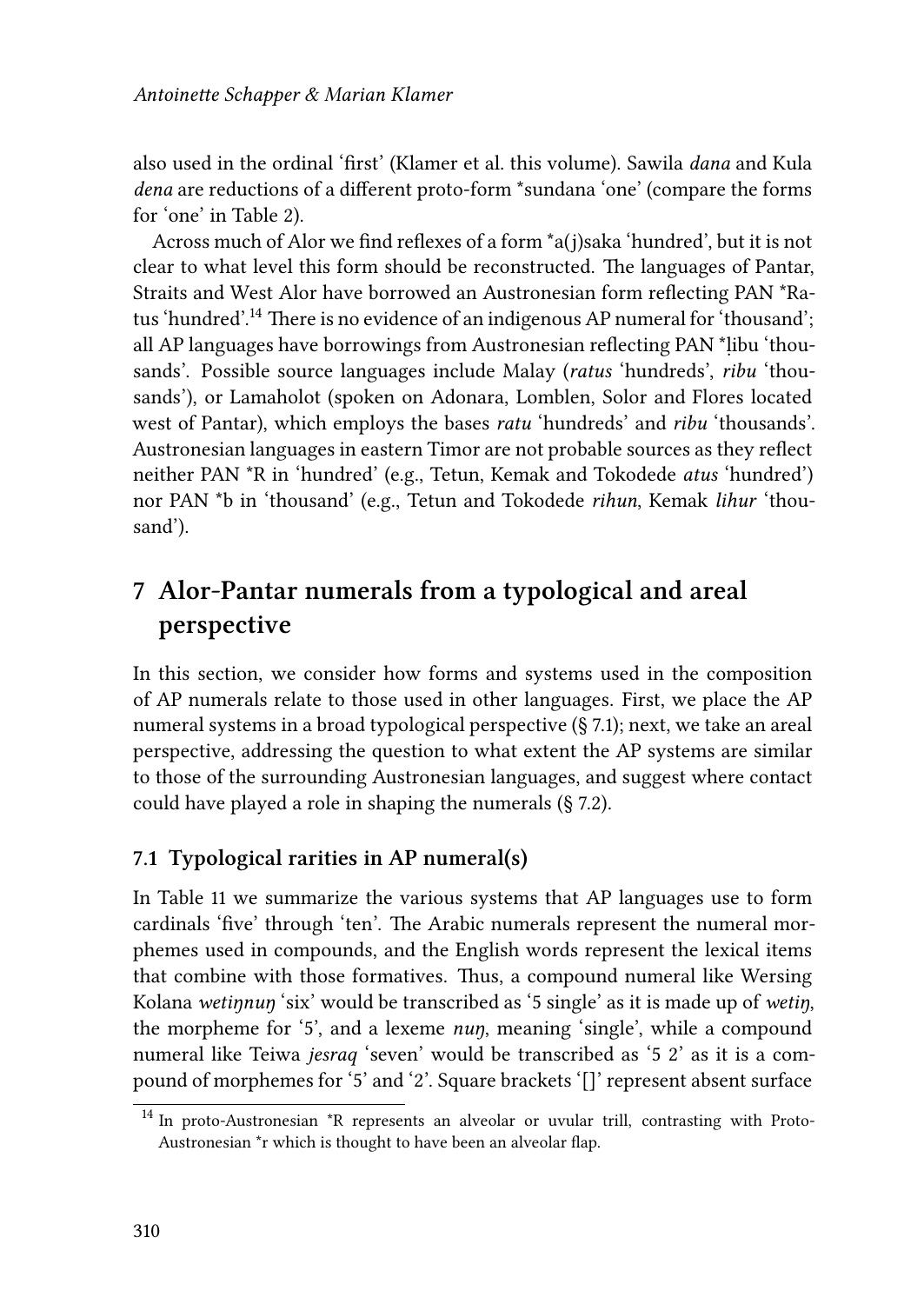|            | 'five' | 'six'    | 'seven' | 'eight'             | 'nine'           | 'ten'           |
|------------|--------|----------|---------|---------------------|------------------|-----------------|
| Northern 5 |        | 6        | 52      | 53                  | 54               | 10 1            |
| Pantar     |        |          |         |                     |                  |                 |
| Central    | 5      | 6        | 52      | 53                  | 54               | 10(1)           |
| Alor       |        |          |         |                     |                  |                 |
| East       | 5      | 51       | 52      | 53                  | 54               | 10              |
| Alor       |        |          |         |                     |                  |                 |
| Wersing    | -5     | 5 single | 5 2     | 53                  | 54               | 10              |
| Kolana     |        |          |         |                     |                  |                 |
| Kui        | 5      | 6        | 52      | $\lceil 2 \rceil$ 4 | 54               | 10 1            |
| Straits-   | 5      | 6        | 73      | [10] less $2$       | $[10]$ less 1    | 10 <sub>1</sub> |
| West-      |        |          |         |                     |                  |                 |
| Alor       |        |          |         |                     |                  |                 |
| Western    | - 5    | 5 single | 72      | 73                  | 1 take away [10] | 10 <sub>1</sub> |
| Pantar     |        |          |         |                     |                  |                 |

<span id="page-26-0"></span>Table 11: Morpheme patterns in AP cardinals 'five' through 'ten'

elements that are assumed to be part of the earlier numeral construction as we reconstructed it, while round brackets '( )' represent elements which may or may not be present depending on the details of the language in question.

Two major typological points are of interest in the AP numeral systems. The first is that they combine a mono-morphemic 'six' with base-five compounds for numerals 'seven' to 'nine'. We reconstruct this system for proto-AP, and it is presently reflected in languages of northern Pantar and central Alor. Crosslinguistically, this is a rather uncommon numeral system; it is much more common to have a system where the quinary base is used in forming all numerals 'six' through nine',<sup>15</sup> as attested in the languages of east Alor. However, because pAP \*talam 'six' is a reflex of the higher pTAP \*talam 'six'([Schapper, Huber & van](#page-51-4) [Engelenhoven this volume](#page-51-4)), this form must be considered older than the quinary numeral for 'six'. In other words, where we find [5 1] 'six', this is viewed as a later extension of the quinary system that was already in use for 'seven' through 'nine' in proto-AP.<sup>16</sup>

 $^{15}$  Harald Hammarström, p.c. 2012, based on his extensive numeral database reported on in [Ham](#page-49-1)[marström \(2010\)](#page-49-1).

 $^{\rm 16}$  This contrasts with the view expressed by Vatter, who considered monomorphemic 'six' to be a 'deviation'('Abweichung') from the base-five compounds 'six' (1932: 279-280).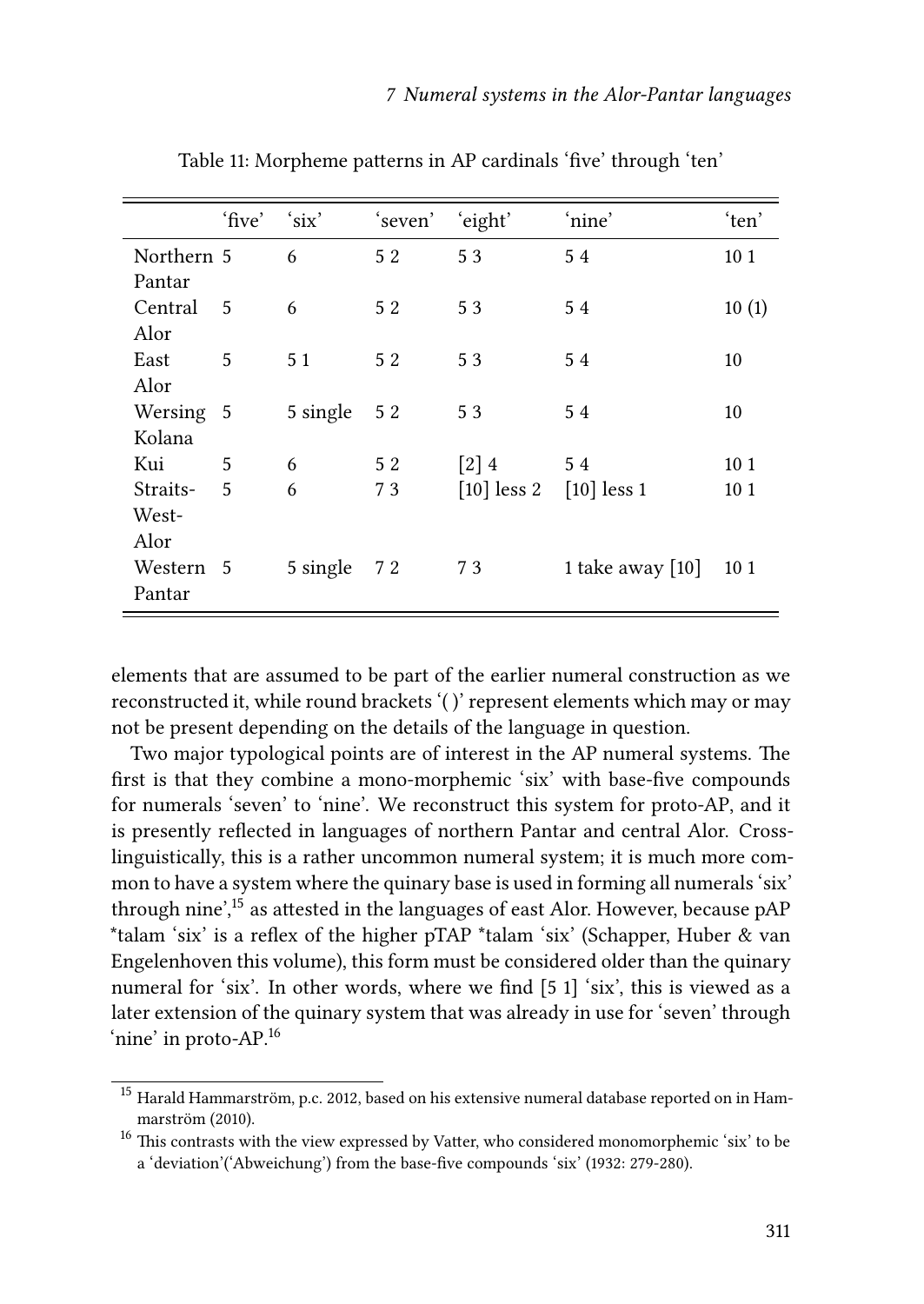|         |          | 'one'      | 'two'    | 'three'   | 'four'           | 'five'    |
|---------|----------|------------|----------|-----------|------------------|-----------|
|         | pAN      | *esa ~*isa | *duSa    | *telu     | *Sepat           | *lima     |
| Flores  | Rongga   | $(e)$ sa   | лиа      | telu      | wutu             | lima      |
|         | Ende     | sa         | zua      | tela      | wutu             | lima      |
|         | Ngadha   | esa        | zua      | telu      | vutu             | lima      |
|         | Nage     | esa        | dua      | telu      | wutu             | lima      |
|         | Kéo†     | ha?esa     | ?esa rua | lesa tedu | <i>lesa wutu</i> | ?esa dima |
|         | Lio      | əsa        | rua      | təlu      | sutu             | lima      |
| Lembata | Kedang*  | $ >$ ude?  | sue      | tælu      | >apa?            | leme      |
| Timor   | Mambae   | id         | ru       | teul      | fat              | lim       |
|         | Tokodede | iso        | ru       | telo      | pat              | lim       |

| Table 12: Mixed numeral systems in proto-Austronesian and the Austronesian |                                              |  |
|----------------------------------------------------------------------------|----------------------------------------------|--|
|                                                                            | languages of Flores, Lembata and Timor (1-5) |  |

† Kéo numerals appear with the default classifier *ʔesa* and/or the prefix *ha* 'one'.

\* In Kedang orthography />/ preceding a vowel encodes that vowel as breathy [\(Samely 1991\)](#page-50-8).

A second point of typological interest are the subtractive decimal systems used in the Straits-West-Alor languages, where numerals 'seven' through 'nine' are formed by subtraction,<sup>17</sup> while 'six' is monomorphemic. Systems like this, where subtraction is used in the formation of more than one numeral, and where such subtractive forms occur *alongside* a monomorphemic form for 'six', are crosslinguistically uncommon.

#### <span id="page-27-0"></span>**7.2 AP numerals in their areal context**

It is useful to complement the genealogical perspective of sections 4 to 6 with an areal perspective, and compare the numeral system patterns in the AP languages with those of the Austronesian languages in their immediate vicinity, to see what this might tell us about the history of AP numerals. Where similar forms or patterns are found, we may ask whether there is evidence that these are contact-induced. In this section, we look at the evidence that may suggest influence from AP languages into nearby Austronesian languages, followed by the evidence suggesting influence in the opposite direction. We also point out cases where the data currently available are inconclusive.

It is a well-established fact that proto-Austronesian (pAN) had a decimal system, with numerals 'one' through 'nine' all being simple mono-morphemic words.

 $17$  This is independent of the substitution of the Austronesian base into 'seven'.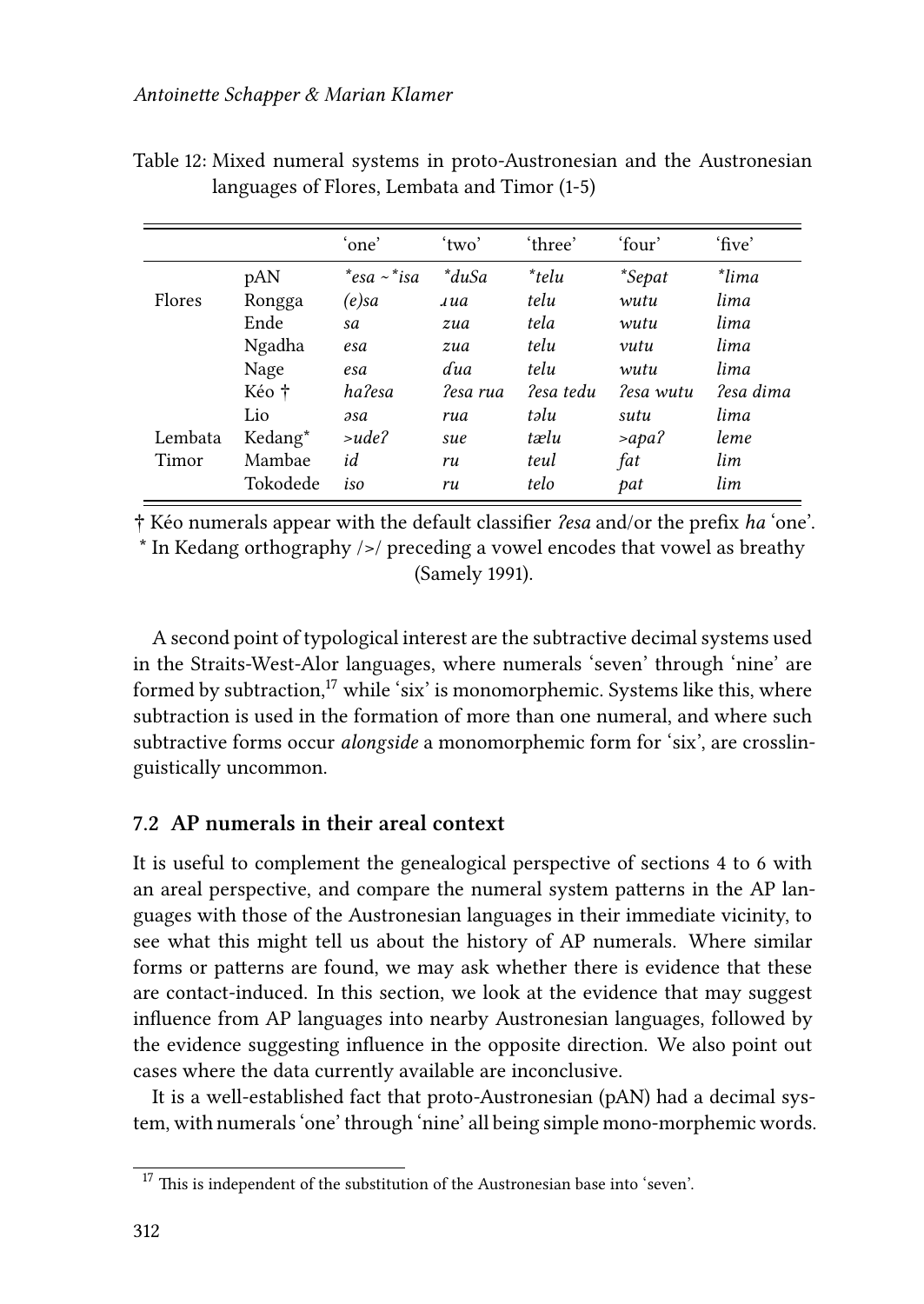

<span id="page-28-0"></span>Figure 1: Austronesian languages to the west and south of Alor-Pantar. Names in bold are language names, names in italics are names of islands.

[Blust \(2009:](#page-48-5) 268) claims that outside of Melanesia few Austronesian languages have innovated complex - additive, subtractive or multiplicative - numerals for 'one' to 'ten'. The Austronesian languages around AP, however, show a notable clustering of just such innovations. We compiled numeral data for 32 Austronesian languages spoken west and south-east of Alor and Pantar (see Appendix [A.2](#page-43-0) and [A.3\)](#page-45-0). In these, we observe three distinct patterns of innovations in the formation of numerals 'six' through 'nine', reflected in nine modern Austronesian languages (Table [13\)](#page-29-0). These are: the Timor pattern (1-5, 5+1, 5+2, 5+3, 5+4, 10), the Lembata pattern (1-7, 4x2, 5+4, 10), and the Flores pattern (1-5, 5+1, 5+2, 2x4, 10-1, 10). Proto-Austronesian numerals are provided for comparative purposes in the top row.

Innovative quinary numerals are found in the Austronesian languages across the three innovative types. In the north-central Timor languages, Tokodede and Mambae, we have quinary numerals for numerals from 'six' through 'nine', a pattern that stands out against the typically conservative numerals systems of the Austronesian languages elsewhere on Timor (Naueti being an exception, see [Schapper & Hammarström \(2013\)](#page-50-7) on the possible reasons for the quinary numer-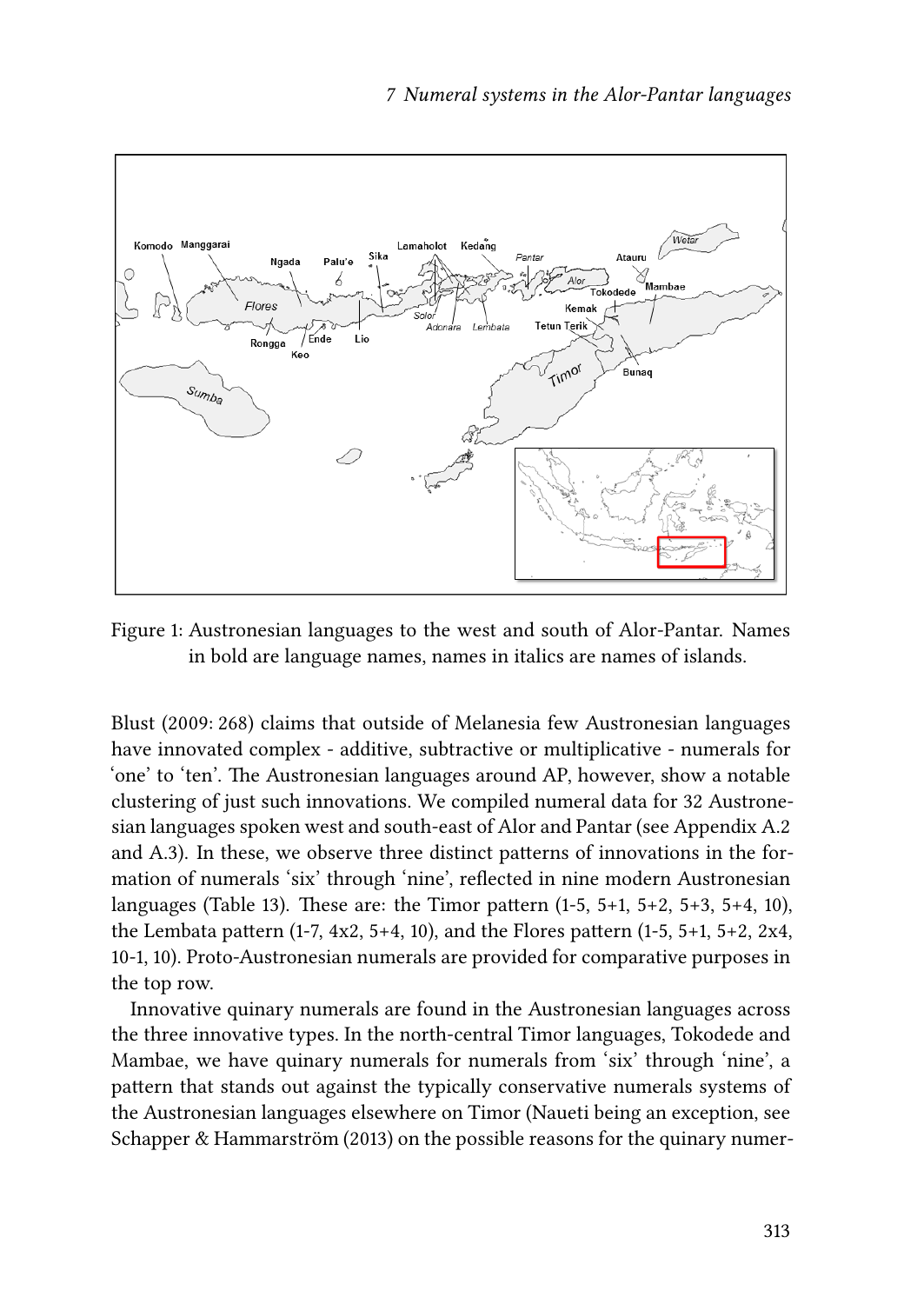|         |          |     | $^\cdot\!$ six'      |                                     | 'seven'              |                            | 'eight'               |
|---------|----------|-----|----------------------|-------------------------------------|----------------------|----------------------------|-----------------------|
|         | pAN      |     | $*enem$              |                                     | $*$ pitu             |                            | *walu                 |
| Flores  | Rongga   |     | lima esa<br>51       |                                     | <i>limarua</i><br>52 |                            | <i>auambutu</i><br>24 |
|         | Ende     |     | limasa<br>51         |                                     | limazua<br>52        |                            | ruabutu<br>24         |
|         | Ngadha   |     | lima esa<br>51       |                                     | limarua<br>52        |                            | ruabutu<br>24         |
|         | Nage     |     | lima esa<br>51       |                                     | lima zua<br>52       |                            | zua butu<br>24        |
|         | Kéo†     |     | ?esa dima ?esa<br>51 |                                     | ?esa dima rua<br>52  |                            | ?esa rua mbutu<br>24  |
|         | Lio      |     | lima əsa<br>51       |                                     | lima rua<br>52       |                            | rua mbutu<br>24       |
| Lembata | Kedang*  |     | >ænæng               |                                     | pitu                 |                            | butu rai<br>4 2?      |
| Timor   | Mambae   |     | limnai nide<br>51    |                                     | limnai rua<br>52     |                            | limnai telu<br>53     |
|         | Tokodede |     | wouniso<br>[5]1      |                                     | wouru<br>$[5]$ 2     |                            | woutelo<br>$[5]$ 3    |
|         |          |     |                      |                                     |                      |                            |                       |
|         |          |     |                      | 'nine'                              |                      | 'ten'                      |                       |
|         |          |     | pAN                  | *siwa                               |                      | *puluq                     |                       |
|         | Flores   |     | Rongga               | taraesa<br>[10]1                    |                      | sambulu<br>1 10            |                       |
|         |          |     | Ende                 | trasa<br>[10]1                      |                      | sabulu<br>1 10             |                       |
|         |          |     | Ngadha               | teresa<br>$\left[10\right]1$        |                      | habulu<br>1 10             |                       |
|         |          |     | Nage                 | tea esa<br>[10]1                    |                      | sa bulu<br>1 10            |                       |
|         |          |     | Kéo†                 | ?esa tera ?esa<br>$[1 10] 1$        |                      | hambudu                    |                       |
|         |          | Lio |                      | təra əsa<br>[10]1                   |                      | 1 10<br>sambulu            |                       |
|         | Lembata  |     | Kedang*              | leme >apa?                          |                      | 1 10<br>pulu               |                       |
|         | Timor    |     | Mambae               | 54<br>limnai pata                   |                      | $\overline{1}$ 10<br>sikul |                       |
|         |          |     | Tokodede             | 54<br>woupat<br>$[5]\,\overline{4}$ |                      | sagulu<br>1 10             |                       |

<span id="page-29-0"></span>

|  |  | Table 13: Mixed numeral systems in proto-Austronesian and the Austronesian |  |  |
|--|--|----------------------------------------------------------------------------|--|--|
|  |  | languages of Flores, Lembata and Timor (6-10)                              |  |  |

† Kéo numerals appear with the default classifier *ʔesa* and/or the prefix *ha* 'one'.

▃

\* In Kedang orthography />/ preceding a vowel encodes that vowel as breathy

[\(Samely 1991\)](#page-50-8).

 $\blacksquare$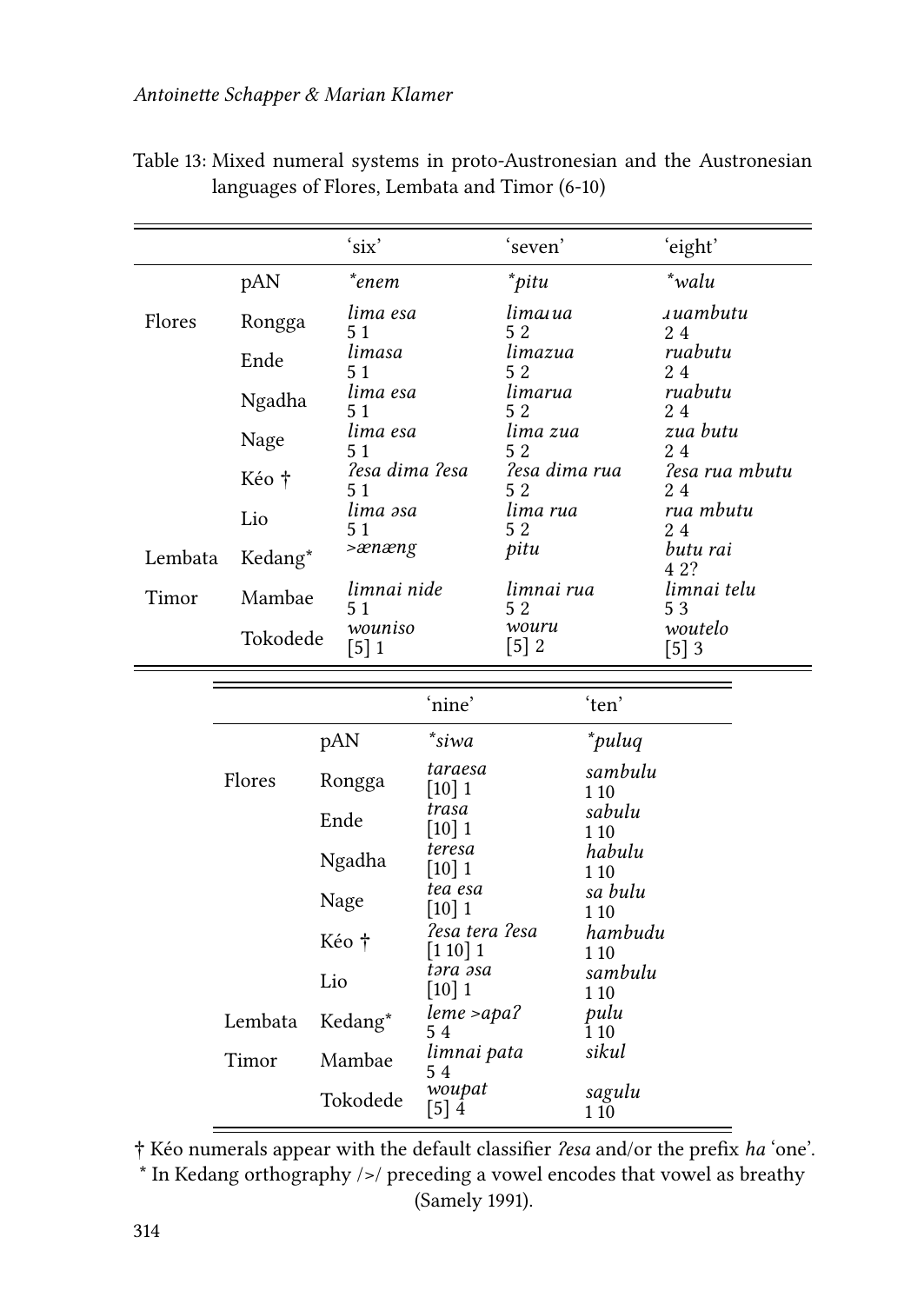als in Naueti). It is notable that the close inland relative of Tokodede and Mambae, Kemak, has no base-5 numerals (see Appendix [A.3\)](#page-45-0). The appearance of this pattern in these languages may be a result of contact with speakers of AP languages spoken on the south and east coast of Alor, such as Kula, Sawila and Wersing, located just a short sea crossing from the north of Timor. There is some linguistic evidence that contacts between these Alor groups and those of north-central Timor existed: the additive operators in the central-east Alor languages Sawila, Kula and Wersing (see Table [9\)](#page-22-0) seem to be borrowed from Tokodede (§ [6.2\)](#page-22-1). In addition, oral traditions record contacts between groups in south-east Alor and north Timor. For instance, eastern Alor groups almost invariably trace their origins to pre-historic migrations from Timor([Wellfelt & Schapper 2013](#page-51-5), Wellfelt pers. comm. 2013). Similarly, many songs in central-east Alor are sung in the Tokodede language and mention place names such as Likusaen and Maubara, which are located in the north of Timor in the area where Tokodede is spoken [\(Wellfelt & Schapper 2013\)](#page-51-5). However, as [Wellfelt & Schapper \(2013\)](#page-51-5) argue, the directionality of the influence in the contact relations retrievable from such oral traditions and linguistic evidence is firmly flowing from Timor to Alor. The borrowing of quinary numerals from AP into Timor languages thus would appear to go against the other borrowing patterns, including that seen thus far in numerals. As such, whilst Alorese quinary numerals are the only such systems that are in contact with the Tokodede and Mambae and seem the best candidate for the innovative numeral formation, it remains to be explained why this pattern was able to spread to the Timor languages, when in oral traditions and language it is the Timor groups that are the source of influence on Alor and not a recipient of it.

The origin of the base-five numerals in the central-eastern Flores languages Rongga, Ende, Ngadha, Nage, Kéo, and Lio is yet more obscure. There is mounting evidence of a non-Austronesian substrate in the Austronesian languages of the Flores region (see, e.g., [Capell 1976;](#page-48-10) [Klamer 2012\)](#page-49-9). Accordingly, we may hypothesize that the quinary forms of the Flores languages reflect a prehistoric Papuan (or non-Austronesian) substrate that had a quinary system for the lower cardinals. However, we currently lack any evidence to link the languages forming the substrate in the central-eastern Flores region to the AP languages as we know it today – the Flores substrate could just as well be part of a different non-Austronesian group.

For Kedang on north Lembata, however, we are on a firmer ground to say that it formed its numeral 'nine' on the basis of the quinary patterns used for 'six' through 'nine' in the AP languages of northern Pantar, which is located just east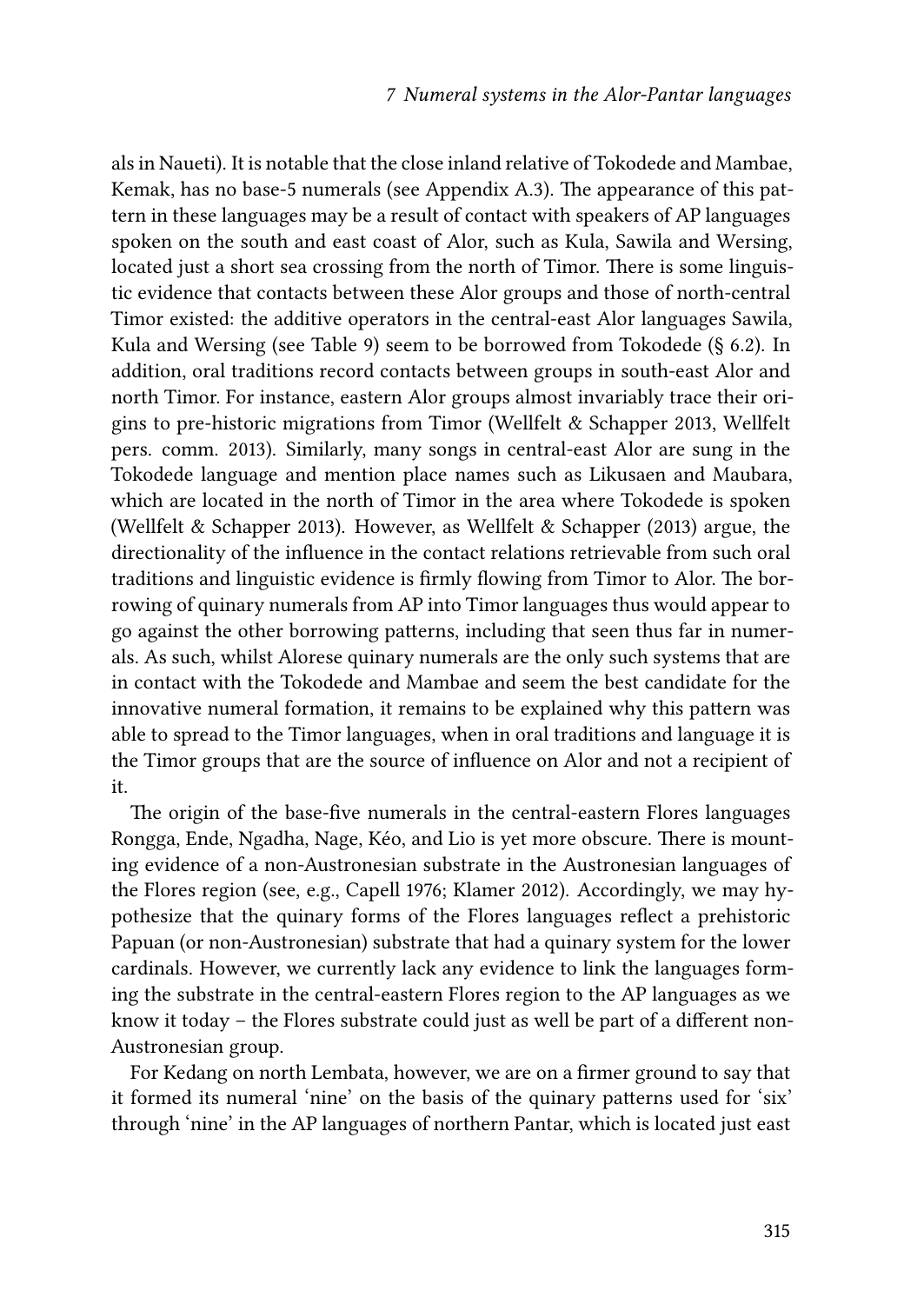of the Kedang speaking area on Lembata (see Figure [1\)](#page-28-0). Note that the Lamaholot dialects spoken around Kedang in south and west Lembata all lack quinary numerals (see Appendix [A.2](#page-43-0)) so that Kedang 'nine' stands out as being different from its immediate Austronesian neighbours. In his ethnographic study of the Kedang, [Barnes \(1974\)](#page-47-2) noted that the Kedang speakers are culturally very different from the Lamaholot groups on Lembata, instead showing cultural similarities with the AP groups of Alor and Pantar. For instance, unlike the Lamaholot, the Kedang are known for 'the number of gongs [they] own and especially in the fact that [these] are used as bridewealth'([Barnes 1974:](#page-47-2) 15), which is also a common practice in AP groups. The unique quinary form of Kedang 'nine' may well be a trace of cultural contact between Kedang and AP speakers on Pantar, for instance in bridewealth negotiations involving gongs.

In turn, we now investigate to what extent the numeral systems in AP languages have been influenced by nearby Austronesian languages. In sections 4-6, we saw that some AP languages employ numerals containing morphemes that have been borrowed from Austronesian languages, in the following five contexts:

- 1. A reflex of pAN \*pitu was borrowed into the Straits-West Alor languages as a base in the numeral 'seven'.
- 2. The Western Pantar numeral 'six' *hisnakkung* has an initial element *his*that is a likely Austronesian borrowing (< PAN esa∼\*isa 'one'), and *hisnakkung* represents a partial calque of the [5 1] pattern found in Austronesian languages of Flores.
- 3. An additive operator with the approximate form /geresin/ was borrowed into east Alor languages from Tokodede (north Timor).
- 4. Reflex(es) of pAN \*Ratus 'hundred' were borrowed from the Flores-Lembata Austronesian languages into the languages of Pantar, and to a lesser extent Alor.
- 5. Reflex(es) of pAN \*libu 'thousand' were borrowed from Flores-Lembata Austronesian languages into AP languages across the board.

The pattern for Kui *tadusa* 'eight' seems to be formed a multiplicative pattern 2x4 due to the second element appearing to be derived from *usa* 'four'. This multiplicative pattern is otherwise unknown in AP languages, but is found in the Austronesian languages of central-eastern Flores (Ende, Lio, Ngadha, Rongga, Keo). Whilst the Kui are today not directly adjacent to any of the Austronesian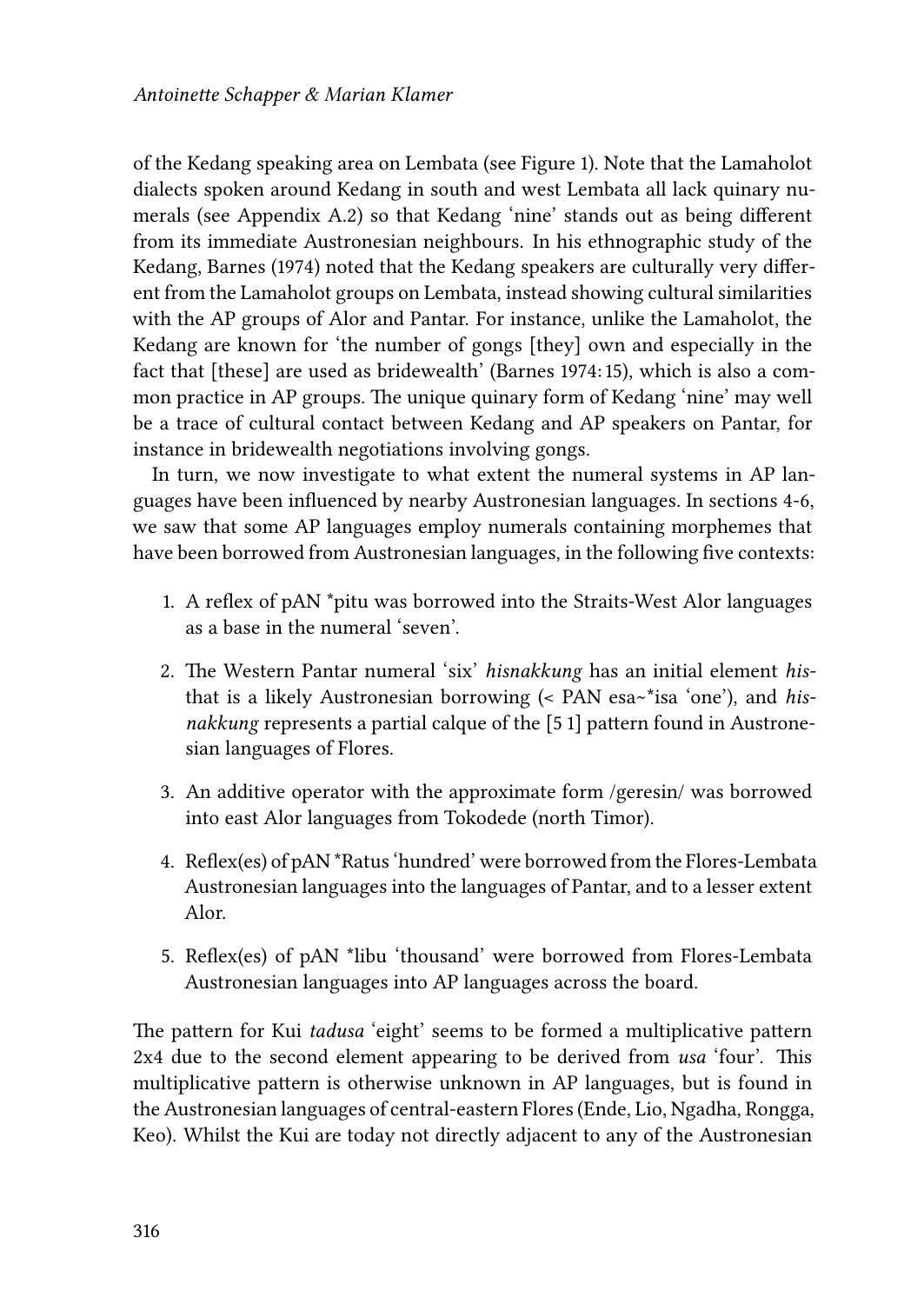languages of Flores with multiplicative 'eight', there are indications that they may have had fairly intensive contact with Austronesian speakers from the west. Kui oral tradition holds that the royal family of the group migrated to Alor from Flores (Emilie Wellfelt pers. comm.). [Hägerdal \(2012](#page-48-11):38, fn. 36) cites evidence that the Kui were part of a league consisting of the five princedoms Pandai, Baranusa, Blagar, Alorese and Kui. Today, Pandai, Baranusa and Alor are locations where Alorese is spoken, an Austronesian language closely related to Lamaholot in the Flores region([Klamer 2011,](#page-49-6) [2012\)](#page-49-9). In the historical period, the Kui king is also widely recorded to have owned boats running trade routes between Alor and Kupang in West Timor and islands of the Solor archipeligo (Emilie Wellfelt pers. comm., [Hägerdal 2012](#page-48-11)). It is therefore possible that the Kui were once in close contact with speakers of (an) Austronesian language(s) from the Flores region, and that this contact might be the ultimate source of their base-4 numeral 'eight'.

Finally, recall that forming 'nine' by subtraction ([10]-1) is found in the AP languages of Straits-West-Alor, while in the Austronesian languages of central-east Flores, monomorphemic 'nine' (proto-Austronesian \*siwa) has been replaced with a subtractive compound containing two formatives: a reflex of proto-Austronesian \*esa 'one', and an unanalysable initial element (\*tar). There is no obvious explanation how the subtractive 'nine' entered this group of Flores languages. Neither can we explain the origin of the subtractive pattern in proto-Straits-West-Alor. We have argued that in this proto-language, subtractive 'nine' replaced the original pAP base-five form of 'nine' [5 4], and involved reflexes of pAP \*nuk 'one', subsequently extending the subtractive system to 'eight' and 'seven'. So it is the subtractive pattern that is similar across the Flores and Straits-West Alor groups, not the lexemes themselves. The geographical closeness of the groups, combined with the relative rarity of subtractive systems in both Austronesian and Alor-Pantar languages, may be suggestive of a (possibly ancient) structural diffusion. On the other hand, we cannot exclude the possibility that the forms were innovated independently in both groups: as [Schapper & Hammarström](#page-50-7) [\(2013\)](#page-50-7) point out, innovation of subtractive numerals has occured independently in proto-Malay, central Maluku and south-east Sulawesi.

In short, contact-induced borrowings of both forms and structures ('matter' and 'patterns') have played a role in shaping some of the numerals in the Alor-Pantar and nearby Austronesian languages. Some contacts took place in historical times, and are supported by historical and ethnographic data, others are likely to be of more ancient date and must remain hypothetical. There are also similarities that cannot be traced back to contact.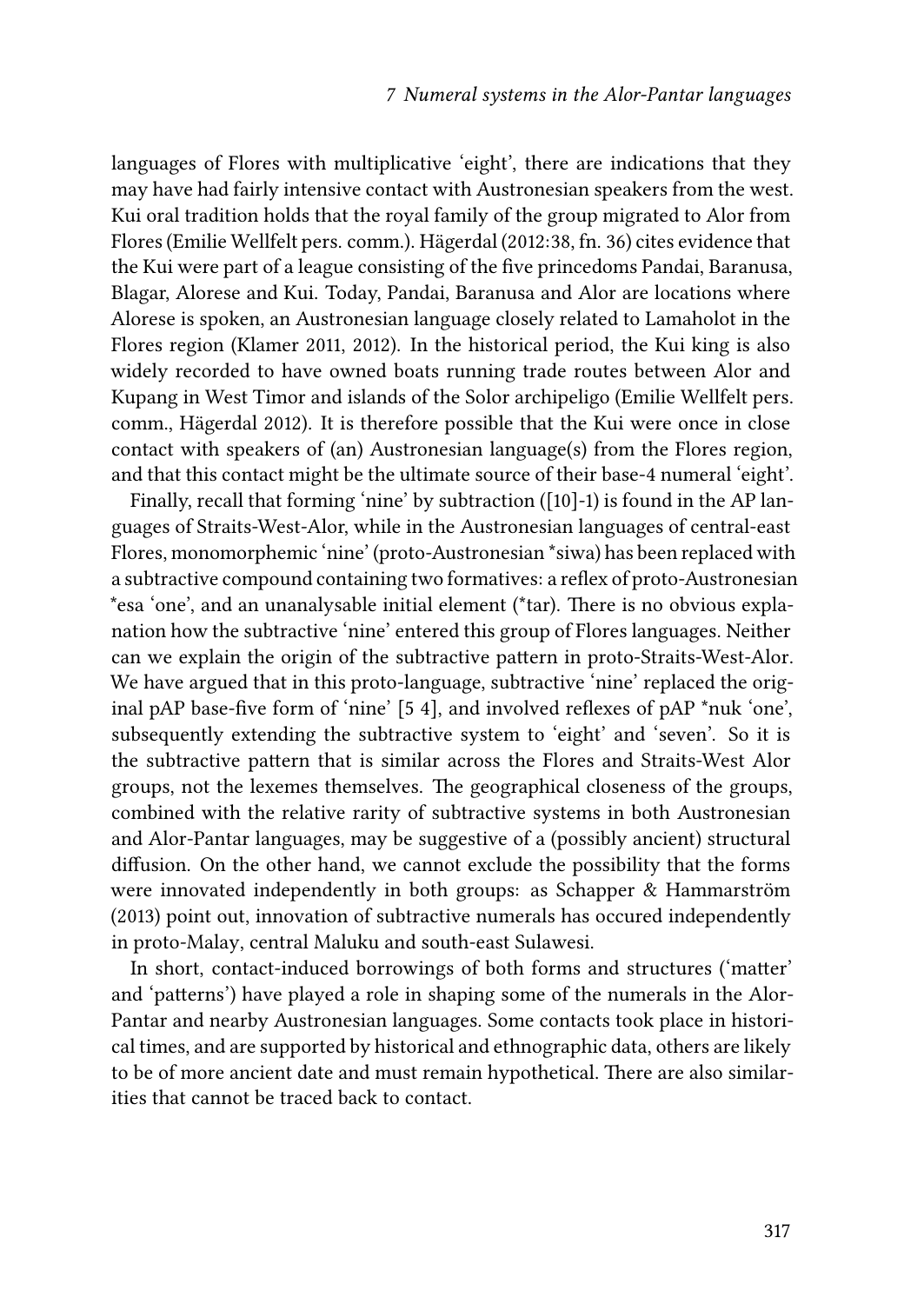#### <span id="page-33-0"></span>**8 Conclusions and discussion**

From this comparative study of the numeral paradigms in 19 AP language varieties we draw three types of conclusions: (i) about the morphological make up of the numeral compounds; (ii) about typological rarities in the AP numeral systems, and (iii) about the subgrouping and history of the AP language group.

Morphologically, AP cardinals above 'six' consist of minimally two formatives. Additive base-five forms involve two (reflexes of) numerals and no marker for addition. Subtractive base-ten forms involve a numeral and an unanalysable initial element that appears to go back to a morpheme originally meaning something like 'less' or 'take away'. With one exception, the numerals 'ten' are compounds of 'ten' and 'one', and the decades are formed accordingly. Numerals 'one hundred' and 'one thousand' are structured in the same way, expressing multiplication of the base with juxtaposed numerals in which the highest numeral precedes the lowest. Numerals in between decades are expressed as phrases, involving an additive operator (proto-AP  $*$ wali(n) 'add, (do) again').

Typologically, the constellations of numerals 'six' through 'nine' in AP represent two rare patterns. The first rarity is the combination of a mono-morphemic 'six' with quinary forms 'seven' through 'nine' found in many languages across the two islands, and reconsructed to proto-AP. The second rarity is the occurrence of subtractive base-ten systems alongside a monomorphemic 'six' as found in the Straits-West-Alor languages. Typologically interesting are the mathematically 'incorrect' numerals found in some of the languages: a 'seven' that mathematically should be 'four' (Straits-West Alor), a 'seven' and 'eight' that mathematically should be 'nine' and 'ten' (Western Pantar), and an 'eight' that would literally translate as 'minus four' in Kui. These forms all arose through reanalysis of the numeral value of the base as different from its etymological source. Finally, it is of typological interest to consider the non-numeral lexemes that are incorporated into AP numerals: the (ad)verbs 'less' and 'take away' as part of subtractive numerals; *mi-*, an originally locative morpheme deriving decades; and the word 'single' standing in for the numeral 'one' in compound numerals for 'six'.

Historically, this study has provided information on the numeral system of proto-AP, and additional details on affiliations and distinctions between members of the AP group that may be used as evidence to construct particular subgroups within the family. The proto-AP numeral system was a mixed quinary and decimal system, with a monomorphemic 'six' (i.e. 1, 2, 3, 4, 5, 6, [5 2], [5 3], [5 4], [10 1]). The arithmetic operations involved were addition and multiplication. Over time, the system was complicated by reorganizations of patterns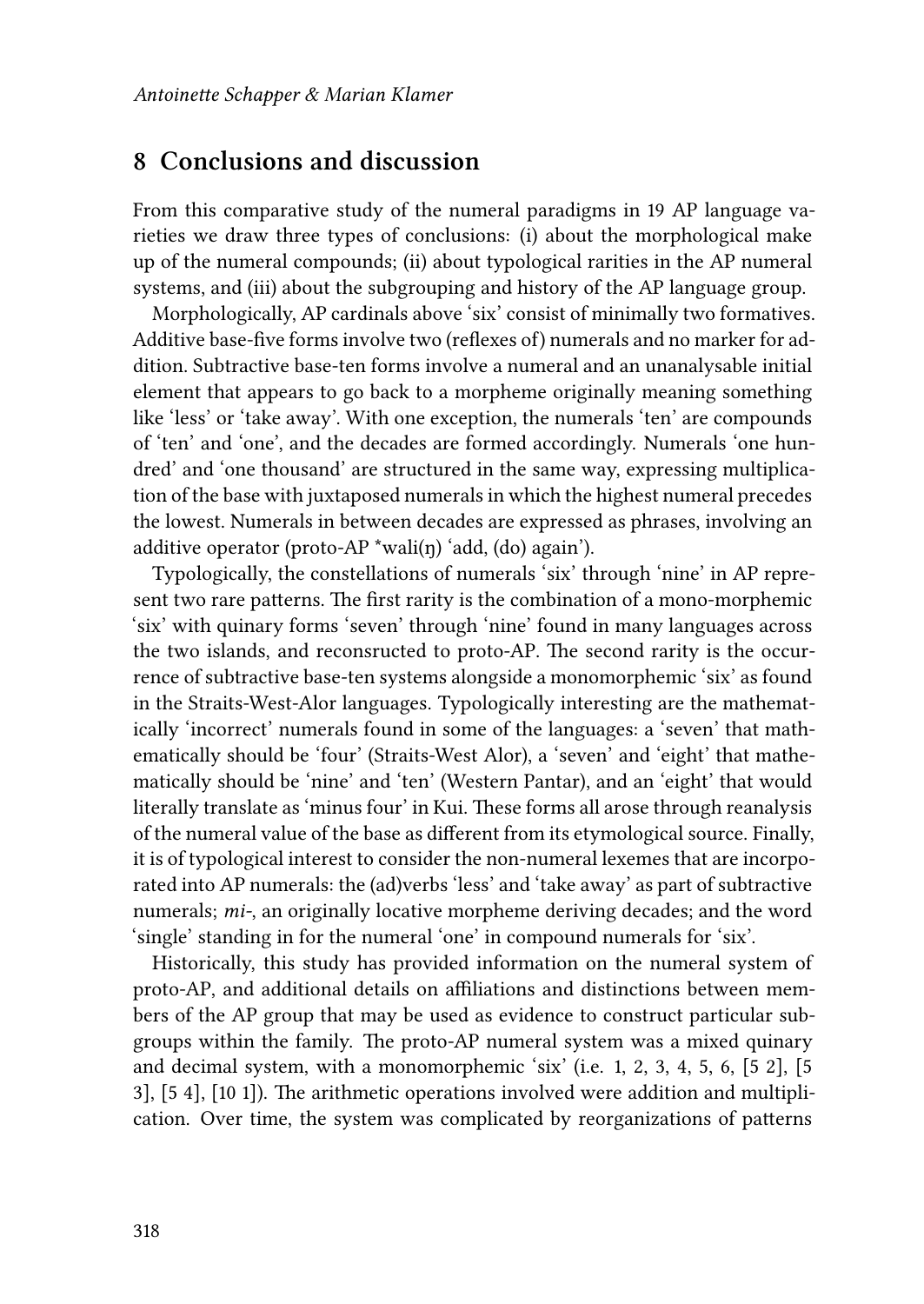as well as borrowings of numeral bases, or patterns, or both. As a result, some modern languages have introduced subtractive procedures instead of, or along with, addition and multiplication. Some languages incorporated non-numeral formatives into their numerals.

Numeral forms were reconstructed to different nodes in the AP family, as summarized in Table [14.](#page-35-0) The table is to be read from left to right. The left-most column represents the oldest numeral forms, that is, those that can be reconstructed to proto-AP. Numerals 'one' through 'six' in this proto-language were monomorphemic forms, while 'seven' through 'nine' were regular quinary forms. The right-hand columns represent numeral innovations which can be reconstructed to different subgroups of the AP family.<sup>18</sup>

Translated into a tree, the reconstruction of numerals in AP languages yields the structure in Figure [2.](#page-36-0)

We see that that there are patterns and forms found in the Pantar languages (except Western Pantar) are clearly separate from those in the languages of Alor; the Straits West Alor languages (Blagar, Reta, Kabola, Adang, Hamap, Klon) share patterns and forms amongst themselves that are not shared with other AP languages; and we argued the same to be the case for the languages of central and east Alor. The subgrouping membership of the Kui and Western Pantar is problematic; their grouping within pSWA is tentative and rests on their possessing some innovative morphemes (i.e., reflexes of \*ɓuti- and \*tukari) in common with the main Straits-West Alor languages proper, though with different functions in Kui and Western Pantar.

The preliminary reconstruction of Proto-AP based on sound changes as reported in [Holton et al. \(2012\)](#page-49-2) and([Holton & Robinson this volume](#page-49-3)) focuses on showing the relatedness of all AP languages. Little work has been done on the sound changes defining lower-level subgroups of AP languages. Nevertheless, there are some correspondences that can be observed. For instance, the pSWA subgroup we define (without the problematic inclusion of Kui and Western Pantar) is also supported by the sound change  $\overline{s}$  > h. Further study of lower level sound changes is needed to test whether all the subgroups we posit here on the basis of the morphological evidence of numerals are valid.

In sum, cardinal numerals in the Alor-Pantar languages are fertile ground for understanding how diverse numeral systems can evolve in related languages. In

 $^{18}$  The ordering of right-hand columns is by number of languages; it should not be interpreted as representing a chronology of the age of subgroups in the case of proto-Straits-West-Alor (pSWA) and proto-Pantar (pP). Naturally, proto-Central-East-Alor (pCEA), proto-East Alor (pEA) and proto-East Alor Montane (pEAM) can be taken to represent a chronological sequence, since pEA forms a subgroup of pCEA, and pEAM a subgroup of pEA.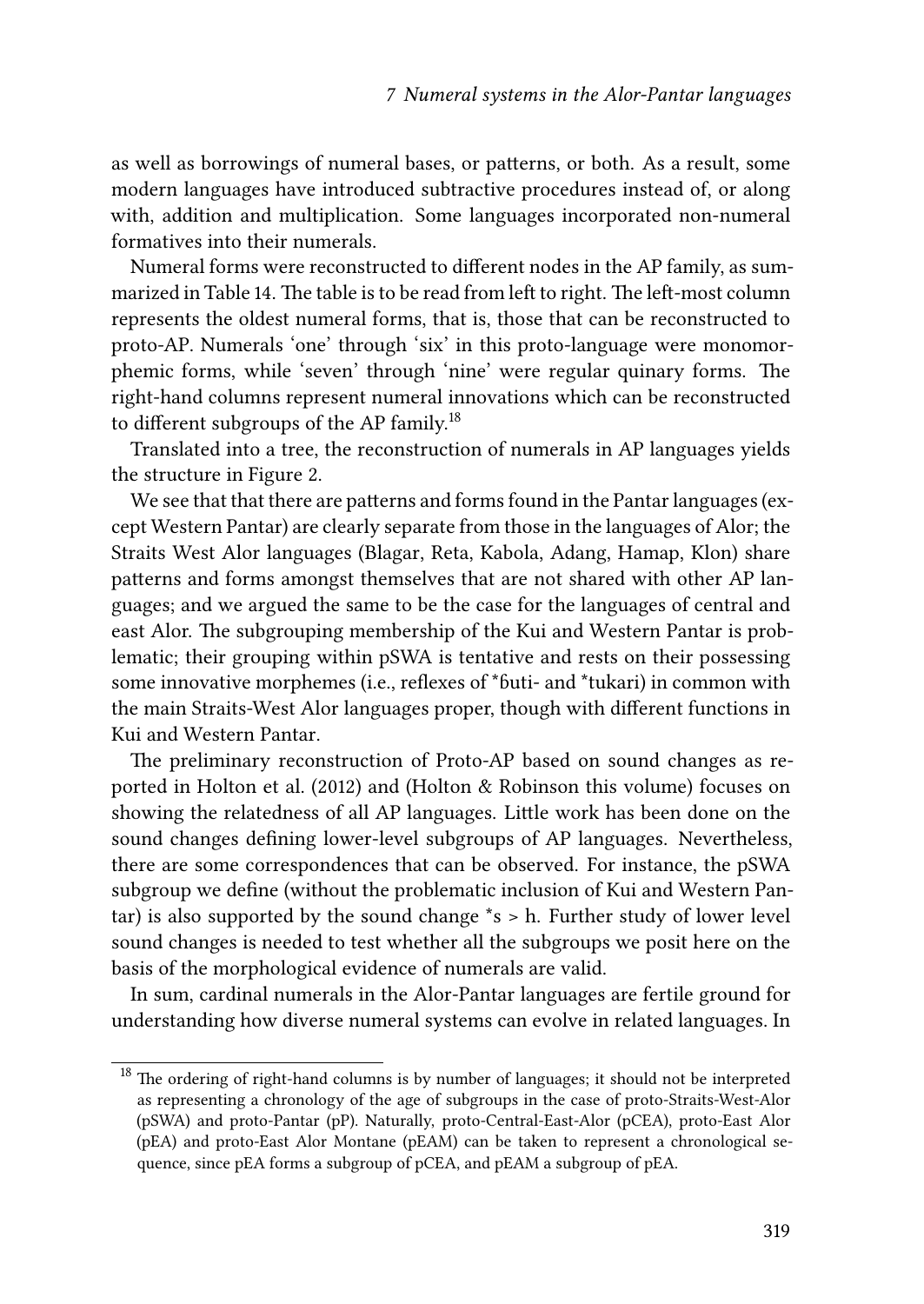|                                                                                     | Alor Mon-<br>Proto-East<br>tane                             | *sundana                                                                                                                                                                   |  |
|-------------------------------------------------------------------------------------|-------------------------------------------------------------|----------------------------------------------------------------------------------------------------------------------------------------------------------------------------|--|
|                                                                                     | Proto-East<br>Alor                                          | 'arasiku                                                                                                                                                                   |  |
|                                                                                     | Proto-Central-<br>East-Alor                                 | *adayaku                                                                                                                                                                   |  |
|                                                                                     | Pantar                                                      | yewasraqo<br>yesantig<br>yesanut                                                                                                                                           |  |
| Table 14: Numeral (pattern) reconstructions for 'one' through 'ten' in AP subgroups | Proto-Alor-<br>Proto-Chroto-Straits-West-<br>Proto-<br>Alor | $*$ tukarinuk<br>*futitoga<br>$*$ turarok                                                                                                                                  |  |
|                                                                                     | Pantar                                                      | 'yiwesin<br>*(a)tiga<br>*araqu<br>*talam<br>*buta<br>nuk*<br>reb,<br>52<br>54                                                                                              |  |
|                                                                                     |                                                             | 'seven'<br>'three'<br>$^{\prime}$ eight $^{\prime}$<br>'nine'<br>$f_{\rm{Out}}$<br>five'<br>$\omega_{\rm H}$<br>'one'<br>$\overrightarrow{\text{six}}$<br>ten <sup>'</sup> |  |

<span id="page-35-0"></span>Table 14: Numeral (pattern) reconstructions for 'one' through 'ten' in AP subgroups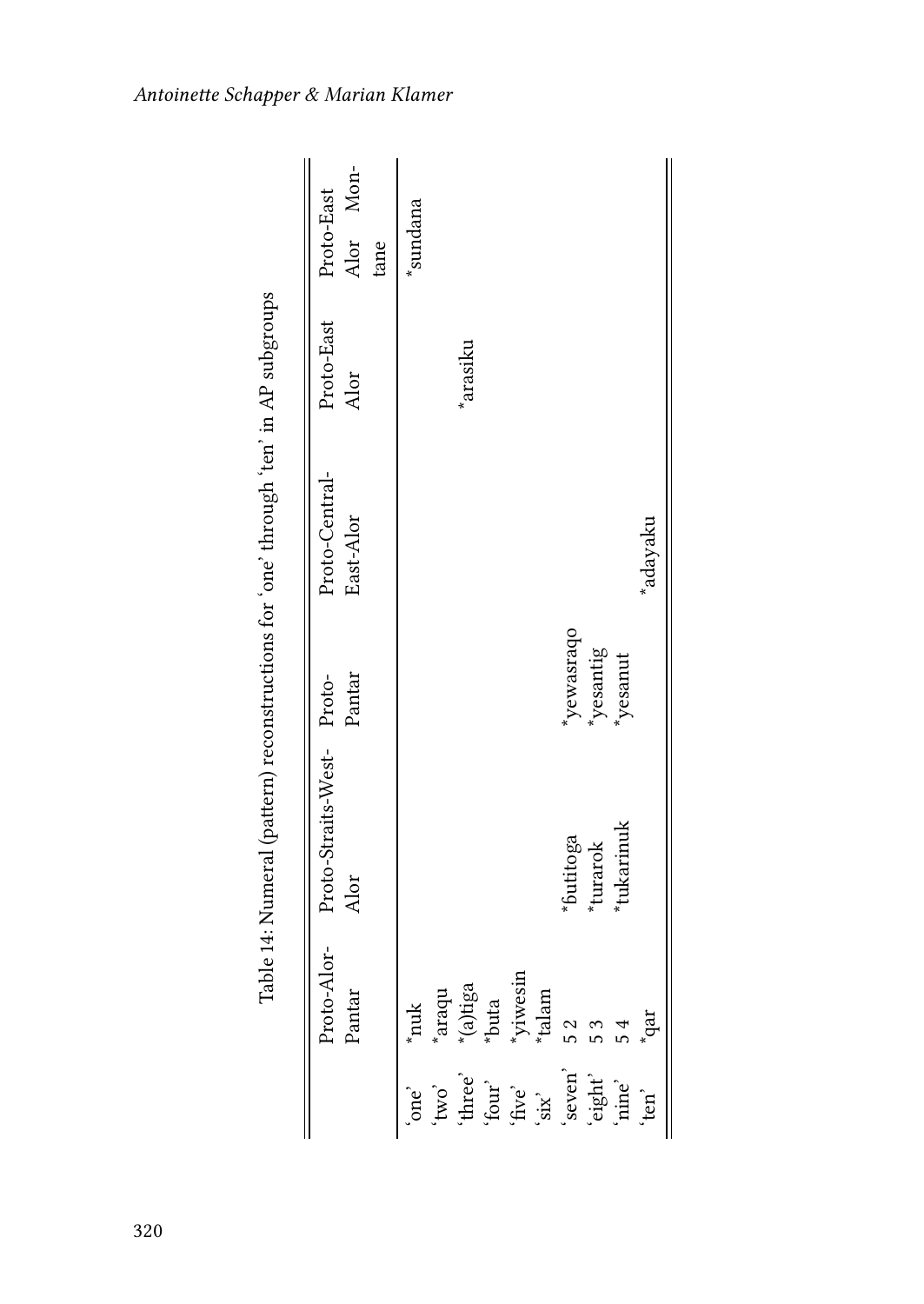<span id="page-36-0"></span>

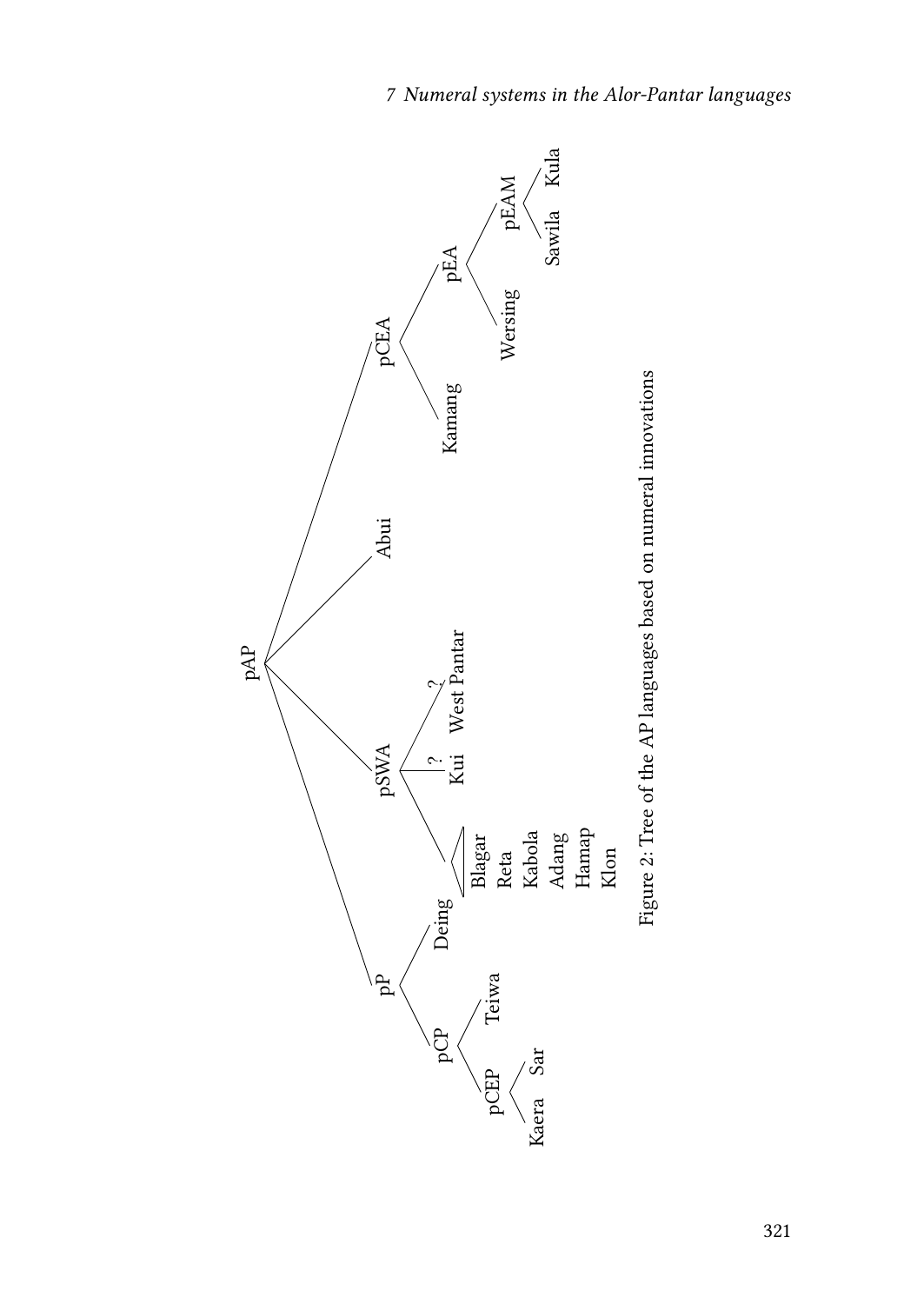particular, Alor-Pantar languages provide us with unique, typological insights into the historical changes and influences that can complicate and prompt reorganizations of patterns of numeral formation and borrowings into the numeral paradigm.

## **9 Sources**

Sources of the language data cited in the text and the Appendices are given in the table below. We provide information about the dialect in cases where unpublished sources are used, or where multiple dialects are cited.

| Abui (AP)                      | Kratochvíl (2007),             |
|--------------------------------|--------------------------------|
|                                | Schapper fieldnotes 2010       |
| Adang (AP, Pitungbang dialect) | Robinson fieldnotes 2010       |
| Alorese (AN)                   | Klamer (2011)                  |
| Amarasi (AN)                   | Bani & Grimes (2011)           |
| Atauro (AN)                    | Schapper fieldnotes 2007       |
| Blagar (AP, Bama dialect)      | Robinson fieldnotes 2010       |
| Blagar (AP, Dolabang dialect)  | Hein Steinhauer p.c. 2011      |
| Bunaq (TAP, Lamaknen)          | Schapper (2010)                |
| Bunaq (TAP, Manufahi)          | Schapper fieldnotes 2007       |
| Dadu'a (a.k.a. Galoli) (AN)    | Penn (2006)                    |
| Dhao                           | Grimes, Ranoh & Aplugi (2008)  |
| Deing (AP)                     | B. Volk fieldnotes 2008        |
| Ende (AN)                      | Aoki & Nakagawa (1993)         |
| Hamap (AP)                     | Baird fieldnotes 2003          |
| Idate (AN)                     | Klamer fieldnotes 2002         |
| Ilongot (AN)                   | <b>ABVD</b>                    |
| Kabola (AP)                    | Robinson fieldnotes 2010       |
| Kaera (AP)                     | Klamer fieldnotes 2005         |
| Kamang (AP)                    | Schapper fieldnotes 2010, 2011 |
| Kedang (AN)                    | Samely (1991)                  |
| Kemak (AN, Atabai dialect)     | Klamer fieldnotes 2002         |
| Kéo (AN)                       | Baird (2002)                   |
| Klon (AP)                      | Baird (2008)                   |
| Komodo (AN)                    | Verheijen (1982)               |
| Kui (AP)                       | Baird fieldnotes 2003, Holton  |
|                                | fieldnotes 2010                |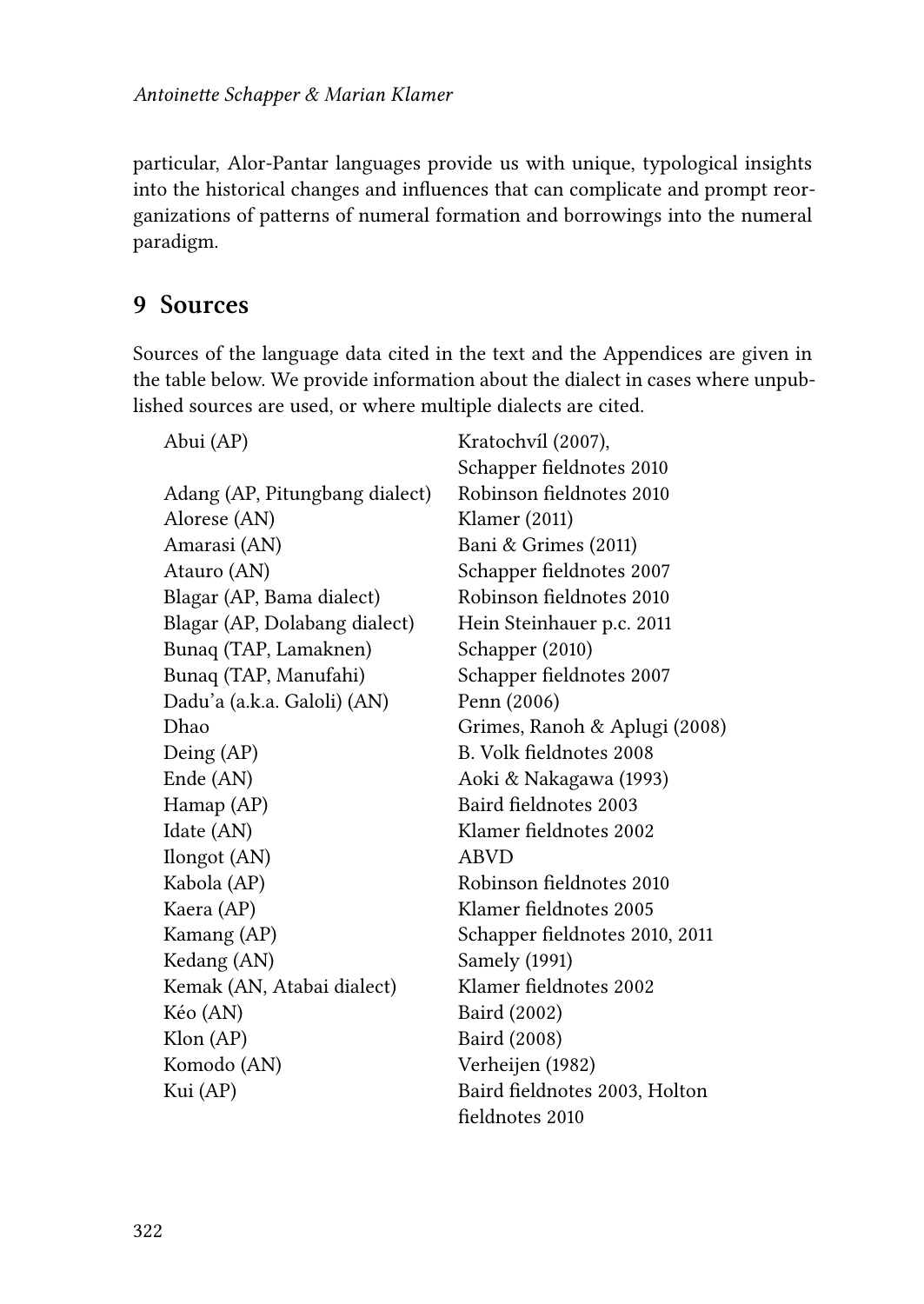## *7 Numeral systems in the Alor-Pantar languages*

| Kula (AP)                      | Holton fieldnotes 2010,<br>Nicholas Williams p.c. 2011 |
|--------------------------------|--------------------------------------------------------|
| Lakalei (AN)                   | Klamer fieldnotes 2002                                 |
| Lamaholot                      | Nishiyama & Kelen (2007)                               |
| (AN, Lewoingu dialect)         |                                                        |
| Lamaholot                      | Naonori Nagaya p.c. 2011                               |
| (AN, Lewotobi dialect)         |                                                        |
| Lamaholot                      | Pampus (2001)                                          |
| (AN, Lewolema dialect)         |                                                        |
| Lamaholot                      | Klamer fieldnotes 2002                                 |
| (AN, Solor dialect)            |                                                        |
| Lamaholot                      | Philippe Grangé p.c. 2011                              |
| (AN, Adonara)                  |                                                        |
| Lamaholot                      | Keraf (1978)                                           |
| (AN, Lamalera dialect)         |                                                        |
| Lio (AN)                       | Sawardo, Tarno & Kusharyanto (1987:                    |
|                                | 127-137, 44, 57, 60, 75, 110), Arndt (1933)            |
| Mambae (AN, Ainaro dialect)    | Schapper fieldnotes 2007                               |
| Manggarai (AN)                 | Verheijen (1967:518);                                  |
|                                | Verheijen (1970:173)                                   |
| Nage (AN)                      | Gregory Forth p.c. 2011                                |
| Ngadha (AN)                    | Arndt (1961)                                           |
| Palu'e (AN)                    | <b>ABVD</b>                                            |
| Reta (AP)                      | Robinson fieldnotes 2010                               |
| Rembong (AN)                   | Verheijen (1978)                                       |
| Rongga (AN)                    | Arka et al. (2007)                                     |
| Sar (AP)                       | Baird fieldnotes 2003;                                 |
|                                | Robinson fieldnotes 2010                               |
| Sika (AN)                      | Pareira & Lewis (1998); Calon (1890)                   |
| Teiwa (AP)                     | Klamer (2010)                                          |
| Tetun Fehan (AN)               | Van Klinken (1999:100)                                 |
| Tokodede (AN, Licissa dialect) | Schapper fieldnotes 2007                               |
| Uab Meto (AN)                  | Middelkoop (1950:421-424)                              |
| Ujir (AN)                      | Schapper fieldnotes                                    |
| Waima'a (AN)                   | Hull (2002)                                            |
| Western Pantar (AP)            | Holton (nd)                                            |
| Wersing (AP)                   | Holton fieldnotes 2010,                                |
|                                | Schapper & Hendery (2014)                              |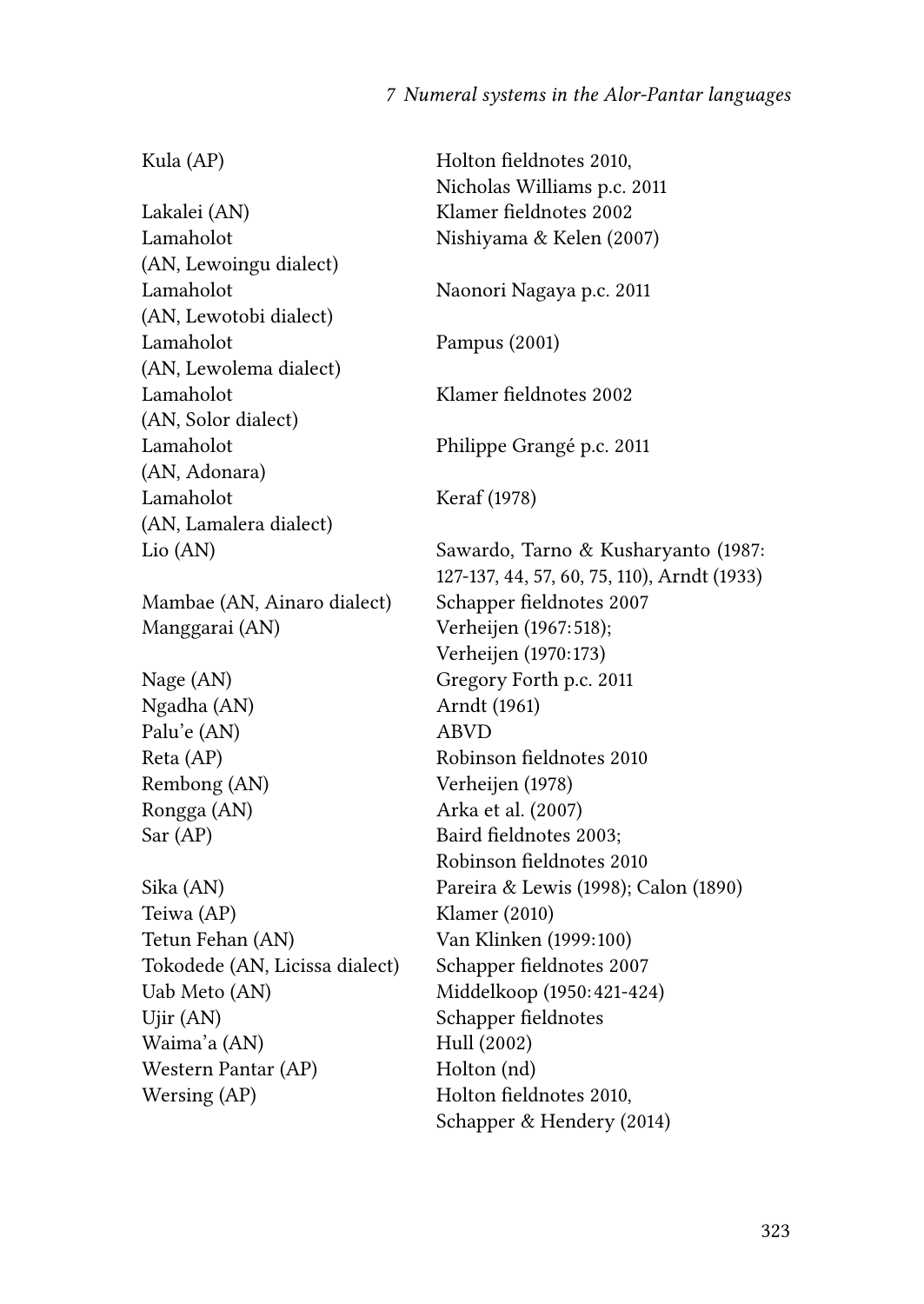## **A Appendix**

### <span id="page-39-0"></span>**A.1 Cardinal numerals in the Alor-Pantar languages**

Varieties within a language are indicated by the name of one of the places where the dialect is spoken, though often dialects cover more than one place.

| Location       | Language         | 'one'    | 'two'      | 'three'                | 'four'      |
|----------------|------------------|----------|------------|------------------------|-------------|
| Pantar         | Western Pantar   | anuku    | alaku      | atiga                  | atu         |
|                | Deing            | nuk      | raq        | atig                   | ut          |
|                | Sar              | nuk      | raq        | tig                    | $u$ t       |
|                | Teiwa            | nuk      | (ha)raq    | jerig                  | ut          |
|                | Kaera            | nuk(u)   | $(a)$ rax- | $(i/u)$ tug            | $u$ t       |
| <b>Straits</b> | Blagar-Bama      | nuku     | akur       | tuge                   | $u$ t       |
|                | Blagar-Dolabang  | nu       | aru        | tue                    | buta        |
|                | Reta             | anu      | alo        | atoga                  | w/buta      |
| W Alor         | Kabola           | nu       | olo        | towo                   | $u$ t       |
|                | Adang            | $n_{1l}$ | alo        | tuo                    | $u$ t       |
|                | Hamap            | nu       | alo        | tof                    | $u$ t       |
|                | Klon             | nuk      | orok       | ton                    | $u$ t       |
|                | Kui              | nuku     | oruku      | siwa                   | usa         |
| $C&E$ Alor     | Abui             | nuku     | ajoku      | sua                    | buti        |
|                | Kamang (Atoitaa) | nok      | ok         | $\mathcal{S}$ <i>U</i> | <i>hiat</i> |
|                | Kamang           | nok      | ok         | su                     | biat        |
|                | (Takailubui)     |          |            |                        |             |
|                | Sawila           | sundana  | jaku       | tuo                    | ara:si:ku   |
|                | Kula             | sona     | jakwu      | tи                     | arasiku     |
|                | Wersing          | no       | joku       | tu                     | arasoku     |

Table 15: Numerals 'one' through 'four'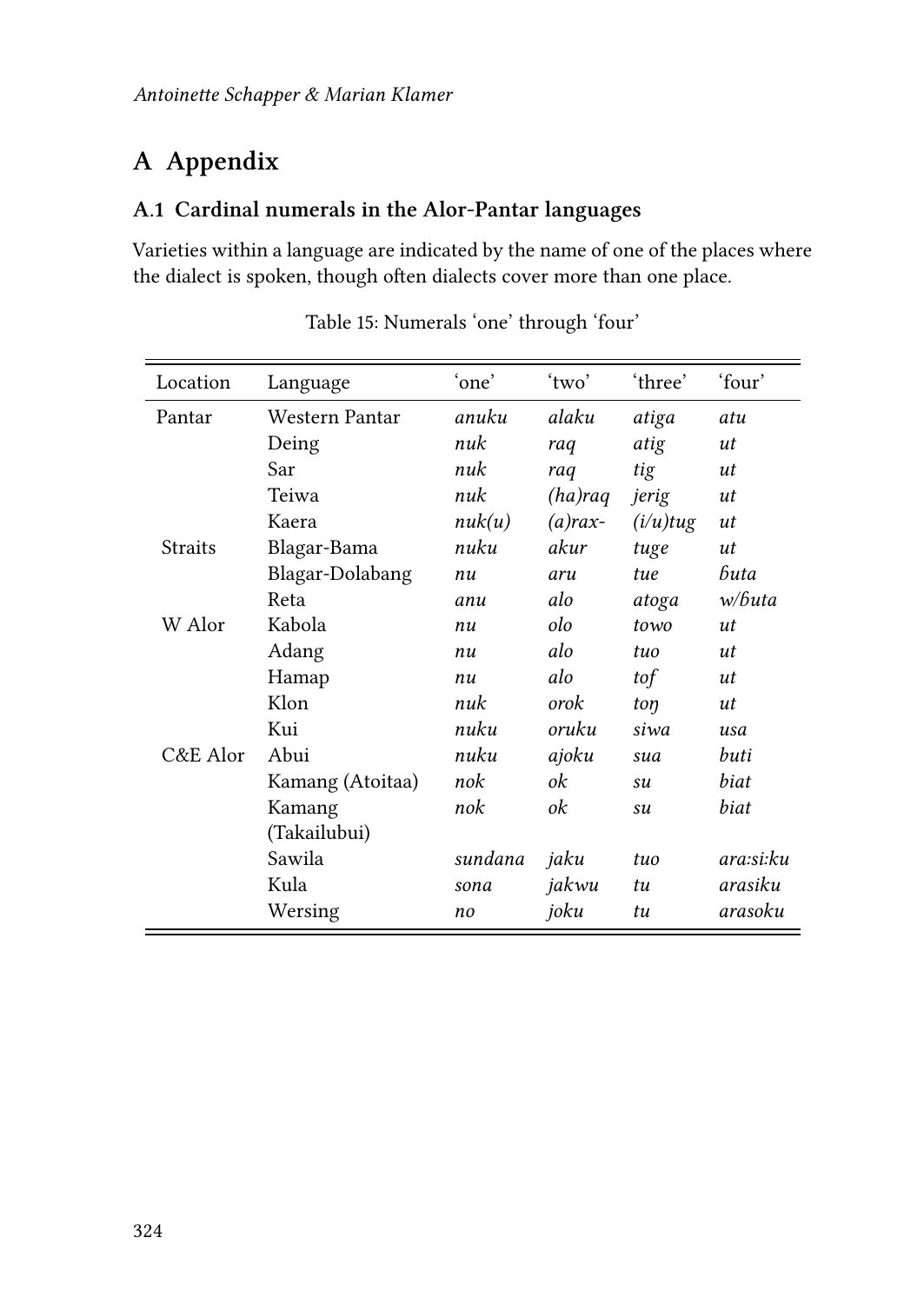| nine'                 | anukutannan             | jinaut<br>sanut | <i>iesna?ut</i>        | jeniut  | tukurunuku  | turinu                                | tukanu    | ti?inu                       | ti?enu                                                                                                                                                | tieu   | tukainuk  | jesanusa | jetinbuti    | wesipbiat          | isinbiat         | jo:tiŋara:si:ku | jawatenarasiku | wetingarasoku |
|-----------------------|-------------------------|-----------------|------------------------|---------|-------------|---------------------------------------|-----------|------------------------------|-------------------------------------------------------------------------------------------------------------------------------------------------------|--------|-----------|----------|--------------|--------------------|------------------|-----------------|----------------|---------------|
| eight'                | betiga                  | santig          | jinatig<br>jesnerig    | jentug  | tuakur      | tuaru                                 | $tulalo$  |                              | $\begin{array}{l} {turlo} \\ {turlo} \end{array}$                                                                                                     | turalo | tidorok   | tadusa   | jetiŋsua     | wesinsu            | isinsu           | io:tintuo       | jawatentu      | wetintu       |
| seven <sup>'</sup>    | betalaku                | jewasrak        | jisraq<br>jesraq       | jesrax- | titu        | <b>Sititu</b>                         | bititoga  | $v$ utito                    | citit                                                                                                                                                 | itito  | $_{loss}$ | jesaroku | jetinajoku   | wesinok            | isinok           | io:tiŋjaku      | jawatenjakwu   | wetinjoku     |
| $\overline{\text{S}}$ | isnakkun                | talaŋ<br>tejaŋ  | tia:m                  | ti a.m  | $taja\eta$  | $\begin{array}{c} talign \end{array}$ |           | talign                       | $\begin{array}{l} talign \ { \ } \\ talign \end{array}$                                                                                               |        | tlan      | talama   | tala:ma      | taxma              | isinnok          | jo:tiŋsundana   | jawatensona    | wetiŋnuŋ      |
| five'                 | jasiŋ                   | asan            | jawan<br>jusan<br>isim |         | isin        |                                       | $a$ vehay | iwesen                       | $\begin{array}{c} \mathrm{if} h\mathrm{i}\eta \\ \mathrm{i} \mathrm{ve} \mathrm{h} \mathrm{i} \eta \\ \mathrm{e} \mathrm{w} \mathrm{e} h \end{array}$ |        |           | jesan    | jetiŋ        | wesij              | iwesin           | jo:tin          | jawatena       | wetin         |
| Language              | Western Pantar<br>Deing | Sar             | Teiwa                  | Kaera   | Blagar-Bama | Blagar-Dolabang                       | Reta      | Kabola                       | Adang                                                                                                                                                 | Hamap  | Klon      | Kui      | Abui         | Kamang (Takailubui | Kamang (Atoitaa) | Sawila          | Kula           | Wersing       |
| Location              | Pantar                  |                 |                        |         | Straits     |                                       |           | $\overline{\mathsf{W}}$ Alor |                                                                                                                                                       |        |           |          | $C & E$ Alor |                    |                  |                 |                |               |

Table 16: Numerals 'five' through 'nine' Table 16: Numerals 'five' through 'nine' *7 Numeral systems in the Alor-Pantar languages*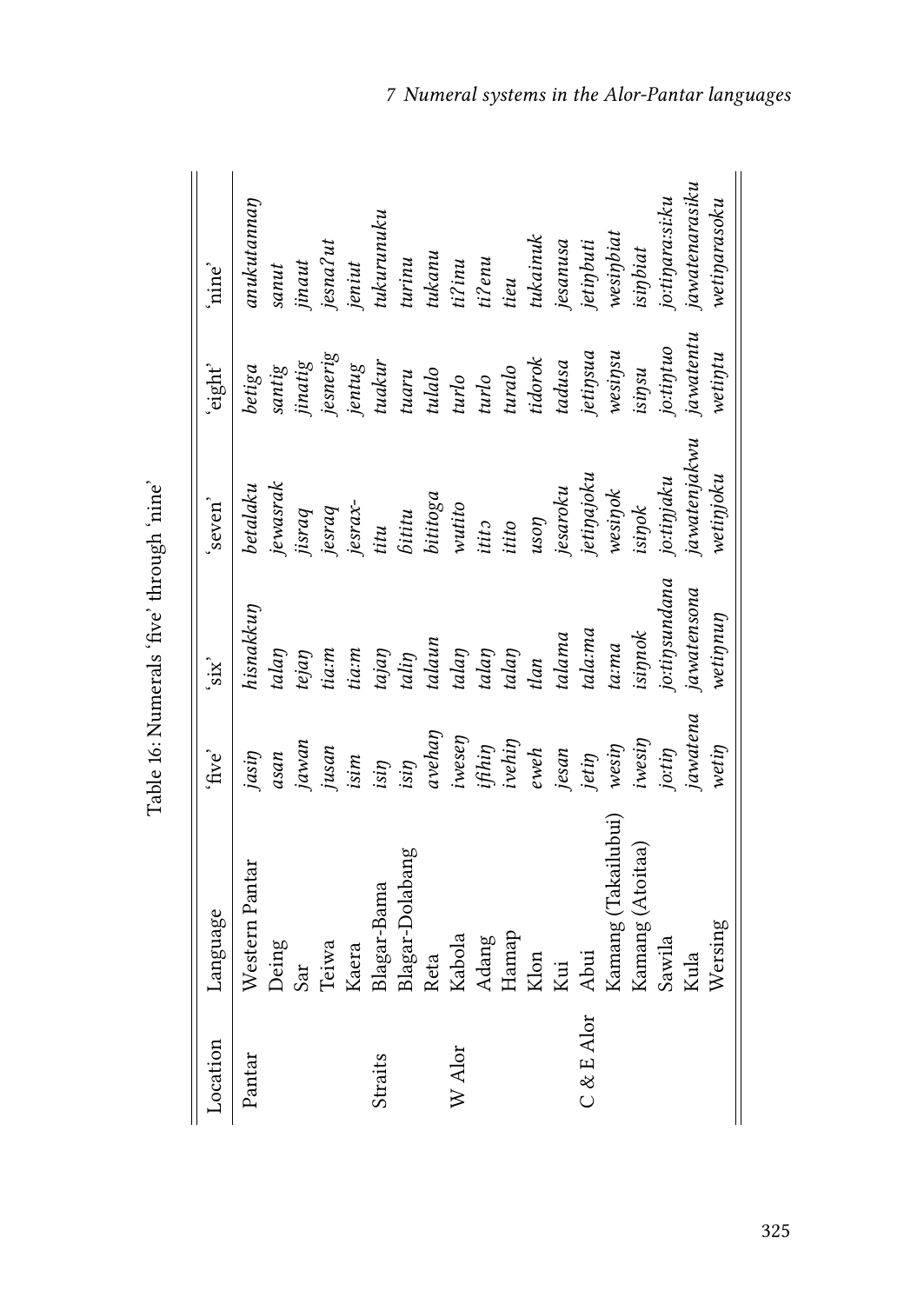|                |                 | 'ten'     | 'twenty'         | 'thirty'        |
|----------------|-----------------|-----------|------------------|-----------------|
| Pantar         | Western Pantar  | ke anuku  | ke alaku         | ke atiga        |
|                | Deing           | qar nuk   | qar raq          | qar atig        |
|                | Sar             | qar nuk   | qar raq          | qar tig         |
|                | Teiwa           | qa:r nuk  | qa:r raq         | qa:r jerig      |
|                | Kaera           | xar nuko  | xar raxo         | xar tug         |
| <b>Straits</b> | Blagar-Bama     | qar nuku  | qar akur         | qar tuge        |
|                | Blagar-Dolabang | ?ari nu   | ?ari aru         | <i>lari</i> tue |
|                | Reta            | kara nu   | kara alo         | kara atoga      |
| West Alor      | Kabola          | kar nu    | $kar\; ho(?)olo$ | kar towo        |
|                | Adang           | ?er nu    | ?er alo          | <i>Per tuo</i>  |
|                | Hamap           | air nu    | air alo          | air tof         |
|                | Klon            | kar nuk   | kar orok         | kar ton         |
|                | Kui             | kar nuku  | kar oruku        | kar siwa        |
| $C & E$ Alor   | Abui            | kar nuku  | kar ajoku        | kar sua         |
|                | Kamang          | ata:k nok | ata:k ok         | ata:k su        |
|                | Sawila          | ada:ku    | ada:ku maraku    | ada:ku matua    |
|                | Kula            | adajakwu  | mijakwu          | mitua           |
|                | Wersing         | adajoku   | adajoku mijoku   | adajoku mitu    |

Table 17: Numerals 'ten' and the formation of decades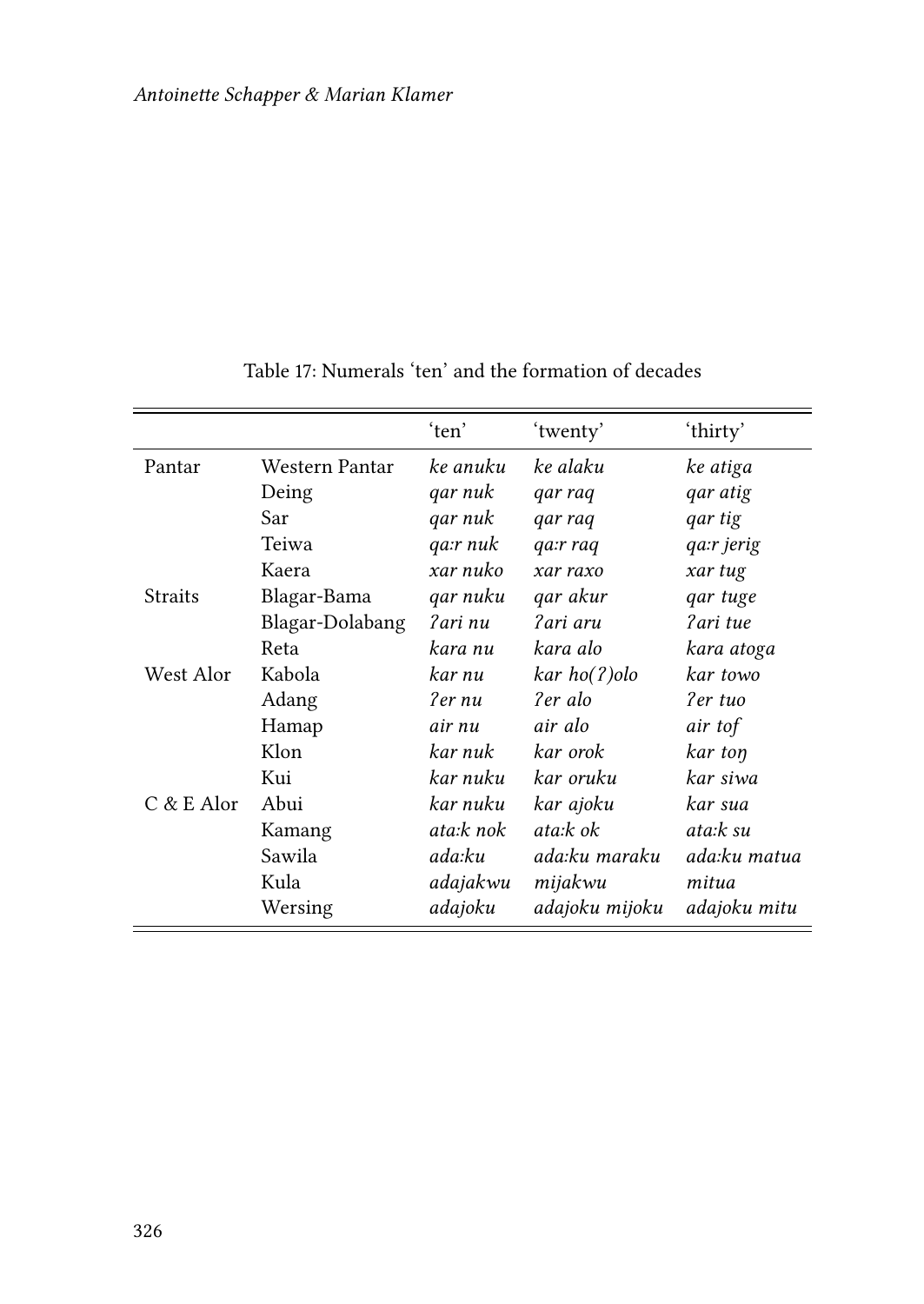| :<br>יומי<br>į                            |  |
|-------------------------------------------|--|
| î                                         |  |
| th hopes.                                 |  |
| ֧֧֧ׅ֧֚֚֚֚֚֚֚֚֚֚֚֚֚֚֚֚֚֚֚֚֚֚֚֚֚֚֚֚֚֚֚֚֟֝֜֝ |  |
|                                           |  |
| ì<br>ر<br>F                               |  |

|              |                 | 000        | $200^\circ$                                                                   | 0001,             | 0000             |
|--------------|-----------------|------------|-------------------------------------------------------------------------------|-------------------|------------------|
| Pantar       | West Pantar     | ratu       | ratu alaku                                                                    | $(a)$ ribu $(ye)$ | ribu (alaku)     |
|              | Deing           | aratu nuk  | aratu raq                                                                     | aribu nuk         | aribu raq        |
|              | Sar             | ratu nuk   | ratu raq                                                                      | ribu nuk          | ribu raq         |
|              | Teiwa           | ratu nuk   | ratu (ha)raq                                                                  | ribu nuk          | $ribu$ $(ha)raq$ |
|              | Kaera           | ratu nuk   | ratu rax-                                                                     | ribu nuk          | ribu rax-        |
| Straits      | Blagar-Bama     | ratu nuku  | ratu akur                                                                     | ribu nuku         | ribu akur        |
|              | Blagar-Dolabang | ratu nu    | ratu aru                                                                      | ribu nu           | ribu aru         |
|              | Reta            | ratu anu   | ratu alo                                                                      | ribu ano          | ribu alo         |
| $\rm W$ Alor | Kabola          | rat nu     | rat ho(?)olo                                                                  | rib nu            | rib ho(?)olo     |
|              | Adang           | rat nu     | rat alo                                                                       | rib nu            | rib alo          |
|              | Hamap           | rat nu     | rat alo                                                                       | $\ddagger$        |                  |
|              | Klon            | eska nok   | eska orok                                                                     |                   |                  |
|              | Kui             | asaga      | asaga oruku                                                                   | rab nuku          | rab oruku        |
| $C & E$ Alor | Abui            | aisaha nu  | aisaha ajoku                                                                  | rifi nuku         | rifi ajoku       |
|              | Kamang (A/T)    | asaka nok  | asaka ok                                                                      | ibu nok           | libu ok          |
|              | Sawila          | asaka dana | asaka jaku                                                                    | ri:bu dana        | ri:bu jaku       |
|              | Kula            | gasaka     | gasaka jakwana                                                                | rib dena          |                  |
|              | Wersing         | aska       | aska joku                                                                     | ribu no           |                  |
|              |                 |            | <sup>+</sup> <sup>'-</sup> denotes that no data is available for this numeral |                   |                  |

## *7 Numeral systems in the Alor-Pantar languages*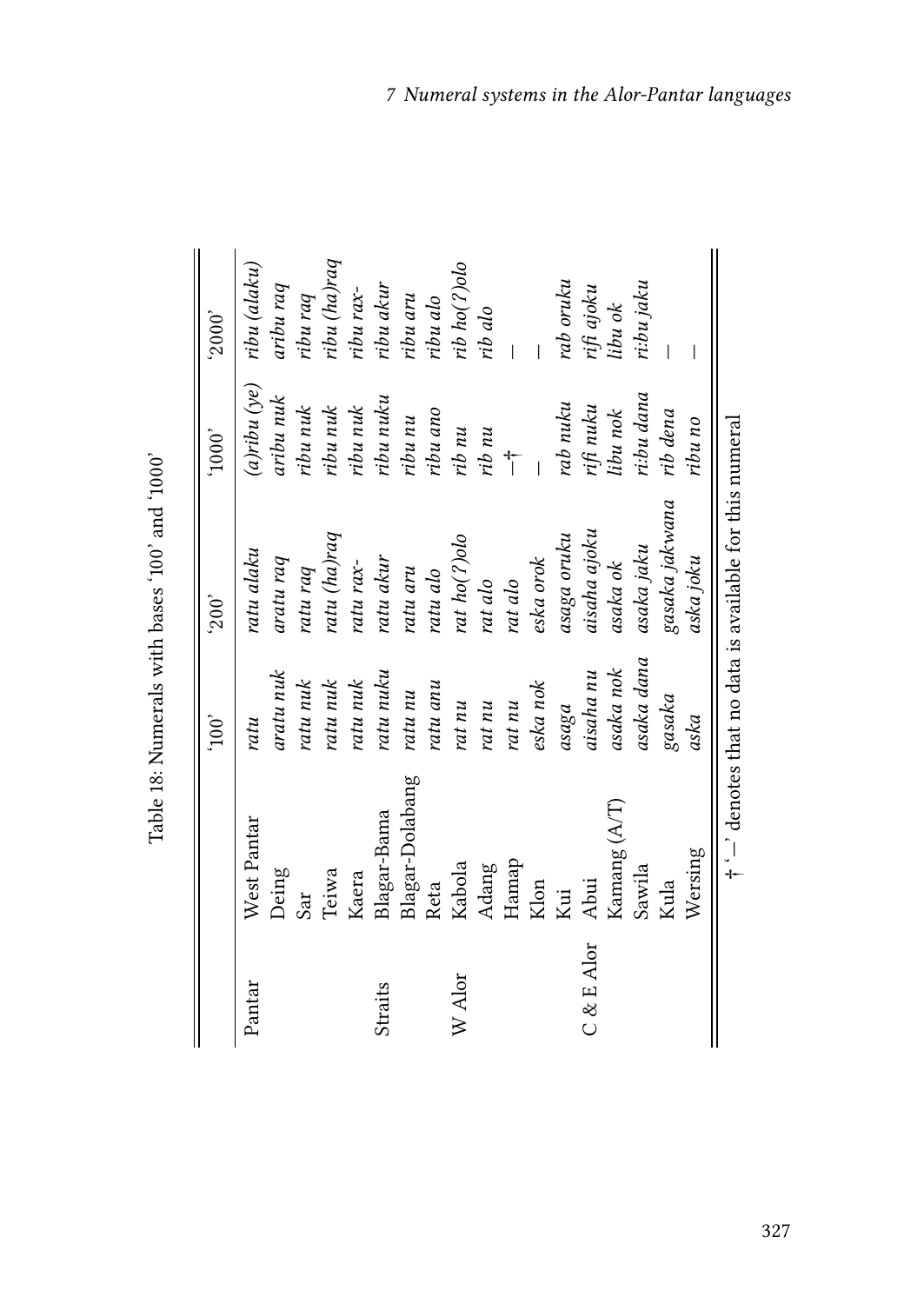## <span id="page-43-0"></span>**A.2 Numerals 'one' to 'ten' in Austronesian languages W of Alor-Pantar**

| Location             | Language               | 'one'            | 'two'    | 'three'   | 'four'              | 'five'    |
|----------------------|------------------------|------------------|----------|-----------|---------------------|-----------|
|                      | PAN                    | $*$ esa~ $*$ isa | *duSa    | *telu     | *Sepat              | *lima     |
| Komodo               | Komodo                 | sa, se-          | rua      | telu      | pa?                 | lima      |
| Flores               | Manggarai              | esa              | sua      | telu      | pat                 | lima      |
|                      | Rongga                 | $(e)$ sa         | лиа      | telu      | wutu                | lima      |
|                      | Rembong                | sa, sa?          | zta      | telu      | pat                 | lima      |
|                      | Ende                   | sa               | zua      | tela      | wutu                | lima      |
|                      | Ngadha                 | esa              | zua      | telu      | vutu                | lima      |
|                      | Nage                   | esa              | dua      | telu      | wutu                | lima      |
|                      | Kéo†                   | ha?esa           | ?esa rua | lesa tedu | lesa wutu           | ?esa dima |
|                      | Lio                    | əsa              | rua      | təlu      | sutu                | lima      |
|                      | Sika                   | ha               | rua      | telu      | hutu                | lima      |
|                      | Palu'e                 | a                | rua      | təlu      | bа                  | lima      |
|                      | Lamaholot-<br>Lewoingu | to?u             | rua      | təlo      | pak                 | lema      |
|                      | Lamaholot-<br>Lewotobi | to?u             | rua      | təlo      | pa                  | lema      |
|                      | Lamaholot-<br>Lewolema | to?u             | rua      | təlo      | pat                 | lema      |
| Solor                | Lamaholot-<br>Solor    | to?u             | rua      | təlo      | pa                  | lema      |
| Adonara              | Lamaholot-<br>Adonara  | to?u             | rua      | təlo      | pat                 | lema      |
| Lembata<br>(Lomblen) | Lamaholot-<br>Lamalera | tou              | rua      | telo      | pa                  | lema      |
|                      | Kedang†                | $>$ ude $\gamma$ | sue      | tælu      | $\geq$ apa $\alpha$ | leme      |
|                      | Alorese-<br>Baranusa   | to               | rua      | talau     | pa                  | lema      |
| Pantar               | Alorese-<br>Alor Kecil | tou              | rua      | telo      | pa                  | lema      |

Table 19: Numerals 'one' to 'five' in Austronesian languages W of Alor-Pantar.

† Kéo numerals appear with the default classifier *ʔ esa* and/or the prefix *ha* 'one'. In Kedang orthography />/ preceding a vowel encodes that vowel as breathy [\(Samely 1991\)](#page-50-8)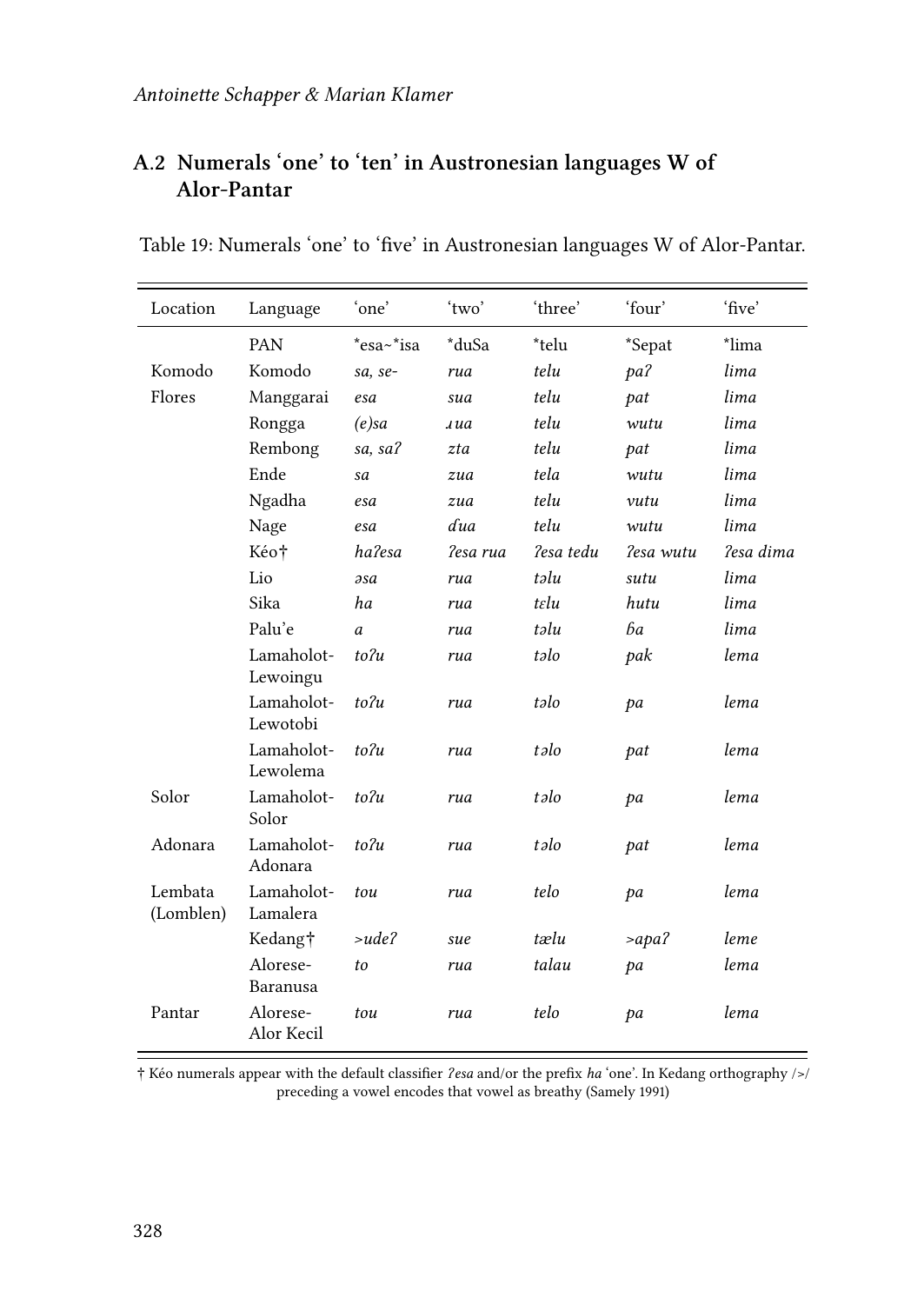| Location             | Language               | 'six'              | 'seven'        | 'eight'                       | 'nine'         | 'ten'                                |
|----------------------|------------------------|--------------------|----------------|-------------------------------|----------------|--------------------------------------|
|                      | PAN                    | *enem              | *pitu          | *walu                         | *siwa          | *puluq                               |
| Komodo               | Komodo                 | пети               | pitu           | walu                          | siwa           | pulu,<br>sampulu                     |
| Flores               | Manggarai              | enem               | pitu           | alo                           | ciok           | pulu<br>cempulu<br>cepulu<br>campulu |
|                      | Rongga                 | limaesa            | <i>limaiua</i> | <i><u><b>xuambutu</b></u></i> | taraesa        | sambulu                              |
|                      | Rembong                | non                | pitu?          | walu?                         | siwa?          | $(se)$ puluh<br>$/$ pulu $\eta$      |
|                      | Ende                   | limasa             | limazua        | ruabutu                       | trasa          | sabulu                               |
|                      | Ngadha                 | limaesa            | limarua        | ruabutu                       | teresa         | habulu                               |
|                      | Nage                   | lima esa           | lima zua       | zua butu                      | tea esa        | sa bulu                              |
|                      | Kéo†                   | ?esa dima ?esa     | ?esa dima rua  | ?esa rua mbutu                | Tesa tera Tesa | ha mbudu                             |
|                      | Lio                    | lima əsa           | lima rua       | rua mbutu                     | tara asa       | sambulu                              |
|                      | Sika                   | ena                | pitu           | walu                          | hiwa           | pulu<br>pulu ha                      |
|                      | Palu'e                 | ane                | bitu           | valu                          | iva            | apulu                                |
|                      | Lamaholot-<br>Lewoingu | nəmən              | pito           | buto                          | hiwa           | pulo                                 |
|                      | Lamaholot-<br>Lewotobi | namu               | pito           | buto                          | hiwa           | pulo                                 |
|                      | Lamaholot-<br>Lewolema | nom(a)             | pito           | buto                          | hiwa           | pulok                                |
| Solor                | Lamaholot-<br>Solor    | nəmũ               | pito           | wutu                          | hiwa           | pulo?<br>pulok                       |
| Adonara              | Lamaholot-<br>Adonara  | nom(a)             | pito           | buto                          | hiwa           | pulo                                 |
| Lembata<br>(Lomblen) | Lamaholot-<br>Lamalera | nemu               | pito           | buto                          | hifa           | pulo                                 |
|                      | Kedang†                | $\geq$ <i>anan</i> | pitu           | buturai                       | leme>apa?      | pulu                                 |
|                      | Alorese-<br>Baranusa   | namu               | pito           | buto                          | hifa           | karto                                |
| Pantar               | Alorese-<br>Alor Kecil | пети               | pito           | buto                          | hifa           | kartou                               |

Table 20: Numerals 'six' to 'ten' in Austronesian languages W of Alor-Pantar

† Kéo numerals appear with the default classifier *ʔ esa* and/or the prefix *ha* 'one'. In Kedang orthography />/ preceding a vowel encodes that vowel as breathy([Samely 1991](#page-50-8))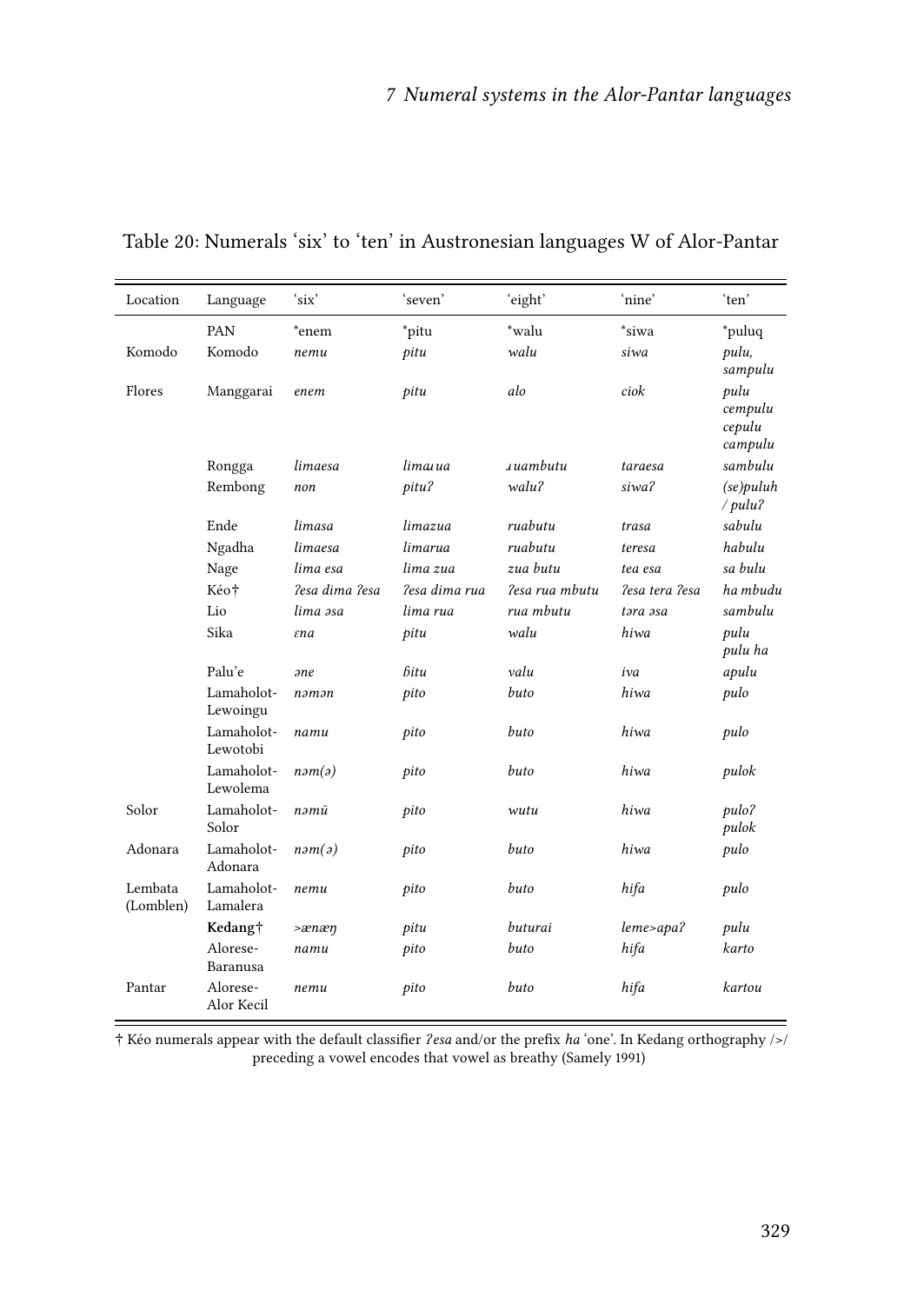### <span id="page-45-0"></span>**A.3 Numerals 'one' to 'ten' in Austronesian languages S & E of Alor-Pantar**

| Location                   | Language       | 'one'            | 'two'  | 'three'         | 'four'        | 'five'              |
|----------------------------|----------------|------------------|--------|-----------------|---------------|---------------------|
|                            | PAN            | $*$ esa~ $*$ isa | *duSa  | *telu           | *Sepat        | $*$ lima            |
| Rote                       | Dhao           | $\partial f$ i   | dua    | təke            | $\partial pa$ | ləmi                |
| Atauro                     | Atauro         | hea              | herua  | hetelu          | heat          | helima              |
| Western<br>Timor           | Uab Meto       | $m\epsilon$ se   | nua    | tenu            | ha            | nim                 |
|                            | Amarasi        | es               | nua    | $teun$ - $tenu$ | ha:           | $n$ <i>i:m~nima</i> |
| North-<br>Central<br>Timor | Mambae         | id               | ru     | teul            | fat           | lim                 |
|                            | Tokodede       | iso              | ru     | telo            | pat           | lim                 |
| Central<br>Timor           | Kemak          | sia              | hurua  | telu            | pa:t          | həlima              |
|                            | Lakalei        | isa              | rua    | telu            | at            | lima                |
|                            | Idate          | wisa             | rua    | telu            | <i>at</i>     | lima                |
| South-<br>Central<br>Timor | Tetun<br>Fehan | ida              | rua    | tolu            | ha:t          | lima                |
| North-<br>Eastern<br>Timor | Waima'a        | se               | kairuo | kaitelu         | kaiha:        | kailime             |
|                            | Dadu'a         | isa              | warua  | watelu          | wa:k          | walima              |

Table 21: Numerals 'one' to 'five' in Austronesian languages S & E of Alor- Pantar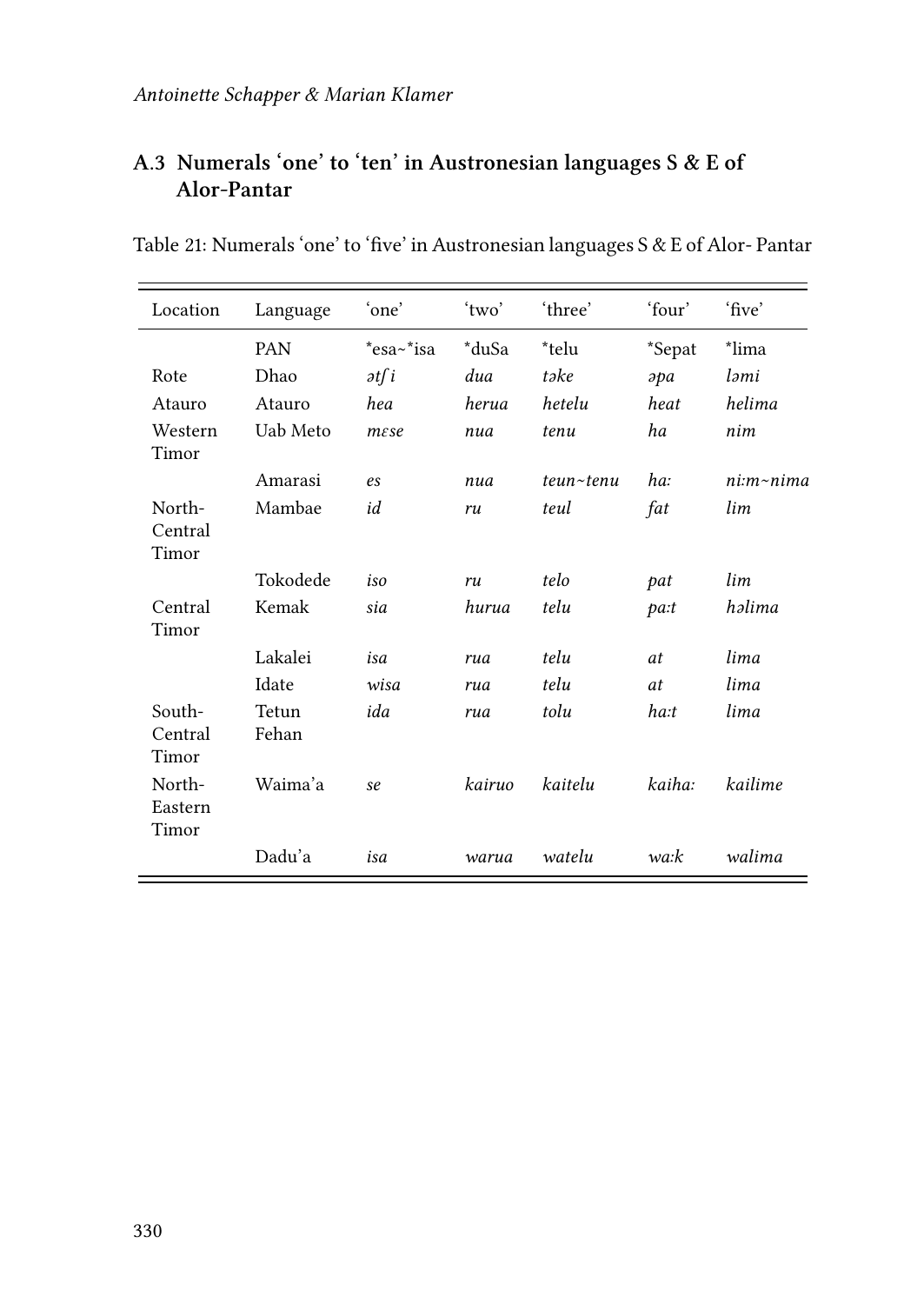| Location                   | Language       | 'six'          | 'seven'   | 'eight'    | 'nine'            | ʻten'                  |
|----------------------------|----------------|----------------|-----------|------------|-------------------|------------------------|
|                            | PAN            | *enem          | *pitu     | *walu      | *siwa             | *puluq                 |
| Rote                       | Dhao           | əna            | pida      | aru        | tfeo              | <i>tfanuru</i>         |
| Atauro                     | Atauro         | henen          | heitu     | heau       | hese              | senulu                 |
| Western<br>Timor           | Uab Meto       | $n\varepsilon$ | hitu      | $fanu$ ‡   | $\frac{1}{2}$ sio | $bo7$ $\varepsilon$ st |
|                            | Amarasi        | nee            | hiut~hitu | faun~fanu  | seo / sea         | bo?es                  |
| North-<br>Central<br>Timor | Mambae         | limnainide     | limnairua | limnaitelu | limnaipata        | sikul                  |
|                            | Tokodede       | wouniso        | wouru     | woutelo    | woupat            | sagulu                 |
| Central<br>Timor           | Kemak          | hənem          | hitu      | balu       | sibe              | sapulu                 |
|                            | Lakalei        | nen            | hitu      | walu       | sia               | sakulu                 |
|                            | Idate          | nen            | hitu      | walu       | sia               | sanulu                 |
| South-<br>Central<br>Timor | Tetun<br>Fehan | neen           | hitu      | walu       | siwi              | sanulu                 |
| North-<br>Eastern<br>Timor | Waima'a        | kainena        | kaihitu   | kaikaha    | kaisiwe           | base                   |
|                            | Dadu'a         | wanee          | wa?itu    | wa?ao      | wasia             | sanulu                 |

Table 22: Numerals 'six' to 'ten' in Austronesian languages S & E of Alor- Pantar

† *Boʔεs* probably derives from *bua ès* 'one collection' according to [Middelkoop \(1950](#page-50-14):421).

‡ *Fanu* 'eight' is used in the sense of 'many' "by reversing the last syllable" (i.e. as *faun*)([Middelkoop 1950:](#page-50-14) 422).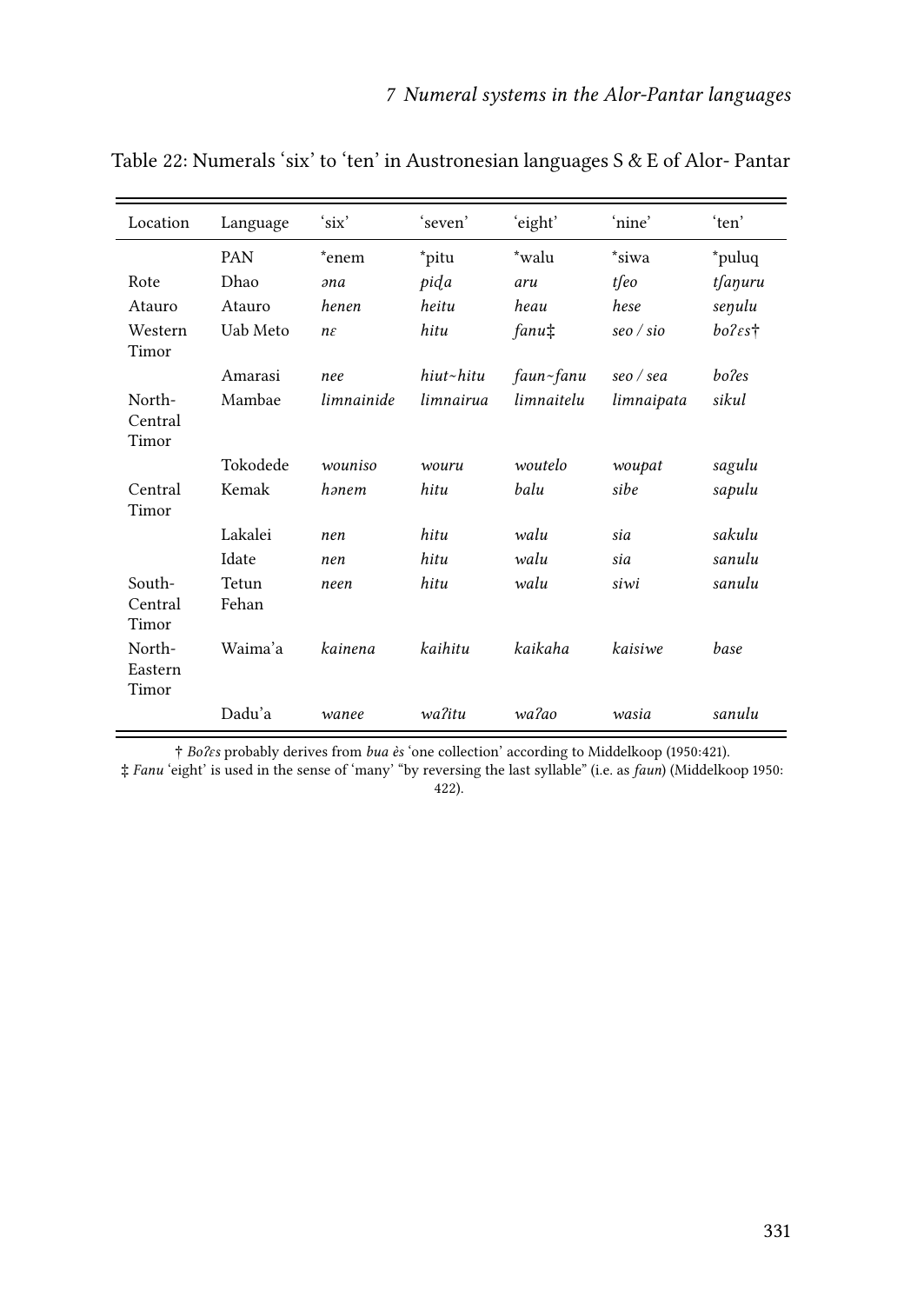### **Abbreviations**

|               | no data available      | D           | $Blagar-D > Blagar-Dolabang$ |
|---------------|------------------------|-------------|------------------------------|
| $~\sim$ REDUP | reduplication          | E           | Eastern                      |
| A             | refers to the<br>most  | <b>PAN</b>  | proto-Austronesian           |
|               | agent-like<br>argument | <b>PAP</b>  | proto-Alor Pantar            |
|               | of a canonical transi- | <b>PCEA</b> | proto-Central East Alor      |
|               | tive verb              | <b>PCEP</b> | proto-Central East Pantar    |
| ABVD          | Austronesian<br>Basic  | PCP         | proto-Central Pantar         |
|               | Vocabulary Database    | PEA.        | proto-East Alor              |
|               | (Greenhill, Blust &    | <b>PEAM</b> | proto-East Alor Montane      |
|               | Gray 2005-2007)        | $_{\rm PP}$ | proto-Pantar                 |
| AN            | Austronesian           | <b>PSWA</b> | proto-Straits-West-Alor      |
| AP            | Alor-Pantar            | <b>PTAP</b> | proto-Timor-Alor-Pantar      |
| B             | Blagar B > Blagar-     | <b>TAP</b>  | Timor-Alor-Pantar            |
|               | Bama                   | W           | West                         |
|               | Central                | WP          | Western Pantar               |

## **References**

- <span id="page-47-4"></span>Aoki, Eriko & Satoshi Nakagawa. 1993. Endenese-English dictionary. Unpublished manuscript.
- <span id="page-47-8"></span>Arka, I Wayan, Fransiscus Seda, Antonius Gelang, Yohanes Nani & Ivan Ture. 2007. *A Rongga-English dictionary with an English-Rongga finderlist*. [http://chl.](http://chl.anu.edu.au/linguistics/projects/iwa/Web-Pages/RonggaDictionary2007.pdf) [anu.edu.au/linguistics/projects/iwa/Web-Pages/RonggaDictionary2007.pdf.](http://chl.anu.edu.au/linguistics/projects/iwa/Web-Pages/RonggaDictionary2007.pdf)

<span id="page-47-6"></span>Arndt, Paul. 1933. *Li'onesisch-Deutsches Wörterbuch*. Ende-Flores: Arnoldus-Druckerei.

- <span id="page-47-7"></span>Arndt, Paul. 1961. *Wörterbuch der Ngadhasprache* (Studia Instituti Anthropos 15). Posieux (Fribourg, Suisse): Anthropos-Institut.
- <span id="page-47-5"></span>Baird, Louise. 2002. *A grammar of Kéo: An Austronesian language of East Nusantara*. Australian National University PhD thesis.
- <span id="page-47-1"></span>Baird, Louise. 2008. *A grammar of Klon: a non-Austronesian language of Alor, Indonesia*. Vol. 596 (Pacific Linguistics). Canberra: Pacific Linguistics, Research School of Pacific & Asian Studies, The Australian National University.
- <span id="page-47-3"></span>Bani, Heronimus & Charles E. Grimes. 2011. Ethno-mathematics in Amarasi: how to count 400 ears of corn in 60 seconds. Handout from talk given at the International Conference on Language Documentation and Conservation.
- <span id="page-47-2"></span>Barnes, Robert H. 1974. *Kédang: A study of the collective thought of an Eastern Indonesian people*. Oxford: Clarendon Press.
- <span id="page-47-0"></span>Barnes, Robert H. 1982. Number and number use in Kédang, Indonesia. *Man* 17(1).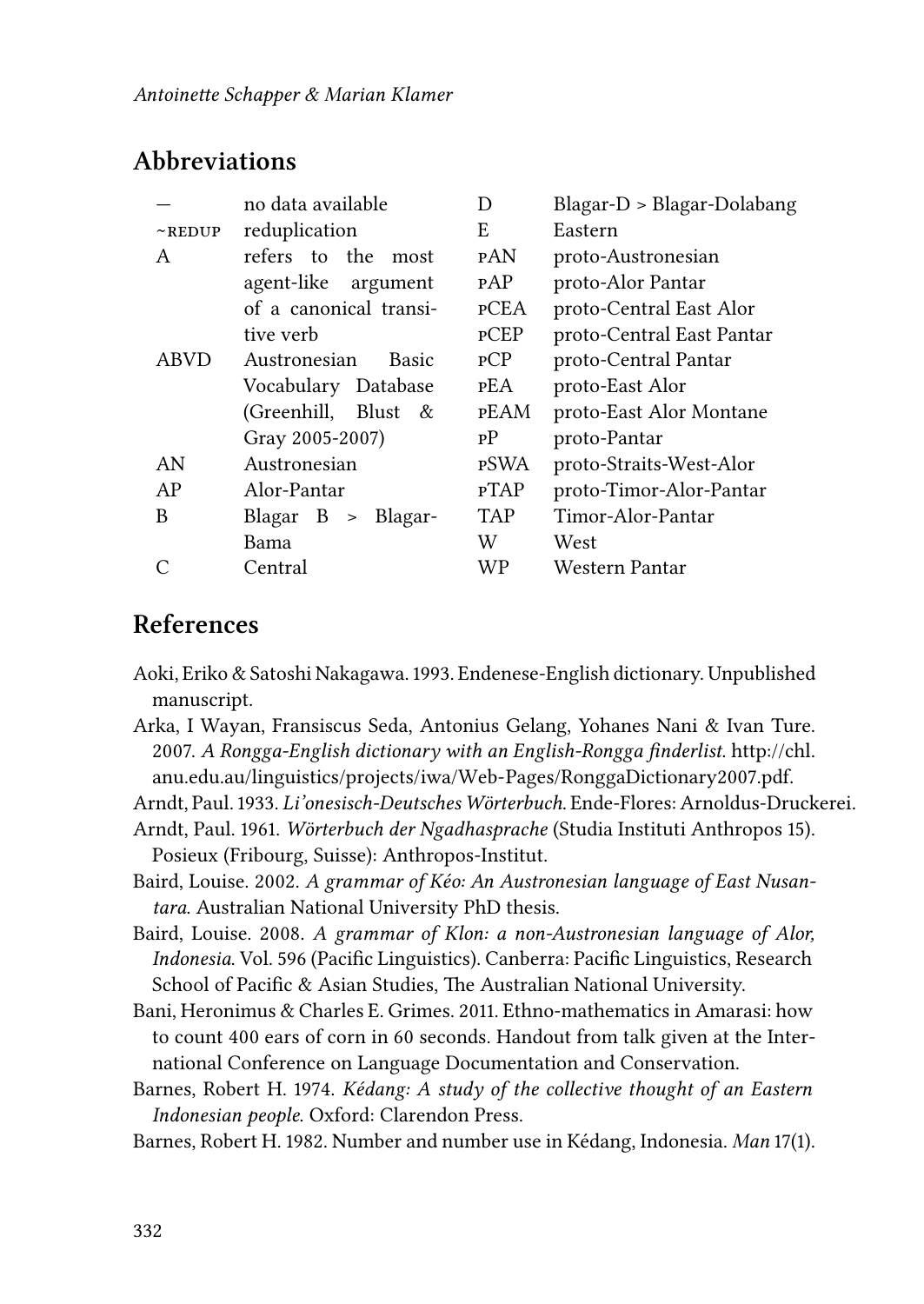- <span id="page-48-5"></span>Blust, Robert Andrew. 2009. *The Austronesian languages*. Vol. 602 (Pacific Linguistics). Canberra: Research School of Pacific & Asian Studies, Australian National University.
- <span id="page-48-7"></span>Blust, Robert Andrew. nd. *Blust's Austronesian Comparative Dictionary*. [http: / /](http://www.trussel2.com/acd/) [www.trussel2.com/acd/.](http://www.trussel2.com/acd/)
- <span id="page-48-13"></span>Calon, L. F. 1890. Woordenlijstje van het dialect van Sikka. *Tijdschrift voor Indische Taal-, Land- en Volkenkunde* 33. 501–530.
- <span id="page-48-10"></span>Capell, Arthur. 1976. Austronesian and Papuan 'mixed' languages: general remarks. In Stephen A. Wurm (ed.), *New Guinea area languages and language study*, vol. 2 (Pacific Linguistics C40), 527–579. Canberra.
- <span id="page-48-6"></span>Comrie, Bernard. 1992. Balto-Slavonic. In Jadranka Gvozdanović (ed.), *Indo-Eropean numerals* (Trends in Linguistics 57), 717–833. Berlin: Mouton de Gruyter.
- <span id="page-48-0"></span>Comrie, Bernard. 2005a. Endangered numeral systems. In Jan Wohlgemuth & Tyko Dirksmeyer (eds.), *Bedrohte Vielfalt: Aspekte des Sprach(en)tods [Endangered diversity: aspects of language death]*, 203–230. Berlin: Weißensee Verlag.
- <span id="page-48-3"></span>Comrie, Bernard. 2005b. Numeral bases. In Martin Haspelmath, Matthew S. Dryer, Bernard Comrie & David Gil (eds.), *World atlas of language structures*, 530–533. Oxford: Oxford University Press.
- <span id="page-48-1"></span>Donohue, Mark. 2008. Complexities with restricted numeral systems. *Linguistic Typology* 12. 423–429.
- <span id="page-48-2"></span>Evans, Nicholas. 2009. Two plus one makes thirteen: senary numerals in the morehead-maro region. *Linguistic Typology* 13. 321–335.
- <span id="page-48-9"></span>Forth, Gregory. 1981. *Rindi: an ethnographic study of a traditional domain in Eastern Sumba*. The Hague: Martinus Nijhoff.
- <span id="page-48-8"></span>Forth, Gregory. 2004. *Nage birds: classification and symbolism among an Eastern Indonesian people*. London: Routledge.
- <span id="page-48-4"></span>Greenberg, Joseph H. 1978. Generalizations about numeral systems. In Joseph H. Greenberg (ed.), *Universals of human language*, vol. 3, 250–295. Stanford: Stanford University Press.
- <span id="page-48-14"></span>Greenhill, Simon J., Robert Andrew Blust & Russell D. Gray. 2005-2007. *The Austronesian Basic Vocabulary Database (ABVD)*. [http://language.psy.auckland.ac.](http://language.psy.auckland.ac.nz/austronesian/) [nz/austronesian/.](http://language.psy.auckland.ac.nz/austronesian/)
- <span id="page-48-12"></span>Grimes, Charles E., Ayub Ranoh & Helena Aplugi. 2008. *Lil Dhao (Ndao) online dictionary*. Kupang. [http://e-kamus2.org/index.html.](http://e-kamus2.org/index.html)
- <span id="page-48-11"></span>Hägerdal, Hans. 2012. *Lords of the land, lords of the sea: Conflict and adaptation in early colonial Timor, 1600-1800*. Leiden: KITLV Press.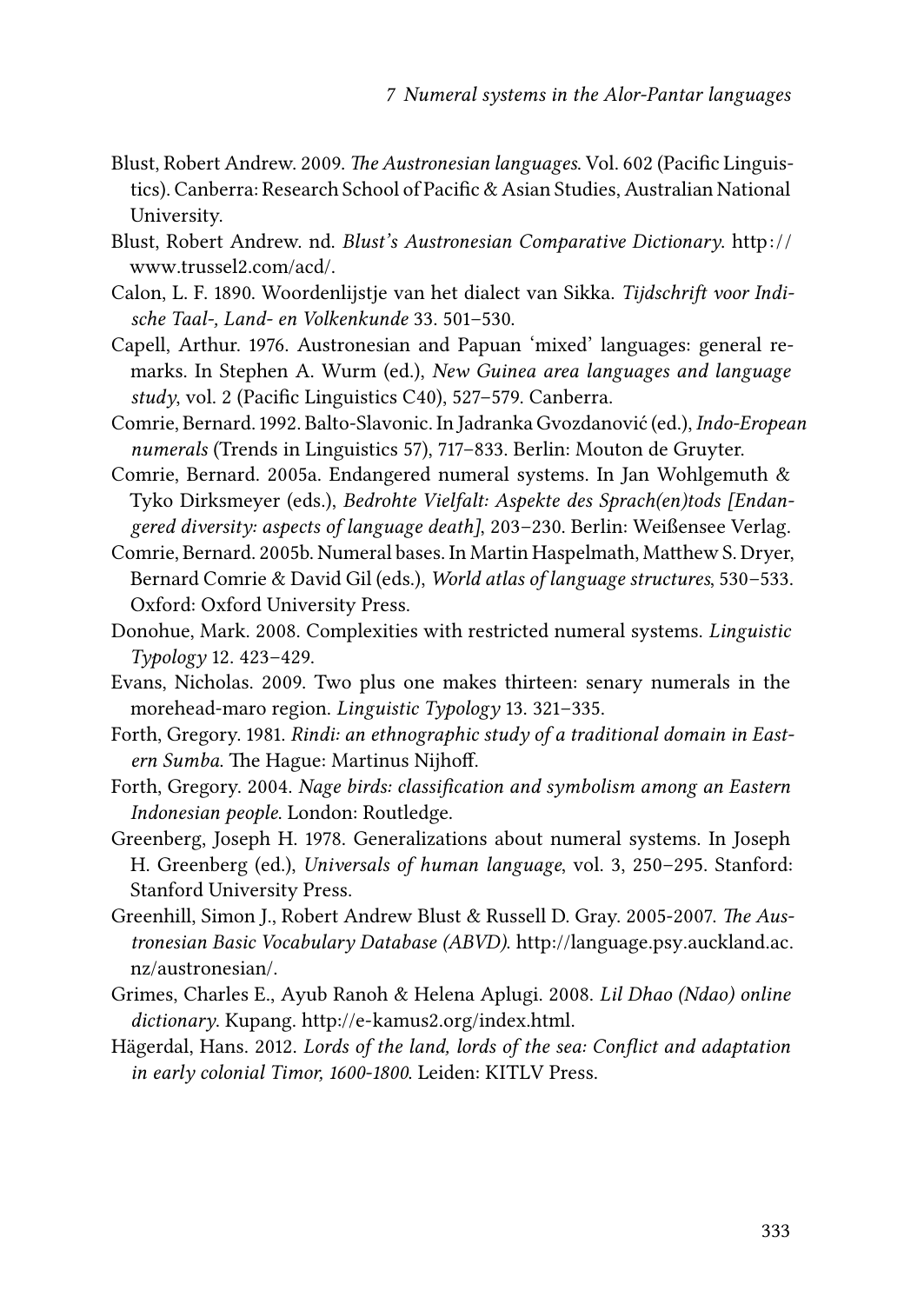- <span id="page-49-1"></span>Hammarström, Harald. 2010. Rarities in numeral systems. In Jan Wohlgemuth & Michael Cysouw (eds.), *Rethinking universals: How rarities affect linguistic theory*, 11–60. Berlin: Mouton de Gruyter.
- <span id="page-49-8"></span>Hanke, Thomas. 2010. Additional rarities in numeral systems. In Jan Wohlgemuth & Michael Cysouw (eds.), *Rethinking universals: how rarities affect linguistic theory*, 61–90. Berlin: Mouton de Gruyter.
- <span id="page-49-4"></span>Heine, Bernd. 1997. *Cognitive foundations of grammar*. Oxford: Oxford University Press.
- <span id="page-49-13"></span>Holton, Gary. nd. *Western Pantar lexicon*. Accessed 06 December, 2011. [http: / /](http://www.uaf.edu/alor/langs/western-pantar/lexicon/) [www.uaf.edu/alor/langs/western-pantar/lexicon/](http://www.uaf.edu/alor/langs/western-pantar/lexicon/).
- <span id="page-49-3"></span>Holton, Gary & Laura C. Robinson. this volume. The internal history of the Alor-Pantar language family. In Marian Klamer (ed.), *The Alor-Pantar languages*, 55– 97. Berlin: Language Science Press.
- <span id="page-49-2"></span>Holton, Gary, Marian Klamer, František Kratochvíl, Laura C. Robinson & Antoinette Schapper. 2012. The historical relations of the Papuan languages of Alor and Pantar. *Oceanic Linguistics* 51(1). 86–122.
- <span id="page-49-12"></span>Hull, Geoffrey. 2002. *Waimaha (Waima'a)* (East Timor Language Profiles 2). Dili: Instituto Nacional de Linguística/Universidade Nacional de Timor-Leste.
- <span id="page-49-11"></span>Keraf, Gregorius. 1978. *Morfologi dialek Lamalera*. Jakarta: Universitas Indonesia PhD thesis.
- <span id="page-49-5"></span>Klamer, Marian. 2010. *A grammar of Teiwa* (Mouton Grammar Library 49). Berlin: Mouton de Gruyter.
- <span id="page-49-6"></span>Klamer, Marian. 2011. *A short grammar of Alorese (Austronesian)* (Languages of the World/Materials 486). München: Lincom GmbH.
- <span id="page-49-9"></span>Klamer, Marian. 2012. Papuan-Austronesian language contact: Alorese from an areal perspective. In Nicholas Evans & Marian Klamer (eds.), *Melanesian languages on the edge of Asia: challenges for the 21st century*, vol. 5 (Language Documentation & Conservation Special Publication), 72–108. Honolulu: University of Hawaii Press.
- <span id="page-49-7"></span>Klamer, Marian, Antoinette Schapper, Greville G. Corbett, Gary Holton, František Kratochvíl & Laura C. Robinson. this volume. Numeral words and arithmetic operations in the Alor-Pantar languages. In Marian Klamer (ed.), *The Alor-Pantar languages*, 337–373. Berlin: Language Science Press.
- <span id="page-49-10"></span>Kratochvíl, František. 2007. *A grammar of Abui: a Papuan language of Alor*. Utrecht: LOT.
- <span id="page-49-0"></span>Laycock, D. C. 1975. Observations on number systems and semantics. In Stephen A. Wurm (ed.), *Papuan languages and the New Guinea linguistic scene*, 219–233. Canberra: Pacific Linguistics.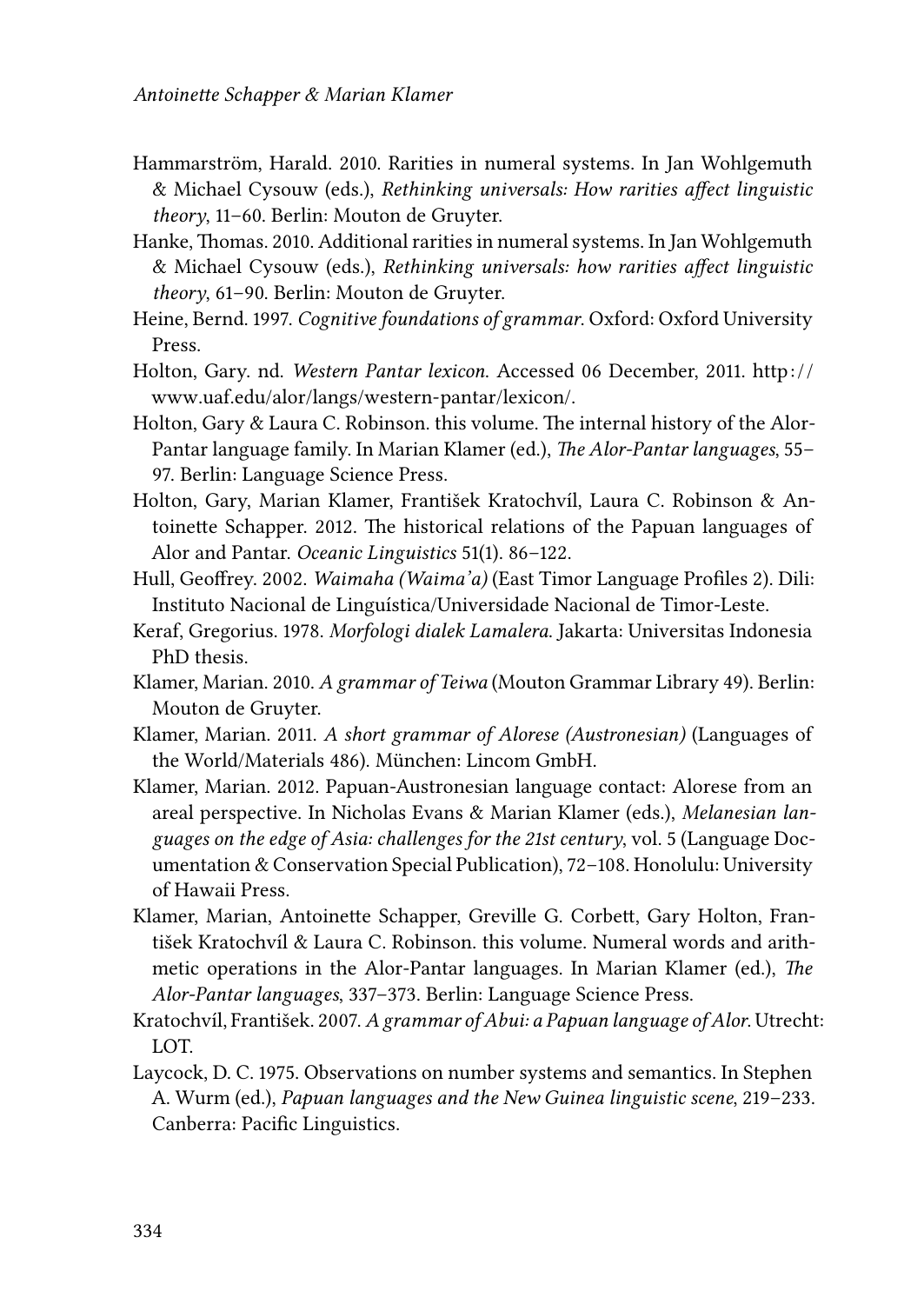- <span id="page-50-0"></span>Lean, Glendon. 1992. *Counting systems of Papua New Guinea and Oceania*. Papua New Guinea University of Technology PhD thesis. [http: / /www.uog.ac.pg /](http://www.uog.ac.pg/glec/thesis/thesis.htm) [glec/thesis/thesis.htm.](http://www.uog.ac.pg/glec/thesis/thesis.htm)
- <span id="page-50-4"></span>Lynch, John. 2009. At sixes and sevens: the development of numeral systems in vanuatu and new caledonia. In Bethwyn Evans (ed.), *Discovering history through language: papers in honour of malcolm ross*, 391–411. Canberra: Pacific Linguistics.
- <span id="page-50-2"></span>Majewicz, Alfred F. 1981. Le rôle du doigt et de la main et leurs désignations dans la formation des systèmes particuliers de numération et de noms de nombres dans certaines langues. In Fanny de Sivers (ed.) (ed.), *La main et les doigts dans l'expression linguistique* (LACITO - Documents Eurasie 6 2), 193–212. Paris: SE-LAF.
- <span id="page-50-3"></span>Majewicz, Alfred F. 1984. Le rôle du doigt et de la main et leurs désignations en certaines langues dans la formation des systèmes particuliers de numération et des noms de nombre. *Lingua Posnaniensis* 28. 69–84.
- <span id="page-50-1"></span>Matisoff, James A. 1995. Sino-Tibetan numerals and the play of prefixes. *Bulletin of the National Museum of Ethnology (Osaka) [Kokuritsu Minzokugaku Hakubutsukan Kenkyuu Hookoku]* 20(1). 105–252.
- <span id="page-50-14"></span>Middelkoop, P. 1950. Proeve van een Timorese grammatica. *Bijdragen tot Taal-, Land- en Volkenkunde* (106). 375–517.
- <span id="page-50-10"></span>Nishiyama, Kunio & Herman Kelen. 2007. *A grammar of Lamaholot Eastern Indonesia: the morphology and syntax of the Lewoingu dialect* (Languages of the World/Materials 467). München: Lincom.
- <span id="page-50-11"></span>Pampus, Karl-Heinz. 2001. *Mue moten koda kiwan: kamus bahasa lamaholot, dialek lewolema, flores timur*. Frankfurt: Frobenius-Institut Frankfurt am Main.
- <span id="page-50-13"></span>Pareira, M. Mandalangi & E. Douglas Lewis. 1998. *Kamus Sara Sikka - Bahasa Indonesia*. Ende, Flores, Indonesia: Penerbit Nusa Indah.
- <span id="page-50-9"></span>Penn, David. 2006. *Introducing Dadu'a*. University of New England PhD thesis.
- <span id="page-50-5"></span>Plank, Frans. 2009. Senary summary so far. *Linguistic Typology* 13. 337–345.
- <span id="page-50-8"></span>Samely, Ursula. 1991. *Kedang (Eastern Indonesia): some aspects of its grammar* (Forum phoneticum 46). Hamburg: Helmut Buske.
- <span id="page-50-12"></span>Sawardo, P. Wakidi, Y. Lita Tarno & S. Kusharyanto. 1987. *Struktur Bahasa Lio*. Jakarta: Pusat Pembinaan dan Pengembangan Bahasa.
- <span id="page-50-6"></span>Schapper, Antoinette. 2010. *Bunaq: a Papuan language of central Timor*. Canberra: Australian National University PhD thesis.
- <span id="page-50-7"></span>Schapper, Antoinette & Harald Hammarström. 2013. Innovative numerals in Austronesian languages outside of Oceania. *Oceanic Linguistics* 52(2). 425–456.